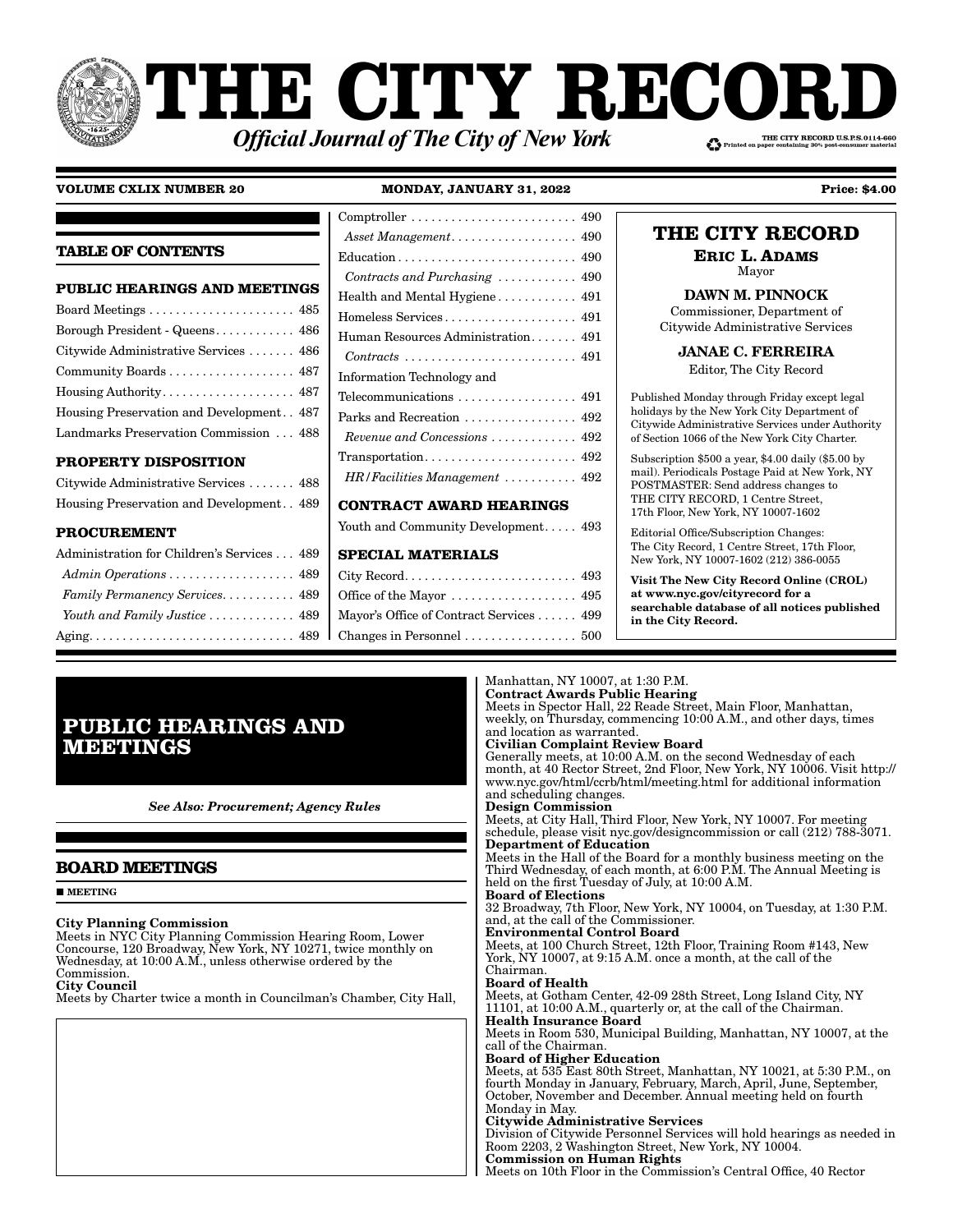Street, New York, NY 10006, on the fourth Wednesday of each month, at 8:00 A.M.

#### In Rem Foreclosure Release Board

Meets in Spector Hall, 22 Reade Street, Main Floor, Manhattan, Monthly on Tuesdays, commencing 10:00 A.M., and other days, times and location as warranted.

#### Franchise and Concession Review Committee

Meets in Spector Hall, 22 Reade Street, Main Floor, and other days, times and location as warranted.

## Real Property Acquisition and Disposition

Meets in Spector Hall, 22 Reade Street, Main Floor, Manhattan, bi-weekly, on Wednesdays, commencing 10:00 A.M., and other days, times and location as warranted.

#### Landmarks Preservation Commission

Meets in the Hearing Room, Municipal Building, 9th Floor North, 1 Centre Street in Manhattan on approximately three Tuesday's each month, commencing, at 9:30 A.M. unless otherwise noticed by the Commission. For current meeting dates, times and agendas, please visit our website, at www.nyc.gov/landmarks.

#### Employees' Retirement System

Meets in the Boardroom, 22nd Floor, 335 Adams Street, Brooklyn, NY 11201, at 9:30 A.M., on the third Thursday of each month, at the call of the Chairman.

#### Housing Authority

Board Meetings of the New York City Housing Authority are scheduled for the last Wednesday of each month (except August), at 10:00 A.M. in the Board Room on the 12th Floor of 250 Broadway, New York, NY 10007 (unless otherwise noted). Any changes, to the schedule will be posted here and on NYCHA's website, at http://www.nyc.gov/html/ nycha/html/about/boardmeeting\_schedule.shtml, to the extent practicable, at a reasonable time before the meeting. For additional information, please visit NYCHA's website or contact (212) 306-6088. Parole Commission

Meets, at its office, 100 Centre Street, Manhattan, NY 10013, on Thursday, at 10:30 A.M.

## Board of Revision of Awards

Meets in Room 603, Municipal Building, Manhattan, NY 10007, at the call of the Chairman.

#### Board of Standards and Appeals

Meets, at 22 Reade Street, 1st Floor, in Manhattan on Mondays and Tuesdays, at 10:00 A.M. Review sessions are customarily held immediately before the public hearing. For changes in the schedule or additional information, please call the Board's office, at (212) 386-0009 or consult the Board's website, at www.nyc.gov/bsa.

#### Tax Commission

Meets in Room 936, Municipal Building, Manhattan, NY 10007, each month, at the call of the President. Manhattan, monthly on Wednesdays, commencing 2:30 P.M.

## **BOROUGH PRESIDENT - QUEENS**

**PUBLIC HEARINGS** 

NOTICE IS HEREBY GIVEN that a Virtual Public Hearing, will be held by the Borough President of Queens, Donovan Richards, on Thursday, February 3, 2022, starting at 9:30 A.M. The public hearing will be streamed live, at www.queensbp.org.

Those who wish to testify may preregister for virtual speaking time, by visiting, www.queensbp.org/landuse, and submitting their contact information through the preregistration link. After preregistering, the speaker will receive a confirmation email, with instructions on how to participate in the virtual public hearing. Preregistration for speaking time can also be arranged, by calling (718) 286-3000, between 9:00 A.M. to 5:00 P.M., prior to the date of the hearing.

Written testimony is welcome from those who are unable to testify virtually. All written testimony must be received by 5:00 P.M., on Thursday, February 3, 2022, and may be submitted by email, to planning@queensbp.org, or by conventional mail, sent to, the Office of the Queens Borough President, at 120-55 Queens Boulevard - Room 226, Kew Gardens, NY 11424.

#### CD Q01 – ULURP 220050 ZMQ – IN THE MATTER OF an

application submitted by Eric Palatnik, on behalf of Agayev Holding LLC, pursuant to Sections 197-c and 201 of the New York City Charter, for an amendment of the Zoning Map, Section No. 9a:

- 1. changing from an R5 District to an M1-4/R7A District property bounded by Vernon Boulevard, 35th Avenue, 9th Street, and a line 175 feet southwesterly of 35th Avenue; and
- 2. establishing a Special Mixed Use District (MX-23) bounded by Vernon Boulevard, 35th Avenue, 9th Street, and a line 175 feet southwesterly of 35th Avenue;

Borough of Queens, Community District 1, as shown on a diagram (for illustrative purposes only), dated January 3, 2022, and subject to the conditions of CEQR Declaration E-645. (Related ULURP #220051 ZRQ)

CD Q01 – ULURP 220051 ZRQ – IN THE MATTER OF an application submitted by Eric Palatnik on behalf of Agayev Holding LLC, pursuant to Sections 197-c and 201 of the New York City Charter for a zoning text amendment, to designate the Project Area, as a Mandatory Inclusionary Housing ("MIH") area, Borough of Queens, Community District 1, as shown on a diagram (for illustrative purposes only), dated December 21, 2021, and subject to the conditions of CEQR Declaration E-645. (Related ULURP #220050 ZMQ)

NOTE: Individuals requesting Sign Language Interpreters should contact the Borough President's Office, (718) 286-2860, or email, planning@queensbp.org, no later than FIVE BUSINESS DAYS PRIOR TO THE PUBLIC HEARING.

Accessibility questions: (718) 286-2860, by: Thursday, January 27, 2022, 4:00 P.M.

 $E_g$  CC

j27-f2

## **CITYWIDE ADMINISTRATIVE SERVICES**

**PUBLIC HEARINGS** 

#### DIVISION OF CITYWIDE PERSONNEL SERVICES PROPOSED AMENDMENT TO CLASSIFICATION

PUBLIC NOTICE IS HEREBY GIVEN of a virtual public hearing to amend the Classification of the Classified Service of the City of New York.

A virtual public hearing will be held by the Commissioner of Citywide Administrative Services in accordance with Rule 2.6 of the Personnel Rules and Regulations of the City of New York via Microsoft Teams on February 14, 2022, at 10:00 A.M.

Microsoft Teams details:

Topic: Police Officer List Appropriation -- Public Hearing Meeting Link: https://teams.microsoft.com/l/meetup-join/19%3ameeting\_ NWY5MGM5OGQtYzc2Zi00YmQ3LTg5NDEtNWQyMzQ3ZjU2ZGNj%40 thread.v2/0?context=%7b%22Tid%22%3a%2232f56fc7-5f81-4e22-a95b-15da66513bef%22%2c%22Oid%22%3a%226424b690-9c6d-4046-97b9 cb6868382bed%22%7d

Phone number: 646-893-7101 Phone Conference ID: 331 027 744#

For more information go, to the DCAS website, at https://www1.nyc.gov/site/dcas/about/public-hearings.page

WHEREAS, the DCAS Commissioner has determined that it would be in the best interest of the Civil Service of the City of New York to make Police Officer (70210), Open Competitive, Exams No. 1802, 7326, 8339, 0320 and 2027 eligible lists appropriate for filling positions in the titles of School Safety Agent (60817) and Traffic Enforcement Agent (71651).

WHEREAS, this action is not a precedent for any future list for Police Officer (70210), unless specifically authorized by the Commissioner; Now therefore be it

RESOLVED, that it is hereby amended as follows:

I. The subject eligible lists are made appropriate for filling positions in the titles of School Safety Agent (60817) and Traffic Enforcement Agent (71651). This action is not a precedent for any future list for Police Officer (70210), unless specifically authorized by the Commissioner

1. Eligibles accepting an appointment as School Safety Agent (60817) or Traffic Enforcement Agent (71651) from the subject lists will remain on the respective open competitive list for Police Officer (70210), Exam Nos. 1802, 7326, 8339, 0320, or 2027.

If you need to request a reasonable accommodation to, attend or have questions about accessibility, please contact DCAS Accessibility, at (212) 386-0256, or accessibility@dcas.nyc.gov.

Accessibility questions: DCAS Accessibility, (212) 386-0256, accessibility@dcas.nyc.gov, by: Friday, February 11, 2022, 5:00 P.M.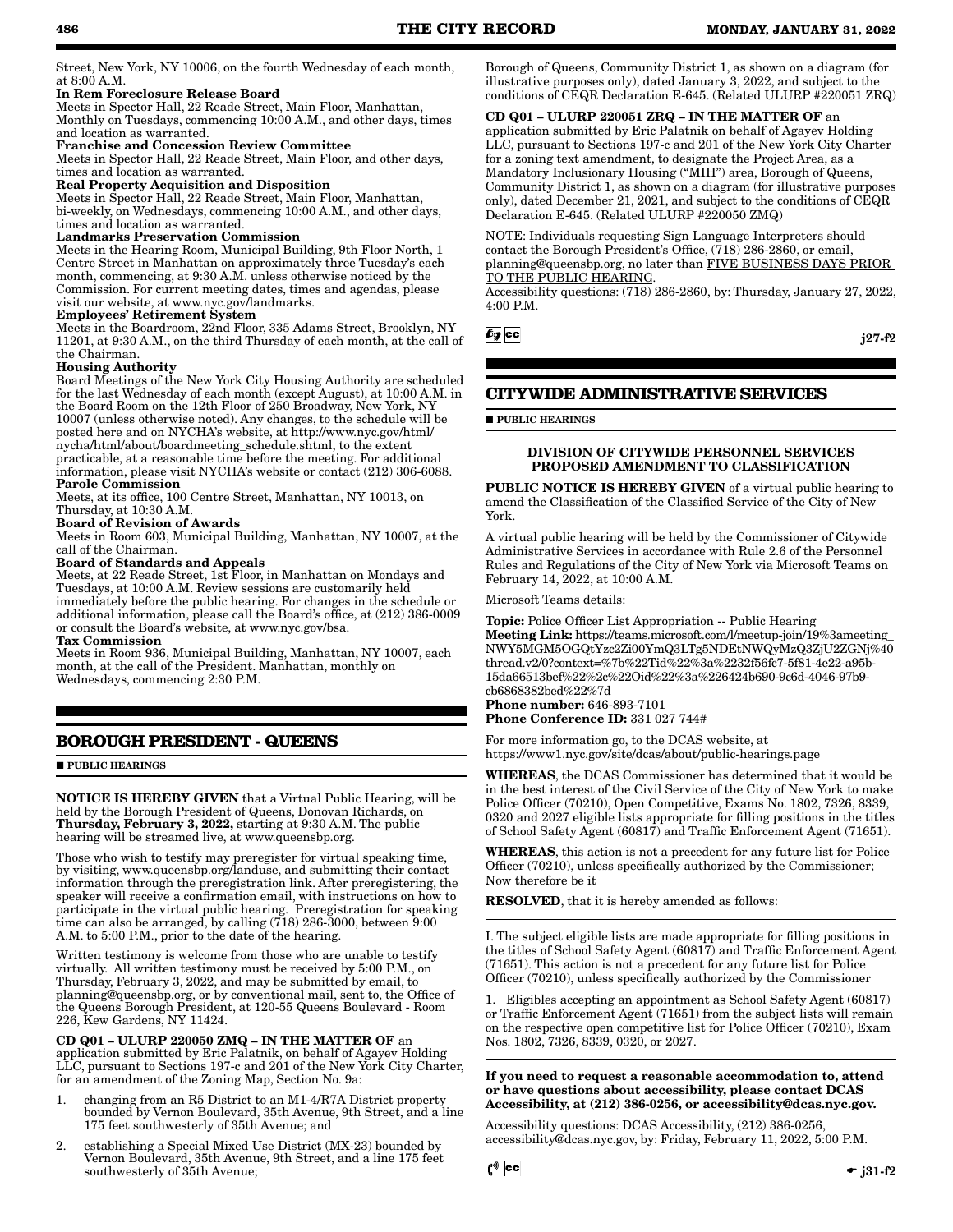## **COMMUNITY BOARDS**

**PUBLIC HEARINGS** 

NOTICE IS HEREBY GIVEN that the following matters have been scheduled for public hearing by Community Board:

#### BOROUGH OF BROOKLYN

COMMUNITY BOARD NO. 01 – Tuesday, February 1, 2022, at 6:30 P.M., Community Board #1 Public Hearing, via WEBEX (While we cannot meet in person, we will be meeting virtually. Below are options for you to connect.) All persons who wish to speak or submit testimony, MUST SIGN UP PRIOR to the meeting by 2:00 P.M. NOTE --- All persons who wish to speak during the meeting --- Please see form: https://www1.nyc. gov/site/brooklyncb1/meetings/speaker-request-form.page.

#### Meeting address for Attendees

https://nyccb.webex.com/nyccb/j.php?MTID=mf8196f1c31fb317a b9537a1c6fa6eaab

Meeting number: 2332 241 4572 Meeting Password: q3aYTP3YUt3 Audio conference: United States Toll New York +1-646-992-2010

Access code : 2332 241 4572

PRESENTATION: Broadway Triangle (Application No. C 220209 HAK) - This is a public application by HPD requesting a UDAAP designation and disposition of City-Owned property, to facilitate the development of a new nine-story rental residential building with approximately 29 units of affordable housing, located at 29-31 Bartlett Street, located in CD 1 Williamsburg, Brooklyn. Presenters: Charlie Stewart, St. Nicks Alliance, Frank Lang, St. Nicks Alliance, Makeda Marshall-NeSmith, NYC Department of Housing Preservation and Development

Accessibility questions: CB#1, (718) 389-0009, bk01@cb.nyc.gov, by: Tuesday, February 1, 2022, 2:00 P.M.

 $|cc|$ 

j24-f1

## **HOUSING AUTHORITY**

#### **NOTICE**

Because of the ongoing COVID-19 health crisis, and in relation to Chapter 1 of the Laws of 2022, the Audit & Finance Committee Meeting of the New York City Housing Authority, scheduled for Tuesday, February 8, 2022, at 10:00 A.M., will be limited to viewing the livestream or listening, via phone, instead of attendance in person.

For public access, the meeting will be streamed live, on YouTube Channel, and on NYCHA's Website, at https://www1.nyc.gov/site/nycha/ about/audit-committee-meetings.page, or can be accessed, via Zoom, by calling 1 (877) 853-5247, and using Webinar ID: 853 0935 2862.

For those wishing to provide public comment, pre-registration is required, via email, to audit@nycha.nyc.gov, or by contacting,  $(212)$  306-3780, no later than 2:00 P.M., on the day prior to the Audit Committee Meeting. When pre-registering, please provide your name, development or organization name, contact information, email address and item you wish to comment on. You will then be contacted with instructions for providing comment. Comments are limited to the items on the Agenda.

Speaking time will be limited to three minutes. Speakers will provide comment in the order in which the requests to comment are received. The public comment period will conclude upon all speakers being heard or at the expiration of 30 minutes allotted for public comment, whichever occurs first.

Copies of the Agenda will be available, on NYCHA's Website, no earlier than 24 hours before the upcoming Audit & Finance Committee Meeting. Copies of the draft Minutes will also be available, on NYCHA's Website, no earlier than 3:00 P.M., on Thursday, two weeks after the Audit & Finance Committee Meeting.

Any changes to the schedule will be posted here, via social media and on NYCHA's Website, at https://www1.nyc.gov/site/nycha/about/ audit-committee-meetings.page, to the extent practicable, at a reasonable time before the meeting.

Any person requiring a reasonable accommodation in order to participate in the Audit & Finance Committee Meeting, should contact the Department of Internal Audit and Assessment by phone, at (212) 306-3780 or by email, at audit@nycha.nyc.gov, no later than Friday, February 4, 2022, at 4:00 P.M.

For additional information regarding the Audit & Finance Committee Meeting, please visit NYCHA's Website, contact by phone, at (212) 306-3780, or by email, at audit@nycha.nyc.gov.

j28-f8

## **HOUSING PRESERVATION AND DEVELOPMENT**

#### **PUBLIC HEARINGS**

PLEASE TAKE NOTICE that a public hearing will be held, on February 23, 2022, at 10:00 A.M. The Public Hearing will be held via Conference Call. Call-in #: 1-646-992-2010; Access Code 717 876 299.

Pursuant to Section 695(2)(b) of the General Municipal Law and Section 1802(6)(j) of the Charter, the Department of Housing Preservation and Development ("HPD") of the City of New York ("City") has proposed the sale of the following City-Owned property (collectively, "Disposition Area") in the Borough of Brooklyn:

| $\operatorname{Address}$    | Block/Lots |
|-----------------------------|------------|
| 313 Mother Gaston Boulevard | 3692/1     |
| 311 Mother Gaston Boulevard | 3692/2     |
| 307 Mother Gaston Boulevard | 3692/3     |
| 305 Mother Gaston Boulevard | 3692/4     |
| 46 Christopher Avenue       | 3692/23    |
| 48 Christopher Avenue       | 3692/24    |
| 50 Christopher Avenue       | 3692/25    |
| 52 Christopher Avenue       | 3692/26    |
| 54 Christopher Avenue       | 3692/27    |
| 56 Christopher Avenue       | 3692/28    |
| 58 Christopher Avenue       | 3692/29    |
| 60 Christopher Avenue       | 3692/30    |
| 62 Christopher Avenue       | 3692/31    |
| 64 Christopher Avenue       | 3692/32    |
| 117 Glenmore Avenue         | 3692/34    |
| 115 Glenmore Avenue         | 3692/35    |
| 109 Glenmore Avenue         | 3692/37    |

Under HPD's Extremely Low and Low Income Affordability Program, sponsors purchase City-Owned or privately owned land or vacant buildings and construct multifamily buildings in order to create affordable rental housing. Construction and permanent financing is provided through loans from private institutional lenders and from public sources including HPD, the New York City Housing Development Corporation, the State of New York, and the federal government. Additional funding may also be provided from the syndication of low-income housing tax credits. The newly constructed buildings provide rental housing to low-income families with a range of incomes from 30% to 80% of the Area Median Income ("AMI"). Projects may include tiers of units with rents affordable to households earning up to 100% of AMI. Subject to project underwriting, up to 30% of the units may be rented to formerly homeless families and individuals.

Under the proposed project, the City will sell the Disposition Area to Glenmore Manor Housing Development Fund Company, Inc. ("Sponsor") for the nominal price of one dollar per tax lot. The Sponsor will also deliver an enforcement note and mortgage for the remainder of the appraised value ("Land Debt"). The Sponsor will then construct one building containing a total of approximately 232 rental dwelling units, plus one unit for a superintendent and approximately 9,610 square feet of commercial space and approximately 15,757 square feet of community facility space on the Disposition Area.

The Land Debt or the City's capital subsidy may be repayable out of resale or refinancing profits for a period of, at least thirty (30) years following completion of construction. The remaining balance, if any, may be forgiven, at the end of the term.

The appraisal and the proposed Land Disposition Agreement and Project Summary are available for public examination by emailing Margaret Carey, at careym@hpd.nyc.gov, on business days during business hours.

To make a request for accommodation, such as sign language interpretation services, please contact the Mayor's Office of Contract Services ("MOCS") via email, at disabilityaffairs@mocs.nyc.gov or via phone, at (212) 298-0734. TDD users should call Verizon relay services.

Accessibility questions: jackie.galory@mocs.nyc.gov, by: Wednesday, February 16, 2022, 10:00 A.M.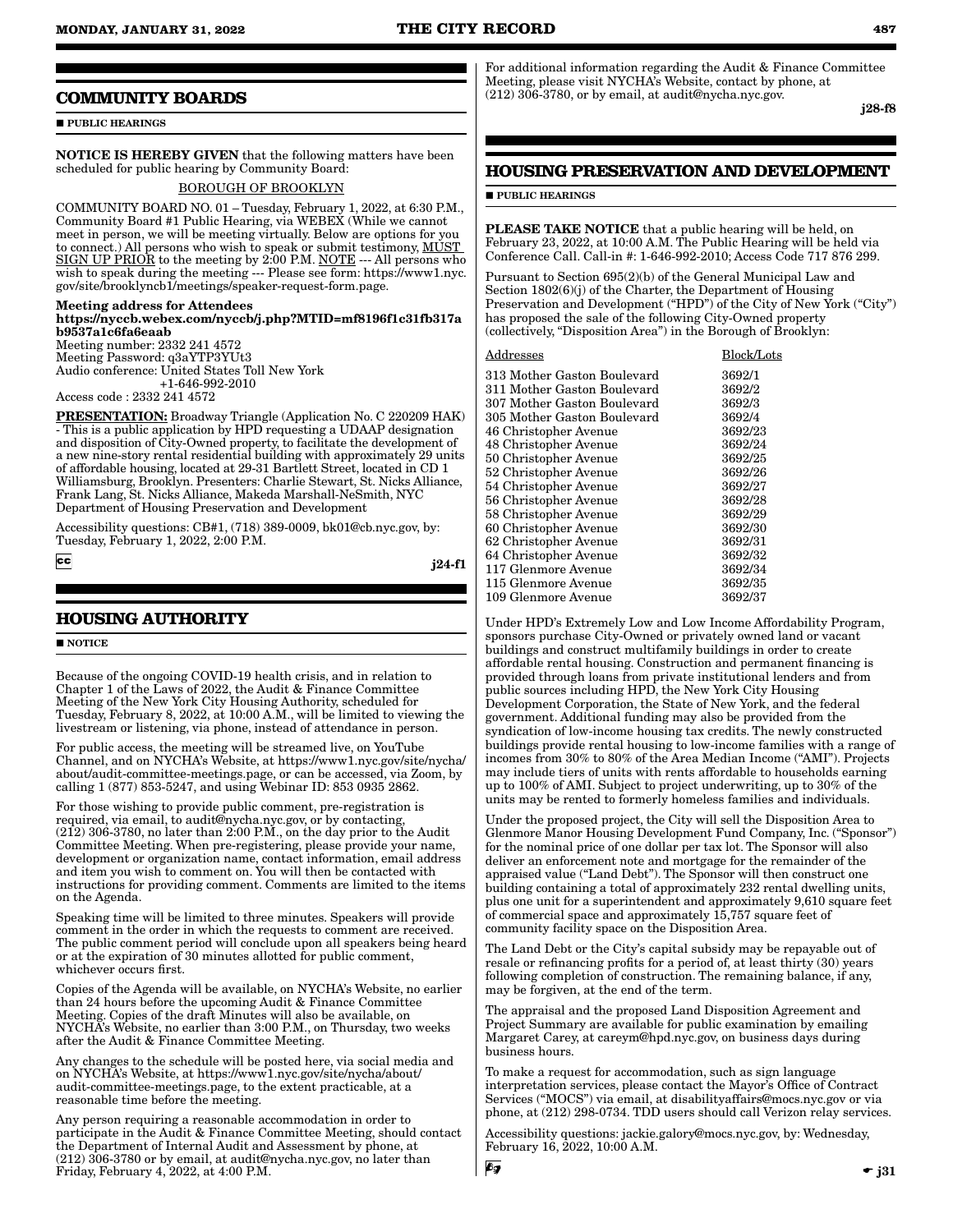## **LANDMARKS PRESERVATION COMMISSION**

**PUBLIC HEARINGS** 

NOTICE IS HEREBY GIVEN that, pursuant to the provisions of Title 25, Chapter 3 of the Administrative Code of the City of New York (Sections 25-303, 25-307, 25-308, 25-309, 25-313, 25-318, 25-320) on Tuesday, February 1, 2022, the Landmarks Preservation Commission (LPC or agency), will hold a public hearing by teleconference, with respect to the properties list below, and then followed by a public meeting.

The final order and estimated times for each application will be posted on the Landmarks Preservation Commission website, the Friday before the hearing. Please note that the order and estimated times are subject to change. The teleconference will be by the Zoom app and will be live streamed on the LPC's YouTube channel, www.youtube.com/nyclpc. Members of the public should observe the meeting on the YouTube channel and may testify on particular matters by joining the meeting using either the Zoom app or by calling in from any phone. Specific instructions on how to observe and testify, including the meeting ID and password, and the call-in number, will be posted on the agency's website, under the "Hearings" tab, https://www1.nyc.gov/site/lpc/ hearings/hearings.page, on the Monday before the public hearing. Any person requiring language assistance services or other reasonable accommodation in order to participate in the hearing or attend the meeting should contact the LPC, by contacting Sasha Sealey, Community and Intergovernmental Affairs, at ssealey@lpc.nyc.gov, at least five (5) business days before the hearing or meeting. Please note: Due to the City's response to COVID-19, this public hearing and meeting is subject to change and/or cancellation.

#### 175 Clinton Street - Brooklyn Heights Historic District LPC-22-03940 - Block 276 - Lot 20 - Zoning: R6 CERTIFICATE OF APPROPRIATENESS

A Greek Revival style rowhouse, built in 1840-1849, and altered in 1870 with eclectic details. Application is to replace windows, install a balcony, and alter the rooftop, rear extension and rear façade.

## 90 Charles Street - Greenwich Village Historic District LPC-21-10678 - Block 620 - Lot 52 - Zoning: R6, C1-6 CERTIFICATE OF APPROPRIATENESS

A Greek Revival style rowhouse, designed by Levi Onderdonk and built in 1847. Application is to construct rear yard and rooftop additions, excavate the rear yard, and apply stucco to the front façade.

## 770 Broadway - NoHo Historic District LPC-22-05900 - Block 554 - Lot 1 - Zoning: C6-2 CERTIFICATE OF APPROPRIATENESS

A Renaissance Revival style department store, designed by D.H. Burnham & Co., and built in 1903-07, with an addition built in 1924-25. Application is to install sliding doors.

#### Jumel Terrace; West 162nd Street - Jumel Terrace Historic District

LPC-22-05047 - Block - Lot - Zoning: R7-2 BINDING REPORT

Two sites, located on concrete sidewalks within the historic district. Application is to install historical marker signs.

j18-31

NOTICE IS HEREBY GIVEN that, pursuant to the provisions of Title 25, Chapter 3 of the Administrative Code of the City of New York (Sections 25-303, 25-307, 25-308, 25-309, 25-313, 25-318, 25-320), on Tuesday, February 8, 2022, the Landmarks Preservation Commission (LPC or agency), will hold a public hearing by teleconference with respect to the properties list below, and then followed by a public meeting.

The final order and estimated times for each application will be posted on the Landmarks Preservation Commission website, the Friday before the hearing. Please note that the order and estimated times are subject to change. The teleconference will be by the Zoom app and will be live streamed on the LPC's YouTube channel, www.youtube.com/nyclpc. Members of the public should observe the meeting on the YouTube channel and may testify on particular matters by joining the meeting using either the Zoom app or by calling in from any phone. Specific instructions on how to observe and testify, including the meeting ID and password, and the call-in number, will be posted on the agency's website, under the "Hearings" tab, https://www1.nyc.gov/site/lpc/ hearings/hearings.page, on the Monday before the public hearing. Any person requiring language assistance services or other reasonable accommodation in order to participate in the hearing or attend the meeting, should contact the LPC, by contacting Sasha Sealey, Community and Intergovernmental Affairs, at ssealey@lpc.nyc.gov, at least five (5) business days before the hearing or meeting. Please note: Due to the City's response to COVID-19, this public hearing and meeting is subject to change and/or cancellation.

922 Albemarle Road - Prospect Park South Historic District LPC-22-03231 - Block 5112 - Lot 8 - Zoning: R1-2 CERTIFICATE OF APPROPRIATENESS

A free-standing house, designed by Benjamin Driesler and built in 1909. Application is to replace windows and install a skylight.

#### 160 Marlborough Road - Prospect Park South Historic District LPC-22-05801 - Block 5118 - Lot 13 - Zoning: R1-2 CERTIFICATE OF APPROPRIATENESS

A Mediterranean style house, designed by Robert Bryson and Carroll Pratt and built in 1905 with the porch enclosed c. 1951. Application is to modify window openings, replace windows and alter the roof.

#### 39-38 45th Street - Sunnyside Gardens Historic District LPC-22-04661 - Block 155 - Lot 78 - Zoning: R4 CERTIFICATE OF APPROPRIATENESS A simplified Colonial Revival style rowhouse, designed by Clarence

Stein and Henry Wright and built in 1926. Application is to install skylights.

#### 259 Hollywood Avenue - Douglaston Historic District LPC-19-36781 - Block 8046 - Lot 33 - Zoning: R1-2 CERTIFICATE OF APPROPRIATENESS

A vernacular Colonial Revival style house, designed by George J. Hardway and built in 1915. Application is to legalize modifications to the porch, a window opening and driveway; legalize the installation of windows and a fence, the removal of mature trees and shutters, and the construction of a retaining wall, all without Landmarks Preservation Commission permit(s), and legalize the construction of a deck in non-compliance with Landmarks Preservation Commission permit(s).

#### 25 East 11th Street - Greenwich Village Historic District LPC-22-05846 - Block 569 - Lot 31 - Zoning: R7-2 CERTIFICATE OF APPROPRIATENESS

A Greek Revival style rowhouse, built in 1842-1845. Application is to construct rear yard and rooftop additions, and alter the façade.

428 West 20th Street - Chelsea Historic District LPC-22-01004 - Block 717 - Lot 7502 - Zoning: R7B CERTIFICATE OF APPROPRIATENESS An Italianate style residence, built in 1857. Application is to construct a rooftop addition.

44-54 9th Avenue and 351-355 West 14th Street - Gansevoort Market Historic District LPC-22-06133 - Block 738 - Lot 1, 8 - Zoning: C6-2A CERTIFICATE OF APPROPRIATENESS A row of Greek Revival style rowhouses, with stores built c. 1845-46 and a row of Greek Revival style town houses, with stores built c. 1842-44. Application is to reconstruct facades.

541 Columbus Avenue (aka 61 West 86th Street) - Upper West Side/Central Park West Historic District LPC-21-06610 - Block 1200 - Lot 1 - Zoning: R10A CERTIFICATE OF APPROPRIATENESS A Romanesque Revival style flats building, designed by John G. Prague and built in 1888-1889. Application is to replace ground infill.

21 East 63rd Street - Upper East Side Historic District LPC-22-06084 - Block 1378 - Lot 113 - Zoning: C5-1 CERTIFICATE OF APPROPRIATENESS

A Beaux-Arts style rowhouse, built in 1900 and designed by Buchman and Fox and altered in 1980. Application is to remove the stoop, alter the ground floor and modify the areaway walls and ironwork.

j25-f7

## **PROPERTY DISPOSITION**

## **CITYWIDE ADMINISTRATIVE SERVICES**

**SALE** 

The City of New York in partnership with PropertyRoom.com posts vehicle and heavy machinery auctions online every week, at: https://www.propertyroom.com/s/nyc+fleet

All auctions are open, to the public and registration is free.

Vehicles can be viewed in person, at:

Kenben Industries Ltd., 1908 Shore Parkway, Brooklyn, NY 11214 Phone: (718) 802-0022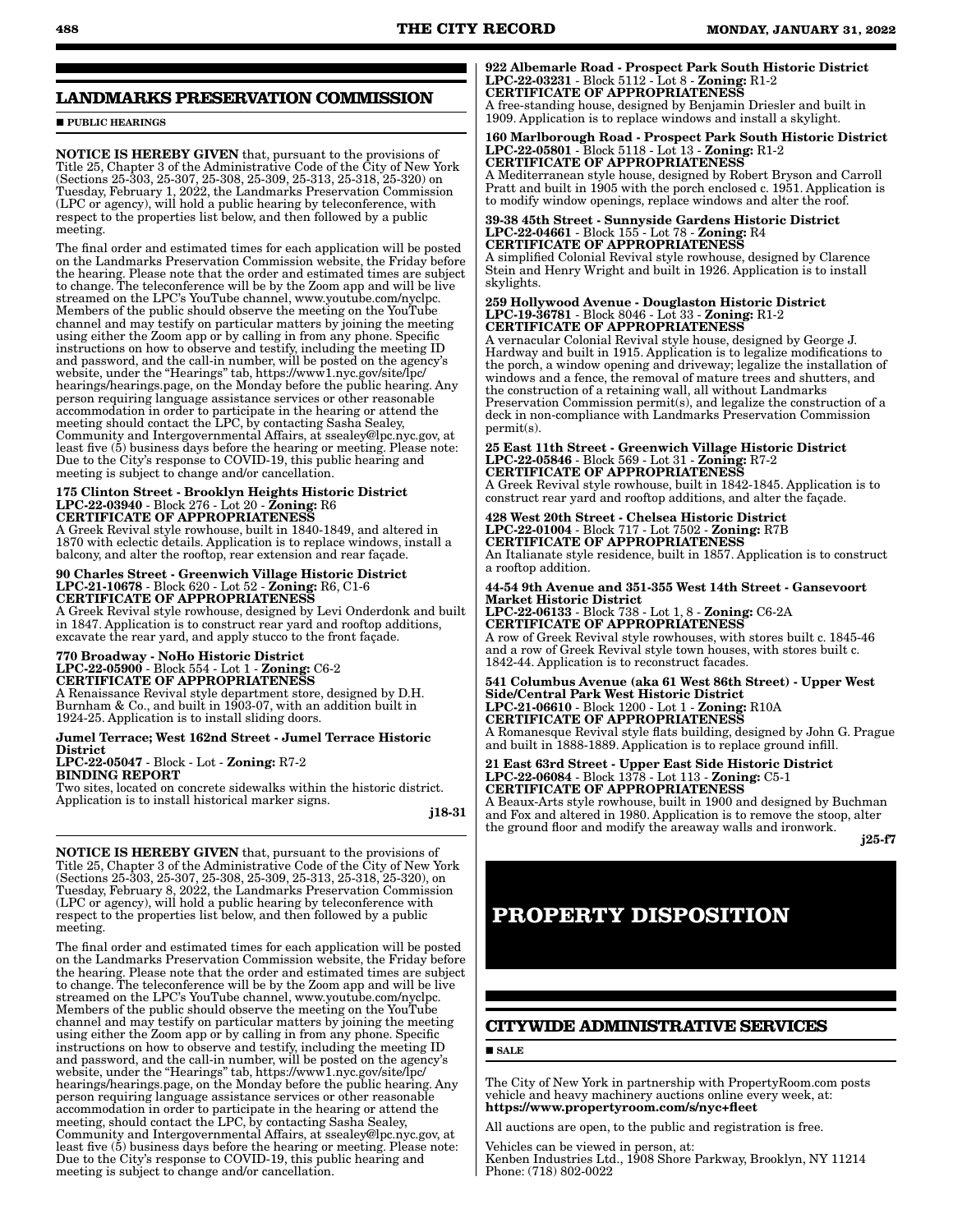No previous arrangements or phone calls are needed to preview. Hours are Monday and Tuesday from 10:00 A.M. – 2:00 P.M.

## **HOUSING PRESERVATION AND DEVELOPMENT**

**PUBLIC HEARINGS** 

All Notices Regarding Housing Preservation and Development Dispositions of City-Owned Property, appear in the Public Hearing Section.

j5-d30

f23-a4

**PROCUREMENT**

#### *"Compete To Win" More Contracts!*

*Thanks to a new City initiative - "Compete To Win" - the NYC Department of Small Business Services offers a new set of FREE services to help create more opportunities for minority and Women-Owned Businesses to compete, connect and grow their business with the City. With NYC Construction Loan, Technical Assistance, NYC Construction Mentorship, Bond Readiness, and NYC Teaming services, the City will be able to help even more small businesses than before.*

*Win More Contracts, at nyc.gov/competetowin*

*"The City of New York is committed to achieving excellence in the design and construction of its capital program, and building on the tradition of innovation in architecture and engineering that has contributed, to the City's prestige as a global destination. The contracting opportunities for construction/construction services and construction-related services that appear in the individual agency listings below reflect that commitment to excellence."*

#### HHS ACCELERATOR PREQUALIFICATION

To respond to human services Requests for Proposals (RFPs), in accordance with Section 3-16 of the Procurement Policy Board Rules of the City of New York ("PPB Rules"), vendors must first complete and submit an electronic HHS Accelerator Prequalification Application using the City's PASSPort system. The PASSPort system is a web-based system maintained by the City of New York for use by its Mayoral Agencies to manage procurement. Important business information collected in the Prequalification Application is required every three years. Documents related to annual corporate filings must be submitted on an annual basis to remain eligible to compete. Prequalification applications will be reviewed to validate compliance with corporate filings and organizational capacity. Approved organizations will be eligible to compete and would submit electronic proposals through the PASSPort system. The PASSPort Public Portal, which lists all RFPs, including HHS RFPs that require HHS Accelerator Prequalification, may be viewed, at https://passport. cityofnewyork.us/page.aspx/en/rfp/request\_browse\_public. All current and prospective vendors should frequently review information listed on roadmap to take full advantage of upcoming opportunities for funding. For additional information about HHS Accelerator Prequalification and PASSPort, including background materials, user guides and video tutorials, please visit https://www1.nyc.gov/site/mocs/systems/ about-go-to-passport.page.

#### **ADMINISTRATION FOR CHILDREN'S SERVICES**

#### **INTENT TO AWARD**

*Services (other than human services)*

AUDIT SERVICES NAE - Negotiated Acquisition - Other - PIN#06822N0008 - Due 2-7-22 at 7:00 P.M.

ACS, intends to enter into a Negotiated Acquisition Extension with Valles Vendiola LLP, to provide Audit Services for the term of

November 1, 2021 through October 31, 2022, in the amount of \$3,570,982.

Negotiated Acquisition Extension is the only way by which continuity of existing project work can be maintained.

j26-f2

#### **ADMIN OPERATIONS**

#### **INTENT TO AWARD**

*Services (other than human services)*

PREFERRED SOURCE CONTRACT FOR JANITORIAL SERVICES AT VARIOUS ACS LOCATIONS. - Required/Authorized Source - PIN#06821M0002 - Due 2-8-22 at 10:00 P.M.

ACS, intends to enter a Preferred Source Contract with New York State Industries for the Disabled [NYSID], to provide Janitorial Services, at 13 managed ACS Sites throughout the five boroughs.

 $\div$  j31-f7

#### **FAMILY PERMANENCY SERVICES**

**INTENT TO AWARD** 

*Human Services/Client Services*

FOSTER CARE PRE-PLACEMENT CENTER INTENT TO AWARD - Negotiated Acquisition - Other - PIN#06822N0011 - Due 2-18-22 at 5:00 P.M.

In accordance with Section 3-04(b)(2)(i)(D)(iii) of the Procurement Policy Board Rules, the Administration for Children's Services (ACS), intends to enter into a negotiation acquisition extension contract with Sheltering Arms Children and Family Services for the provision of a Pre-Placement Reception Center. The term of the contract will be July 1, 2022 thru June 30, 2023. The proposed budget for this negotiated acquisition is a maximum of \$3,080,589. Any information concerning the provider's performance, as well as any other factors relevant, to the extension, may be expressed, by contacting Peter Pabon of the Office of Procurement, at Peter.Pabon@acs.nyc.gov.

 $\bullet$  j31-f4

#### **YOUTH AND FAMILY JUSTICE**

INTENT TO AWARD

*Services (other than human services)*

RAISE THE AGE CONSULTING SERVICES - Negotiated Acquisition - Other - PIN# 06822N0009 - Due 2-7-22 at 8:00 P.M.

Negotiated Acquisition Extension of Consulting Services related to implementation of Raise the Age legislation, which treats all arrested 16 and 17 year-olds as juveniles rather than adults. As a result of the COVID-19 pandemic, ACS operations relating to full planning and implementation of Raise the Age have been delayed. This Negotiated Acquisition Extension with KPMG, LLP will extend services until October 31, 2022, to allow for continued implementation of Raise the Age.

The Administration for Children's Services, is extending this Project Management Support to continue to develop the infrastructure and systems needed to best serve our expanded population into the future.

j24-31

#### **AGING**

#### ■ AWARD

*Human Services/Client Services*

OLDER ADULT CENTER SERVICES - Competitive Sealed Proposals/Pre-Qualified List - PIN#12521P0019134 - AMT: \$1,817,604.00 - TO: Kips Bay Boys and Girls Club Inc., 1930 Randall Avenue, Bronx, NY 10473.

#### DFTA ID: C48

Older Adult Centers (OAC) provide an outlet aimed, at socialization for community-dwelling older adults and prevent them from being isolated and disenfranchised. Older Adults engage in various programs and participate classes and activities including but not limited to art, music, dance, chronic disease self-management classes, nutrition workshops, benefits screenings, technology classes; recreational trips, transportation services; and congregate meals.

Kips Bay Castle Hill OAC 625 Castle Hill Avenue, Bronx, NY 10473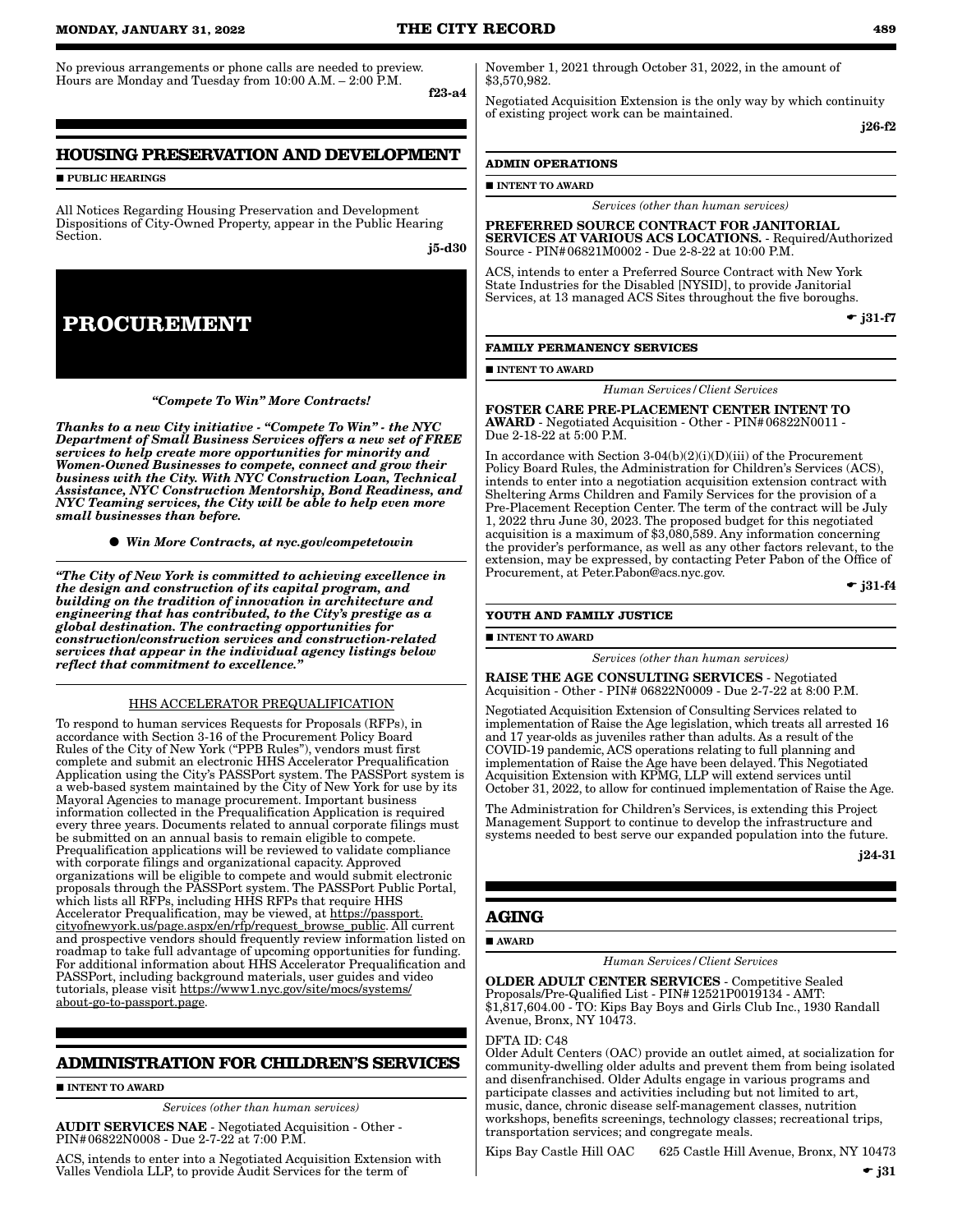## **COMPTROLLER**

**ASSET MANAGEMENT**

#### **INTENT TO AWARD**

*Goods and Services*

#### SHAREHOLDER RESEARCH CONSULTANT SERVICES - Negotiated Acquisition - Other - PIN#015-228-278-01 PC - Due 2-15-22 at 3:00 P.M.

In accordance with Section 3-04(b)(2)(iii) of the New York City Procurement Policy Board Rules, the New York City Comptroller Office (the "Comptroller's Office"), acting on behalf of the New York City Retirement Systems, is seeking to extend the existing Shareholder Research Consultant Services Agreement, with Glass, Lewis & Co., L.L.C. ("Glass Lewis") from January 1, 2022 to December 31, 2023. The Consultant provides Shareholder Research Services.

Vendors that are interested in expressing interest in similar procurements in the future, may contact, Yu Fen (Fannie) Moy, at ymoy@comptroller.nyc.gov. Expressions of Interest are due February 15, 2022, by 3:00 P.M. (ET).

*Use the following address* unless otherwise specified in notice, to secure, examine or submit bid/proposal documents, vendor prequalification and other forms; specifications/blueprints; other information; and for opening and reading of bids at date and time specified above.

*Comptroller, 1 Centre Street, 8th Floor South, New York, NY 10007. Yufen Fannie Moy (212) 669-4009; ymoy@comptroller.nyc.gov*

j28-f3

### **EDUCATION**

#### **CONTRACTS AND PURCHASING**

SOLICITATION

*Goods and Services*

REQUIREMENTS CONTRACT FOR REPAIR OF OIL BURNERS, GAS BURNERS AND DUAL FUEL BURNERS - Competitive Sealed Bids - PIN#B5653040 - Due 4-4-22 at 4:00 P.M.

#### For electronic bid submissions, please note the following procedures:

Bid submissions must be sent via electronic mail ("The Bid Submission Email") to DCPSubmissions@schools.nyc.gov, (the "Bid Submission Email Address"). Bid Submissions sent to any other email address will be disregarded. The subject line of your Bid Submission Email must include the solicitation number and the name of the submitting vendor (e.g. B5653 – Enter Company Name). Please, attach the completed Request for Bids and the Bid Blank documents, to the Bid Submission Email as separate files. Please name the bid blank, attachment "Bid Blank" and the completed Request for Bids, attachment "RFB."

If the files accompanying your bid submission are too large to be transmitted as email, attachments, please include in the first line of your Bid Submission Email a link to a Microsoft OneDrive folder containing all of your bid-related documents. Please note that if you are using OneDrive, do not, attach any documents, to the Bid Submission Email. Further, please include a separate folder within your OneDrive folder which includes the separate bid blank file. Please name this folder and the bid blank file "Bid Blank." The name of your OneDrive folder must match the subject line of your bid submission, and your OneDrive folder must not contain any files unrelated, to the Bid Submission.

#### Guidance for first-time Microsoft One-Drive Users:

Microsoft OneDrive ("OneDrive") is a file hosting and synchronization service operated by Microsoft as part of its web version of Microsoft Office. OneDrive allows users to grant access to files which are too large to transmit via electronic mail to other users. If you do not have Office 365, please take the following steps to gain access to a free version of OneDrive so that you can upload those bid submission documents which are too large to transmit via electronic mail:

- 1. Conduct an internet search for "Microsoft OneDrive;"
- 2. Navigate, to the official Microsoft website and sign up for a free account;
- 3. Once you have created a folder for the solicitation whose name matches the subject line of your Bid Submission Email, upload the documents relevant to your bid submission in this folder.
- 5. Be sure to check your share settings so that anyone receiving the link that you create will be able to open the link and access the files. If your share link permissions are restricted (e.g. to only your organization in Office 365), the DOE will not be able to view your solicitation documents. It is your responsibility, to ensure that the link(s) you provide allows the DOE to view, download and/or open your documents; and
- 6. Include the link which you have created as the first line of your Bid Submission Email. The Bid opening will be conducted virtually via Microsoft Teams on Tuesday, April 5, 2022 from 11:00 A.M. to 12:00 P.M. Bidders who have submitted their Bid Submission Email by the Bid Submission Deadline will receive a reply, to their Bid Submission Email with a link to be able to view a livestream of the Bid opening online. If you do not receive a confirmation email of the DOE's receipt of your electronic bid submission, please email: Gabriel Soriano, at GSorian@schools. nyc.gov. The Bid opening will also be recorded and posted on, https://vimeo.com/. A link, to the video of the bid opening will be available on the first DOE website referenced below. Please continue to check the DOE website and/or Vendor Portal for updates. https://infohub.nyced.org/vendors; https://www. finance360.org/vendor/vendorportal/

To download, please go to https://infohub.nyced.org/resources/vendors/ open-doe-solicitations/request-for-bids. If you cannot download, send an email to vendorhotline@schools.nyc.gov with the RFB number and title in the subject line. For all questions related to this RFB, please email krodrig7@schools.nyc.gov, with the RFB number and title in the subject line of your email.

Description: The Contractor shall provide all labor, material controls, wiring, piping, and supervision required and necessary to repair, modify, and or rebuild and/or replace oil burners, gas burners and dual fuel burners, parts and allied equipment in designated DOE schools and buildings.

There will be a Pre-Bid Conference on Tuesday, March 1, 2022, at 2:00 P.M., on Microsoft Teams Live. The link, to the virtual Pre-Bid Conference scheduled is, https://teams.microsoft.com/l/meetupjoin/19%3ameeting\_YTFmZWU2YjYtNDE5NC00MGZlLTlhMzYtOGM 5MWYxNjY2MGEz%40thread.v2/0?context=%7b%22Tid%22%3a%221 8492cb7-ef45-4561-8571-0c42e5f7ac07%22%2c%22Oid%22%3a%2283b 11c53-b184-4f12-84b3-d6645af42e8a%22%2c%22IsBroadcastMeeting% 22%3atrue%7d&btype=a&role=a.

We recommend that proposers download the free Microsoft Teams Application on their computer and/or mobile device to participate in the Teams Live Event in advance of the conference and, attendees should plan to log in 5 minutes prior, to the conference start time.

#### For hard copy (paper) bid submissions, please follow the below instructions:

Further to prior instructions regarding submissions of bids. In addition to electronic submission via email, Bidders may choose to hand deliver their bid packages to NYC DOE, at any time prior, to the Bid Due Date/ Time. If you plan to submit a paper bid, you must provide notice by emailing DCPSubmissions@schools.nyc.gov, including "Paper Submission Request for Solicitation # B5653" in the subject line, at least three (3) business days in advance of the anticipated date and time and place you or your agent plan to arrive, at 65 Court Street, Brooklyn, NY 11201, Room 1201 to drop off your bid. Bidders should include in their notification email the name of the person who will be delivering the bid or advise that the Bid Package will be arriving by messenger. Bidders who fail, to provide advance notification of intent to hand-deliver a bid risk not having anyone to receive the bid. Fed Ex, UPS, USPS or other common deliveries services will not be accepted.

BID OPENS VIRTUALLY ON APRIL 5, 2022, at 11:00 A.M. Please see virtual link below:

https://teams.microsoft.com/l/meetup-join/19%3ameeting\_ZTc2ZTU5O WQtOTU0Yy00Njc2LTg1ZTAtMmE5MWNmNTgyOGE0%40thread.v2/ 0?context=%7b%22Tid%22%3a%2218492cb7-ef45-4561-8571-0c42e5f7a c07%22%2c%22Oid%22%3a%2299e628bf-f230-439b-a38c-770d5eb6bfdf %22%2c%22IsBroadcastMeeting%22%3atrue%7d&btype=a&role=a

The New York City Department of Education (DOE) strives to give all businesses, including Minority and Women-Owned Business Enterprises (MWBEs), an equal opportunity to compete for DOE procurements. The DOE's mission is, to provide equal access to procurement opportunities for all qualified vendors, including MWBEs, from all segments of the community. The DOE works to enhance the ability of MWBEs to compete for contracts. DOE is committed to ensuring that MWBEs fully participate in the procurement process.

*Use the following address* unless otherwise specified in notice, to secure, examine or submit bid/proposal documents, vendor pre-qualification and other forms; specifications/blueprints; other information; and for opening and reading of bids, at date and time specified above.

4. Create a share link for this folder;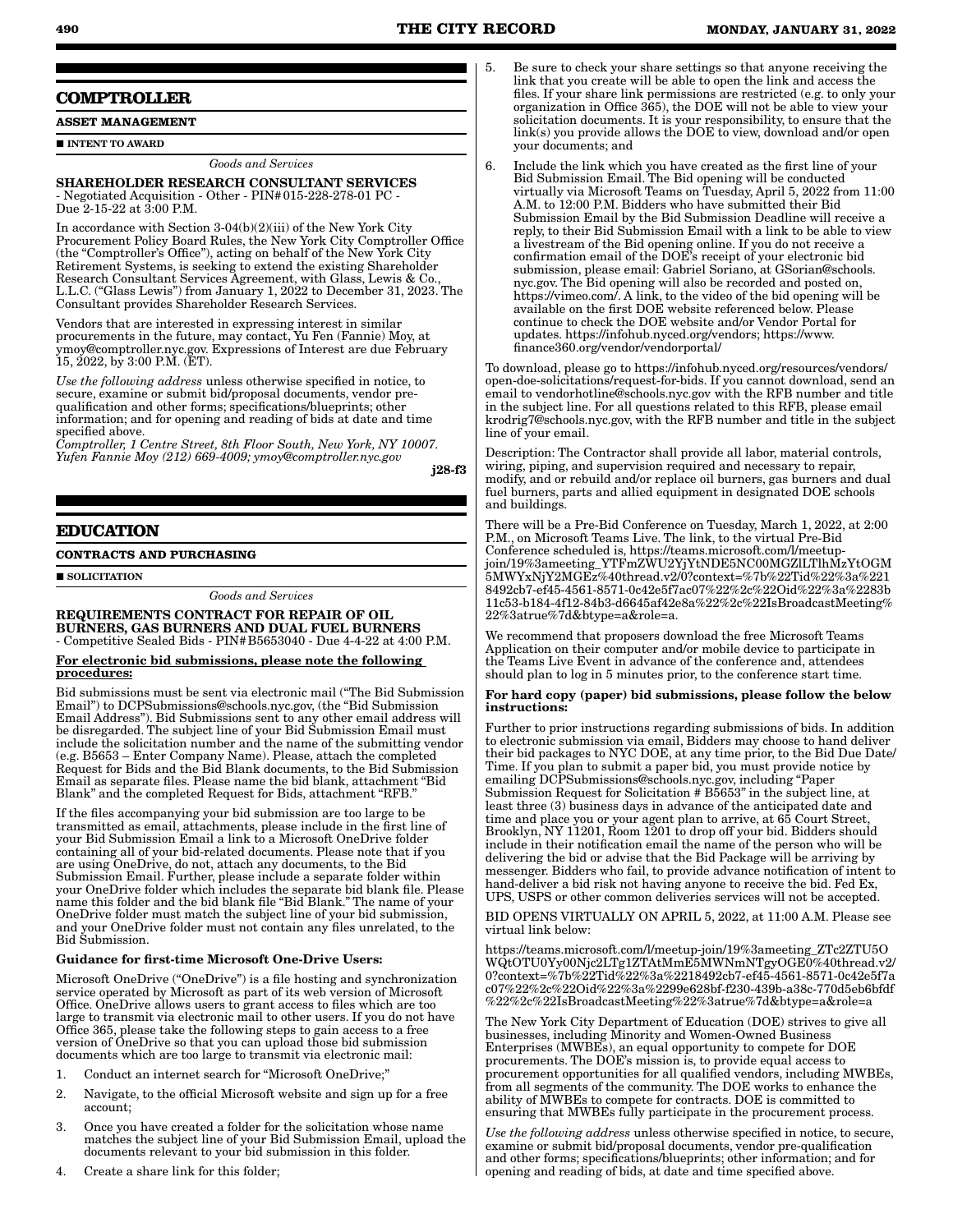*Education, 65 Court Street, Room 1201, Brooklyn, NY 11201. Vendor Hotline (718) 935-2300; vendorhotline@schools.nyc.gov*

 $-$  j31

### **HEALTH AND MENTAL HYGIENE**

**AWARD** 

*Human Services/Client Services*

TORCH PROGRAM: COMPREHENSIVE SEXUALITY EDUCATION AND SEXUAL REPRODUCTIVE JUSTICE - BP/ City Council Discretionary - PIN#81621L0529001 - AMT: \$218,750.00 - TO: National Institute for Reproductive Health Inc., 14 Wall Street, Suite 3B, New York, NY 10005-2141.

 $\div$  i31

### **HOMELESS SERVICES**

#### **AWARD**

*Human Services/Client Services*

SAFE HAVEN FOR CHRONIC ST. HOMELESS SA at 83 APOLLO ST. - Competitive Sealed Proposals - Other - PIN#07122P0002001 - AMT: \$74,939,671.00 - TO: Common Ground Management Corp., 505 8th Avenue, 15th Floor, New York, NY 10018.

To develop and operate a stand-alone Safe Haven for Chronic Street Homeless Single Adults, located at 83 Apollo Street, Brooklyn, NY 11222.  $\div$  j31

HOMELESS SINGLES at 338 FORBELL STREET, BROOKLYN, - Renewal - PIN# 07117P8269KXLR001 - AMT: \$62,854,756.00 - TO: Samaritan Daytop Village Inc, 138-02 Queens Boulevard, Briarwood, NY 11435.

 $\bullet$  j31

#### **HUMAN RESOURCES ADMINISTRATION**

**AWARD** 

*Human Services/Client Services*

NEW CONTRACT FOR PRUTECH SOLUTIONS, INC. - Intergovernmental Purchase - PIN#06921G0034001 - AMT: \$5,585,280.00 - TO: PruTech Solutions Inc., 555 US Highway 1 South, 2nd Floor, Iselin, NJ 08830.

Contract Term 5/1/2020 - 4/30/2023

 $-$  j31

*Services (other than human services)*

PRUTECH RENEWAL - Intergovernmental Purchase - Other - PIN#06922G0026001 - AMT: \$342,000.00 - TO: Prutech Solutions, Inc, 555 U.S. Highway 1 South, 2nd Floor, Iselin, NJ 08830.

OVERVIEW DSS/ITS, is requesting to renew the contract with Prutech Solutions, Inc. (DSS-ITS-C-20170327-1 Amendment 2; PIN: 17GPMMI36319) by exercising the two-year renewal option. The original contract expired on 1/31/2021. The renewal period is from  $2/1/2021 - 1/31/2023$  in the amount of \$342,000.00.

 $\div$  j31

#### **INTENT TO AWARD**

*Services (other than human services)*

06922Y0092-ABIS MIGRATION SERVICE UPGRADE FOR IDNYC WINDOWS SERVERS-IDEMIA - Request for Information - PIN#06922Y0092 - Due 2-3-22 at 2:00 P.M.

DSS/HRA, intends to enter into a Sole Source contract, with Idemia Identity & Security USA, LLC, to perform Automated Biometric Identification System (ABIS) migration, in the form of production and staging from IDNYC 2008 servers, to 2019 servers. The contract term is from 11/15/2021 to 6/30/2022. IDNYC depends on our servers to store and recover program related data. The migration will allow the IDNYC to not be left behind in evolving technologies. With the migration, all data on existing 2008 servers will be copied to the new 2019 servers.

Idemia's main role is the provider of the ID card product and hardware that enrolls applications. Since the technology is their proprietary work, they are the only vendor capable of upgrading their own solution to support newer host operating systems of windows.

Any firm or organization which believes they can also provide this service is invited to respond to the RFI" 06922Y0092-ABIS Migration service Upgrade for IDNYC Windows Servers-Idemia" on PASSPort. If you have any questions, please email"frazierjac@dss.nyc.gov" with the subject line " 06922Y0092-ABIS Migration service Upgrade for IDNYC Windows Servers-Idemia". Please indicate your interest by responding to the RFI EPIN: 06922Y0092 in PASSPort no later than February 3, 2022, 2:00 P.M.

j27-f3

## **CONTRACTS**

**SOLICITATION** 

#### *Services (other than human services)*

HRA FOOD DISTRIBUTION PROGRAM - Competitive Sealed Proposals - Judgment required in evaluating proposals - PIN#06922P0037 - Due 3-8-22 at 2:00 P.M.

The New York City Human Resources Administration ("HRA"), Office of Emergency and Intervention Services ("EIS"), is seeking responses to this solicitation ("solicitation") for a qualified food distributor(s) with proven experience and operational capacity who will be responsible for managing, procuring, storing, and distributing food for: • The Emergency Food Assistance Program (EFAP) was established in 1983. The terms and conditions of the program are outlined in Title 68 of the Rules of the City of New York.

Currently, NYC directly purchases nutritious and healthy food items and contracts with a vendor who stores and distributes those items regularly to more than 600 food pantries and soup kitchens across the five boroughs. EFAP is a vital part of the emergency food network in New York City, helping to provide healthy and nutritional meals to over one million New Yorkers every month. In this procurement, the City seeks a proposer to provide all services to the City as a "turn-key" type operation, such as procurement, storage, and distribution. Anticipated Available Funding and Payment Structure DSS/HRA anticipates awarding one contract under this RFx. However, innovative joint proposals are encouraged in a form that align with the requirements outlined of this RFx. The anticipated total funding for this contract will be \$66,000,000.00 throughout the contract term. The anticipated contract term of the contract will be for three (3) years from the notice to proceed, with one (1) option to renew for three (3) additional years with the same terms and conditions herein. The anticipated contract term of the contract will be for three (3) years from the notice to proceed, with one (1) option to renew for three (3) additional years with the same terms and conditions herein. DSS/HRA reserves the right, prior to contract award to determine the length of the initial contract term and the option to renew, if any. In addition, DSS/HRA reserves the right to award more than one contract, dependent on need and vendor capacity. Documents for the HRA Food Distribution Program RFx can be accessed at: https://www.nyc.gov/hra/ contracts. Vendor Source ID 061.

An Information Session will be held by a Webex meeting on February 15, 2022 at 11:00 A.M. The Webex information is as follows: Join from the meeting link, https://nyc-dss.webex.com/nyc-dss/j.php?MTID=m460 3ce3667138683202df4c1d4792d61

Join by meeting number Meeting number (access code): 2344 963 2888 Meeting password: Tap to join from a mobile device (attendees only) +1-646-992-2010,,23449632888## United States Toll (New York City) +1-408-418-9388,,23449632888## United States Toll Join by phone +1-646-992-2010 United States Toll (New York City) +1-408-418-9388 United States Toll Global call-in numbers Join from a video system or application Dial 23449632888@nyc-dss.webex.com. You can also dial 173.243.2.68 and enter your meeting number. Need help? Go to https:// help.webex.com

*Use the following address* unless otherwise specified in notice, to secure, examine or submit bid/proposal documents, vendor pre-qualification and other forms; specifications/blueprints; other information; and for opening and reading of bids at date and time specified above. *Human Resources Administration, 150 Greenwich Street, 37th Floor, New York, NY 10007. ACCOContractPlanning@dss.nyc.gov*

 $\bullet$  j31

## **INFORMATION TECHNOLOGY AND TELECOMMUNICATIONS**

AWARD

*Services (other than human services)*

RENEWAL #2 FOR OM PLUS SUPPORT - Renewal - PIN# 85820S8059KXLR002 - AMT: \$112,500.00 - TO: Plus Technologies, 6081 East 82nd Street, Suite 110, Indianapolis, IN 46250.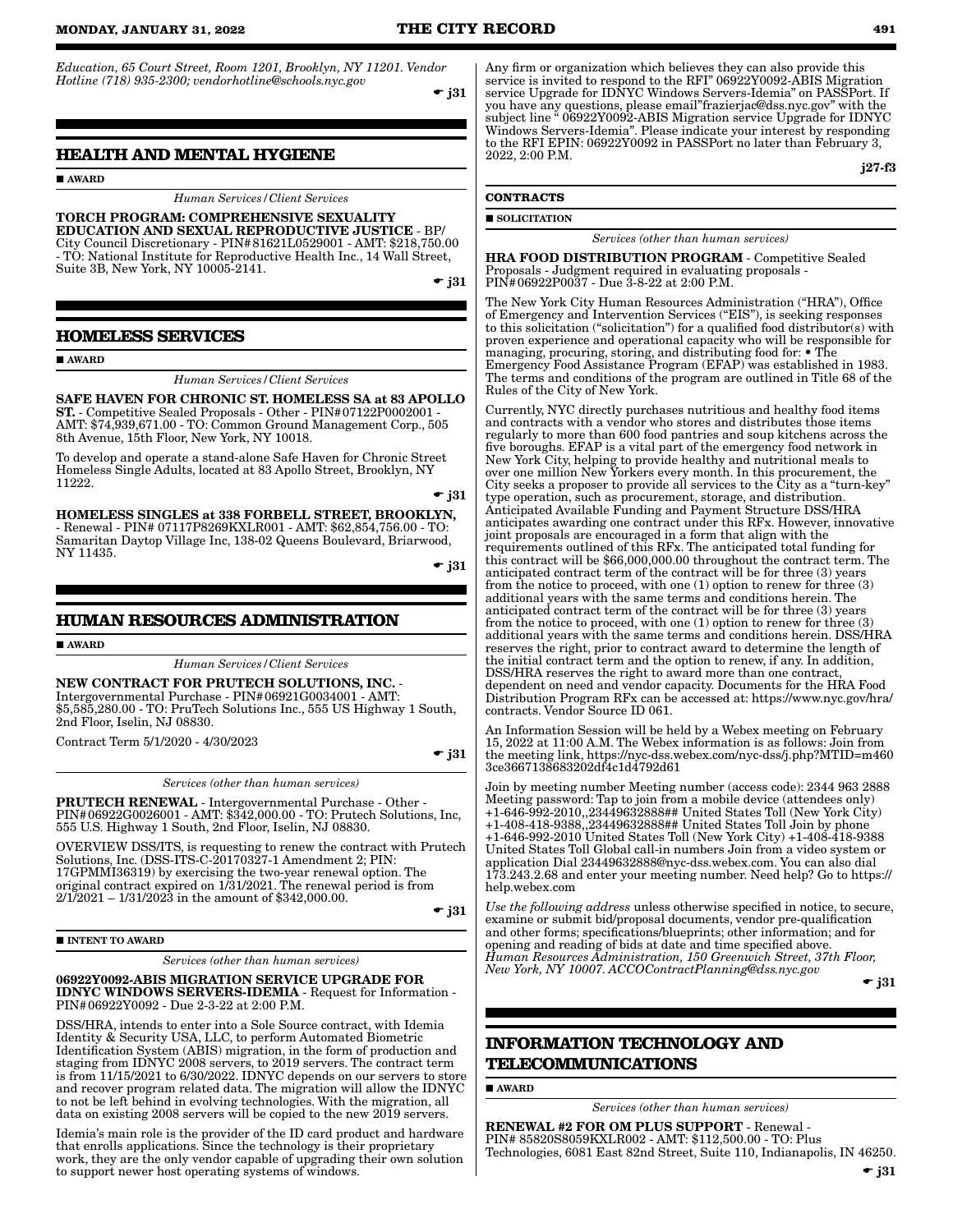j27-f9

#### **PARKS AND RECREATION**

## **REVENUE AND CONCESSIONS**

#### SOLICITATION

*Services (other than human services)*

ORCHARD BEACH MERCHANDISE RFB - Competitive Sealed Bids - PIN#X39-CSV2022 - Due 2-18-22, at 11:00 AM.

In accordance with Section 1-13 of the Concession Rules of the City of New York, the New York City Department of Parks and Recreation ("Parks") is issuing, as of the date of this notice, a Request for Bids ("RFB") For the Operation of Three (3) Beach Equipment Rental and Merchandise Carts, at Orchard Beach, Pelham Bay Park There will be a recommended remote proposer meeting on Thursday, January 27, 2022, at 11:00 pm. If you are considering responding to this RFB, please make every effort to, attend this recommended remote proposer meeting. All bids submitted in response to this RFB must be submitted no later than Friday, February 18, 2022, at 11:00 am. Hard copies of the RFB can be obtained, at no cost, commencing January 27, 2022, through February 18, 2022 by contacting Angel Williams, Senior Project Manager, at (212) 360-3495 or, at Angel.Williams@parks.nyc. gov. The RFB is also available for download, on January 27, 2022, through February 18, 2022, on Parks' website. To download the RFB, visit http://www.nyc.gov/parks/businessopportunities and click on the "Concessions Opportunities, at Parks" link. Once you have logged in, click on the "download" link that appears adjacent, to the RFB's description. For more information or if you cannot, attend the remote Bidder meeting, prospective Bidders may contact Angel Williams, Senior Project Manager, at (212) 360-3495 or, at Angel.williams@parks. nyc.gov. TELECOMMUNICATION DEVICE FOR THE DEAF (TDD) (212) 504-4115

*Use the following address* unless otherwise specified in notice, to secure, examine or submit bid/proposal documents, vendor prequalification and other forms; specifications/blueprints; other information; and for opening and reading of bids, at date and time specified above.

*Parks and Recreation, The Arsenal, Central Park, 830 Fifth Avenue, Room 407, New York, NY 10065. Angel Williams (212) 360-3495; angel. williams@parks.nyc.gov*

j21-f3

#### *Goods and Services*

REQUEST FOR PROPOSALS FOR THE OPERATION OF A CAFE AT PETER MINUIT PLAZA AT THE BATTERY, MANHATTAN - Competitive Sealed Proposals - Judgment required in evaluating proposals - PIN# 2022-M5-PM-SB - Due 3-2-22 at 3:00 P.M.

The Battery Conservancy ("TBC") is issuing, as of the date of this notice, a Request for Proposals (RFP), for the operation of a cafe in the New Amsterdam Pavilion in Peter Minuit Plaza at The Battery, Manhattan. Peter Minuit Plaza, is the forecourt of Whitehall Terminal, where Staten Island ferry passengers embark and disembark.

There will be a recommended remote proposer meeting on Wednesday, February 9, 2022, at 11:00 A.M. If you are considering responding to this RFP, please make every effort to attend this recommended remote proposer meeting. Please join at:

https://thebattery- org.zoom.us/j/82754316825?pwd=bEVFQUoyaHl IaVNLSUMyelNKVVJ5Zz09#success

Meeting number: 82754316825 Password: 393348

Interested parties may also join the proposer meeting by telephone using the following information: 346-248-7799 Passcode: 393348

Subject to availability and by appointment only, we may set up a meeting at the proposed concession site which is located at Peter Minuit Plaza at The Battery.

All proposals must be submitted no later than Wednesday, March 2, 2022, at 3:00 P.M.

The RFP is available for download, commencing on Wednesday, January 26, 2022, on TBC's website. To download the RFP, please visit https://www.thebattery.org/destinations/dining/, and click on the "Peter Minuit Plaza RFP" link.

For more information, prospective proposers may contact Hope Cohen, Chief Operating Officer, at The Battery Conservancy, at (917) 409-3710, or hope.cohen@thebattery.org.

TELECOMMUNICATION DEVICE FOR THE DEAF (TDD) (212) 504-4115

*Use the following address* unless otherwise specified in notice, to secure, examine or submit bid/proposal documents, vendor pre-qualification and other forms; specifications/blueprints; other information; and for opening and reading of bids at date and time specified above.

*Parks and Recreation, The Battery Conservancy, ATTN: Hope Cohen, 1 Whitehall Street, 17th Floor, New York, NY 10004. Hope Cohen (917) 409-3710; hope.cohen@thebattery.org*

Accessibility questions: (212) 504-4115, by: Wednesday, March 2, 2022, 3:00 P.M.

REQUEST FOR PROPOSALS FOR THE OPERATION AND MAINTENANCE OF A CAFÉ AT DAG HAMMARSKJOLD PARK, MANHATTAN. - Competitive Sealed Proposals - Judgment required in evaluating proposals - PIN# M203-C-SB-2021 - Due 3-11-22 at 3:00 P.M.

In accordance with Section 1-13 of the Concession Rules of the City of New York, the New York City Department of Parks and Recreation ("Parks") is issuing, as of the date of this notice a significant Request for Proposals ("RFP"), for the operation and maintenance of a café at Dag Hammarskjold Park, Manhattan.

There will be a recommended remote proposer meeting on Monday, February 7, 2022, at 12:00 P.M. If you are considering responding to this RFP, please make every effort to attend this recommended remote proposer meeting.

Subject to availability and by appointment only, we may set up a meeting at the proposed concession site, (Block #1339 & Lot #27), 47th street and First avenue in Dag Hammarskjold Park, Manhattan ("Licensed Premises").

All proposals submitted in response to this RFP must be submitted no later than Friday, March 11, 2022 at 3:00 P.M.

Hard copies of the RFP can be obtained at no cost, commencing Monday, January 31, 2022 through Friday, March 11, 2022, by contacting Phylicia Murray, Project Manager at (212) 360-3407, or at Phylicia.Murray@parks.nyc.gov.

The RFP is also available for download, on Monday, January 31, 2022 through Friday, March 11, 2022, on Parks' website. To download the RFP, visit http://www.nyc.gov/parks/businessopportunities and click on the "Concessions Opportunities at Parks" link. Once you have logged in, click on the "download" link that appears adjacent to the RFP's description.

For more information or to request to receive a copy of the RFP by mail, prospective proposers may contact Phylicia Murray, Project Manager, at (212) 360-3407 or at Phylicia.Murray@parks.nyc.gov.

TELECOMMUNICATION DEVICE FOR THE DEAF (TDD) 212-504-4115.

*Use the following address* unless otherwise specified in notice, to secure, examine or submit bid/proposal documents, vendor pre-qualification and other forms; specifications/blueprints; other information; and for opening and reading of bids at date and time specified above. *Parks and Recreation, The Arsenal, 830 5th Avenue, New York, NY 10065. Phylicia Murray (212) 360-3407; phylicia.murray@parks.nyc.gov*

 $\div$  i31-f11

#### **TRANSPORTATION**

#### **HR/FACILITIES MANAGEMENT**

 $\blacksquare$  SOLICITATION

*Services (other than human services)*

84122B0001-SANITARY WASTE WATER REMOVAL - Competitive Sealed Bids - PIN#84122B0001 - Due 3-1-22 at 11:00 A.M.

Disposal of Sanitary Waste Water and Maintenance of Equipment, at 32-11 Harper Street LL63 Plan ID: FY22NDOT192. The New York City Department of Department of Transportation (NYC DOT) is issuing a solicitation to obtain bids for a Contractor, to provide disposal of Sanitary Waste Water Removal, at 32-11 Harper Street for NYC Department of Transportation. Responses to this IFB must be submitted via PASSport. To access the IFB, vendors should visit the PASSport public Portal, at https://www1.nyc.gov/site/mocs/systems/ about-go-to-passport.page. Click on the "Search Funding Opportunities in PASSport" blue box. Doing so will take one, to the public portal of all procurements in the PASSport system. To quickly locate the IFB, insert the EPIN, 84122B0001, in, to the Keyword search field. In order to respond, to the IFB, vendors must create an account within the PASSport system if they have not already done so.

A Pre-Bid Conference via ZOOM is scheduled for 2/11/22, at 11:00 A.M. Those who wish to attend, must email the authorized agency contact for a link no later than February 10, 2022 by 4:00 P.M. The deadline for the submission of questions via email is, 2/18/22 by 4:00 P.M., to the authorized agency contact person, Kathy Cornwall-Wilsonkcornwallwilson@dot.nyc.gov. The bid due date (submission via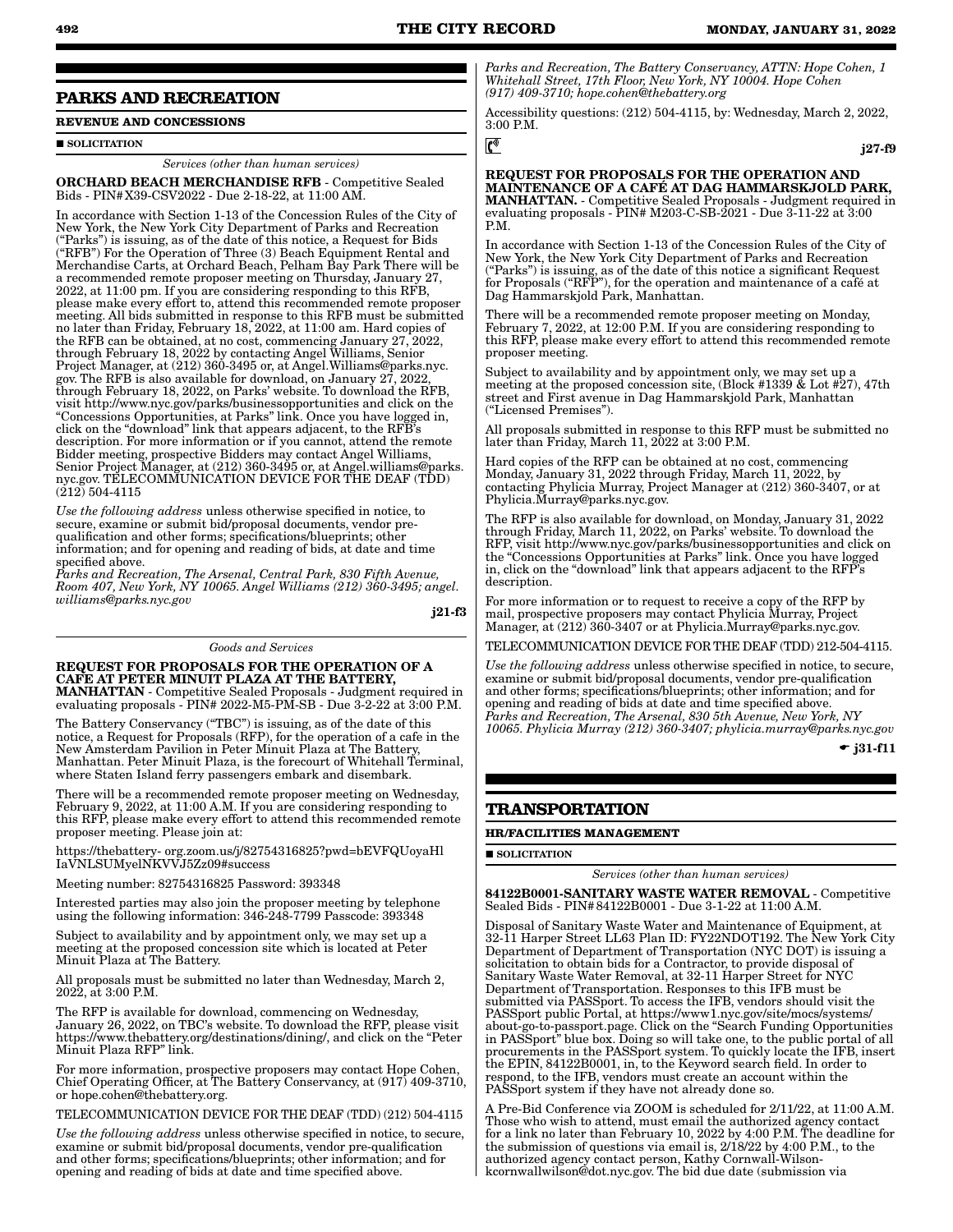PASSport) is 3/1/22 by 11:00 A.M. This procurement is subject to participation goals for Minority-Owned Business Enterprises (MBEs) as required by Section 6-129 of the New York Administrative Code. The M/WBE goal for this project is 30%. Any inquiries concerning this IFB should be directed by email, under the subject line "84122B0001 -Sanitary Waste Water Removal", to the email address of the Authorized Agency Contact, Kathy Cornwall-Wilson, at kcornwallwilson@dot.nyc. gov, or through the PASSport communication function.

Pre-Bid Conference location - Virtual New York, NY 10041. Mandatory: no Date/Time - 2022-02-11 11:00:00

 $\div$  i31-f1

## **CONTRACT AWARD HEARINGS**

**NOTE: LOCATION(S) ARE ACCESSIBLE TO INDIVIDUALS USING WHEELCHAIRS OR OTHER MOBILITY DEVICES. FOR FURTHER INFORMATION ON ACCESSIBILITY OR TO MAKE A REQUEST FOR ACCOMMODATIONS, SUCH AS SIGN LANGUAGE INTERPRETATION SERVICES, PLEASE CONTACT THE MAYOR'S OFFICE OF CONTRACT SERVICES (MOCS) VIA E-MAIL AT DISABILITYAFFAIRS@MOCS.NYC.GOV OR VIA PHONE AT (212) 788-0010. ANY PERSON REQUIRING REASONABLE ACCOMMODATION FOR THE PUBLIC HEARING SHOULD CONTACT MOCS AT LEAST THREE (3) BUSINESS DAYS IN ADVANCE OF THE HEARING TO ENSURE AVAILABILITY.**  $\mathbf{a}$ 

## **YOUTH AND COMMUNITY DEVELOPMENT**

**PUBLIC HEARINGS** 

NOTICE IS HEREBY GIVEN that a Contract Public Hearing will be held, on Wednesday, January 19, 2022 via MS TEAMS Conference call (Dial-in + 1-646-893-7101/Phone Conference ID: 815 864 991#) commencing, at 10:00 A.M. on the following:

IN THE MATTER OF (1) one proposed FY22 Tax Levy Discretionary contracts between the Department of Youth and Community Development and the Contractor listed below are to support programming expenses in Council District 10. The term of this contract shall be from July 1, 2021 to June 30, 2022 with no option to renew.

#### Contract Number: 26022L0849001

Contractor Name: Hispanic Federation Inc.

Contract Amount: \$1,139,000.00 Contractor Address: 55 Exchange Place, STE #501, New York, NY 10005

The proposed contractor is being funded through Line Item Appropriations or Discretionary Funds, pursuant to Section 1-02 (e) of the Procurement Policy Board (PPB) Rules.

In order to access the Public Hearing or to testify, please join the public hearing via MS TEAMS Conference call ( Dial In: +1 646-893-7101 / Phone Conference ID: 815 864 991#) no later than 9:50 A.M. on the date of the hearing. If you require further accommodations, please contact Renise Ferguson via email, referguson@dycd.nyc.gov no later than three business days before the hearing date.

 $\bullet$  j31

# **SPECIAL MATERIALS**

## **CITY RECORD**

**NOTICE** 

#### MONTHLY INDEX DECEMBER 2021

PUBLIC HEARING & MEETINGS \*See Also: Procurement Agency Rules

BOARD MEETINGS-6, 13, 20, 27 BOROUGH PRESIDENT Bronx-1 Brooklyn-7-15 Manhattan-10-16 Queens-17-23 BUILD NYC RESOURCE CORPORATION-30 CITY COUNCIL-1-9 CITY PLANNING COMMISSION-1-15, 20-31 CITYWIDE ADMINISTRATIVE SERVICES-1, 14, 15, 29 CIVIC ENGAGEMENT COMMISSION-6-13 COMMISSION ON HUMAN RIGHTS-7 COMMUNITY BOARDS-3-7, 16, 17-20, 27-31 CONFLICTS OF INTEREST BOARD-16 EDUCATION RETIREMENT SYSTEM-8-20 EMPLOYEES' RETIREMENT SYSTEM-1-14 ENVIRONMENTAL PROTECTION-1 EQUAL EMPLOYMENT PRACTICES COMMISSION-9-16 HEALTH AND MENTAL HYGIENE-20 HOUSING AUTHORITY-1-29 HOUSING PRESERVATION AND DEVELOPMENT-9 INDEPENDENT BUDGET OFFICE-14-31 INDUSTRIAL DEVELOPMENT AGENCY-30 INFORMATION TECHNOLOGY AND TELECOMMUNICATIONS-1-6 LABOR RELATIONS-1, 9-16 LANDMARKS PRESERVATION COMMISSION-1-14, 20-31 MAYOR, OFFICE OF THE-7-10, 17 PUBLIC DESIGN COMMISSION-9 STANDARDS AND APPEALS-14-15 TRANSPORTATION-1-16, 29-31 YOUTH AND COMMUNITY DEVELOPMENT-1-8 COURT NOTICES SUPREME COURT

#### RICHMOND COUNTY

Notice Of Acquisition, Index Number CY4506/2021, Condemnation Proceeding Roma Avenue And Hett Avenue-1-10

#### PROPERTY DISPOSITION

CITYWIDE ADMINISTRATIVE SERVICES-Daily ENVIRONMENTAL PROTECTION-28 HOUSING PRESERVATION AND DEVELOPMENT-Daily

#### PROCUREMENT

ADMINISTRATION FOR CHILDREN'S SERVICES Award-1, 3, 7, 8, 15, 20 Intent to Award-1-3, 6, 16-23 AGING Award-1, 15, 16, 17, 20, 21, 22, 23, 27, 29<br>Intent to Award-1-6<br>BROOKLYN NAVY YARD DEVELOPMENT CORP.-3-10<br>CHIEF MEDICAL EXAMINER Intent to Award-1 CITY UNIVERSITY-13-17 CITYWIDE ADMINISTRATIVE SERVICES-1, 6, 9, 14, 22, 28, 30 Award-6, 8, 9, 13, 14, 17, 21, 23, 27, 29, 30 Intent to Award-7, 9-15, 28-31 COMPTROLLER-1, 2-8 Award-20 CONSUMER AND WORKER PROTECTION Intent to Award-1 **CORRECTION** Award-30 DESIGN AND CONSTRUCTION -10, 17, 30 Award-1, 2, 3, 8, 13, 20, 21, 22, 27, 28, 29, 30 ECONOMIC DEVELOPMENT CORPORATION -1, 10, 16 EDUCATION-6, 21-31 ELECTIONS Award-28, 30 EMERGENCY MANAGEMENT-28 Award-21, 23 ENVIRONMENTAL PROTECTION-13, 27 Award-1, 7, 8, 15, 21, 22, 23, 27, 29, 30 Intent to Award-14-21 FINANCE Award-1 Intent to Award-1-3, 28-31 FINANCIAL INFORMATION SERVICES AGENCY Intent to Award-29-31 FIRE DEPARTMENT-2, 7 Award-1 Intent to Award-2-9 HEALTH AND MENTAL HYGIENE Award-13, 15, 16, 17, 20, 22, 29, 30 HOMELESS SERVICES Award-1, 9, 15, 16, 17, 28, 30 Intent to Award-1-7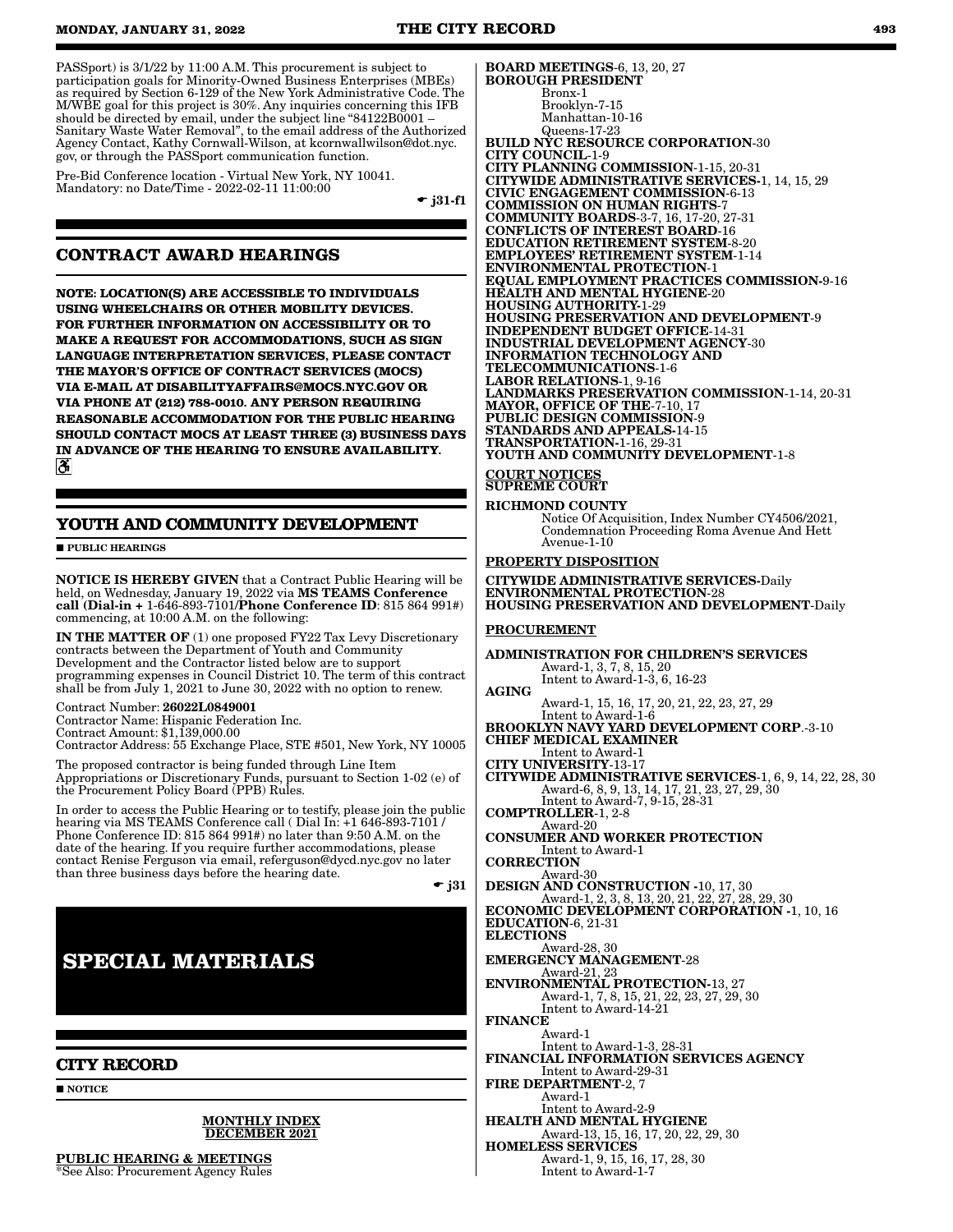HOUSING AUTHORITY-2, 3, 13, 14, 15, 16, 17, 20, 23, 27, 28, 29, 30 HOUSING PRESERVATION AND DEVELOPMENT Award-27, 30 HUMAN RESOURCES ADMINISTRATION -15-27 Award-1, 2, 3, 6, 9, 13, 14, 15, 16, 17, 21, 22, 23, 27, 28, 29, 30 Intent to Award-1-14, 22, 27-31 INFORMATION TECHNOLOGY AND TELECOMMUNICATIONS Award-7, 20 INVESTIGATION Award-8 LAW DEPARTMENT Intent to Award-2-9 MANAGEMENT AND BUDGET Award-29 MAYOR, OFFICE OF THE Award-9 MAYOR'S OFFICE OF CRIMINAL JUSTICE Award-30 Intent to Award-14-20, 21-28 NYC HEALTH + HOSPITALS -1, 3, 7, 8, 9, 15, 16, 20, 22, 27, 29 Award-6, 8, 10 Intent to Award-6-10 PARKS AND RECREATION-6-23, 27 Award-1, 2, 3, 6, 8, 9, 14, 15, 16, 17, 21, 22, 27 Intent to Award-7-14, 20-27 POLICE DEPARTMENT Award-22 PROBATION Intent to Award-1-3 **SANITATION** Award-3, 16 SCHOOL CONSTRUCTION AUTHORITY -1 Intent to Award-8 SMALL BUSINESS SERVICES Award-20, 22, 23 TRANSPORTATION-1, 10, 16, 20, 28 Intent to Award-13-17, 20 TRUST FOR GOVERNORS ISLAND-15-21 VETERANS' SERVICES Intent to Award-7-13 YOUTH AND COMMUNITY DEVELOPMENT Award-1, 7, 8, 9, 10, 15, 21, 22, 27, 28 Intent to Award-20 AGENCY CONTRACT AWARD HEARINGS ADMINISTRATION FOR CHILDREN'S SERVICES-3, 22 AGING-15, 20, 29 BUILDINGS- 15 CHIEF MEDICAL EXAMINER-15 CITY PLANNING-15 CITYWIDE ADMINISTRATIVE SERVICES-3, 9, 15, 29 COMPTROLLER-7, 13 CONSUMER AND WORKER PROTECTION-3, 29 CULTURAL AFFAIRS-15 DESIGN AND CONSTRUCTION-3 EDUCATION-13 EMERGENCY MANAGEMENT-29 ENVIRONMENTAL PROTECTION -1, 7, 8, 9, 15, 16, 21, 29 FIRE DEPARTMENT-3, 15 HEALTH AND MENTAL HYGIENE-3, 7, 29 HOMELESS SERVICES-3, 29 HOUSING PRESERVATION AND DEVELOPMENT-15 HUMAN RESOURCES ADMINISTRATION-3, 7, 15, 16, 29 INFORMATION TECHNOLOGY AND TELECOMMUNICATIONS-10, 14 LAW DEPARTMENT-3, 15 MANAGEMENT AND BUDGET-15 MAYOR'S OFFICE OF CONTRACT SERVICES-3 MAYOR'S OFFICE OF CRIMINAL JUSTICE-23 POLICE DEPARTMENT-20 PROBATION-23 SMALL BUSINESS SERVICES-3, 16, 20 TRANSPORTATION-3, 15, 21, 28, 29 VETERANS' SERVICES-3 YOUTH AND COMMUNITY DEVELOPMENT-3, 14, 21 AGENCY RULES ADMINISTRATIVE TRIALS AND HEARINGS OATH Has Adopted Amendments To Its Rules Of Practice In Title 48 Of The Rules Of The City Of New York To Establish Procedures For Pre-Conference Settlement Negotiations In OATH's Trials Division-6 OATH Has Adopted Amendments Updating Penalties For Violations Of The Water Supply Law, Rules Pertaining To Department Of Buildings Hereby Adopts The Amendments To Section 101-07 Of Subchapter A Of Chapter 100 Of Title 1 Of The Rules Of The City Of New York Regarding Approved Agencies, And Sections 103-01, 103-02 And 103-05 Of Subchapter C Of Chapter 100 Of Title 1 Of The Rules Of The City Of New York Regarding Low-Pressure Boilers, Elevators, And High-Pressure Boilers, Respectively-16 CONSUMER AND WORKER PROTECTION Notice Of Adoption To Add A New Penalty Schedule To Implement Local Law 64 Of 2021, Which Creates Restrictions On Single-Use Plastic Beverage Straws, Beverage Stirrers, And Beverage Splash Sticks (Collectively, "Single-Use Beverage Plastics")-9 Notice Of Adoption To Add A New Rule To Implement Local Law 3 Of 2021, Which Requires, Among Other Things, Certain Businesses To Notify Customers Of The Use Of Biometric Identifier Information And Prohibits The Sale Of Such Information-16 Notice Of Adoption To Add And Amend Rules To Implement Local Law 80 of 2021 ("LL 80") and Local Law 98 of 2021 ("LL 98")-20 ENVIRONMENTAL PROTECTION The Department of Environmental Protection ("Department" or "DEP") Is Proposing To Amend Its Rules Governing House/ Site Connections To The Sewer System-2 The Department of Environmental Protection ("Department" or "DEP") Is Proposing To Amend Its Rules Governing Management Of Construction And Post-Construction Stormwater Sources (Title 15, Chapter 19.1 Of The Rules of the City of New York ("RCNY"))-10 The Office of Environmental Remediation ("OER") And The Department of Environmental Protection ("DEP") Are Considering Amending Rules Relating To The New York City (E) Designation Program-16 The Office of Environmental Remediation ("OER") And The Department of Environmental Protection ("DEP") Are Considering Amending Rules Relating To The New York City (E) Designation Program-17 HEALTH AND MENTAL HYGIENE Notice of Adoption of Amendments to Chapter 6 of Title 24 of the Rules of the City of New York City-23 Order Of The Commissioner Of Health And Mental Hygiene To Require Covid-19 Vaccination For Nonpublic School Staff-29 Order Of The Commissioner Of Health And Mental Hygiene To Require Covid-19 Vaccination In The Workplace-29 Order Of The Commissioner Of Health And Mental Hygiene To Require Covid-19 Vaccination For Participation In High Risk Extracurricular Activities-29 HOUSING PRESERVATION AND DEVELOPMENT Department of Housing Preservation and Development (HPD) Is Adopting Amendments To Chapter 51 Of Title 28 Of The Rules Of The City Of New York To Revise Certain Requirements For Buildings Applying For Tax Benefits Under New York State Real Property Tax Law (RPTL) Section 421-A(16)-22 MAYOR'S OFFICE OF MEDIA AND ENTERTAINMENT The Mayor's Office Of Media And Entertainment Promulgates And Adopts A Rule To Establish Procedures And Process Relating To Press Credentials-20 POLICE DEPARTMENT Notice Of Adoption, NYPD Hereby Repeals Chapter 11 Of Title 38 Of The Rules Of The City Of New York, Its Rules Concerning Press Credentials Issued By The NYPD To Members Of The Press-20 **SANITATION** Notice Of Adoption Of Final Rule Relating To Building Waste Management Plans For Certain Buildings-20 Notice Of Adoption Of Final Rule Regarding Submission Of Rulemaking Petitions To The Department Of Sanitation-20 SMALL BUSINESS SERVICES NYC Small Business COVID Recovery Grant Program: Open Restaurant Outdoor Heating Expenses Reimbursement-3 TRANSPORTATION Notice Of Adoption Relating To An Amendment Of DOT's Traffic Rules Relating To The Theatre District Zone-9 Notice Of Adoption Relating To An Amendment Of DOT's Traffic Rules Prohibiting The Operation Of Any Moped Share System In New York City Without DOT's Prior Written Authorization, And More Specifically Establishing A Permit Process For Moped Share Systems-14 Notice of Adoption of Rules, DOT is Making Amendments to Chapters 4 and 8 of Title 34 of the Rules of the City of New York-20

#### SPECIAL MATERIALS

CHANGES IN PERSONNEL -1, 2, 3, 6, 7, 8, 9, 10, 13, 14, 15, 16, 17, 20, 21, 22, 23, 27, 28, 29, 30

Backflow Devices, And Rules That Govern Drilling And Excavation-16

#### BUILDINGS

Notice Of Adoption Of Rule Regarding The Procedure For Petitioning For Rules-1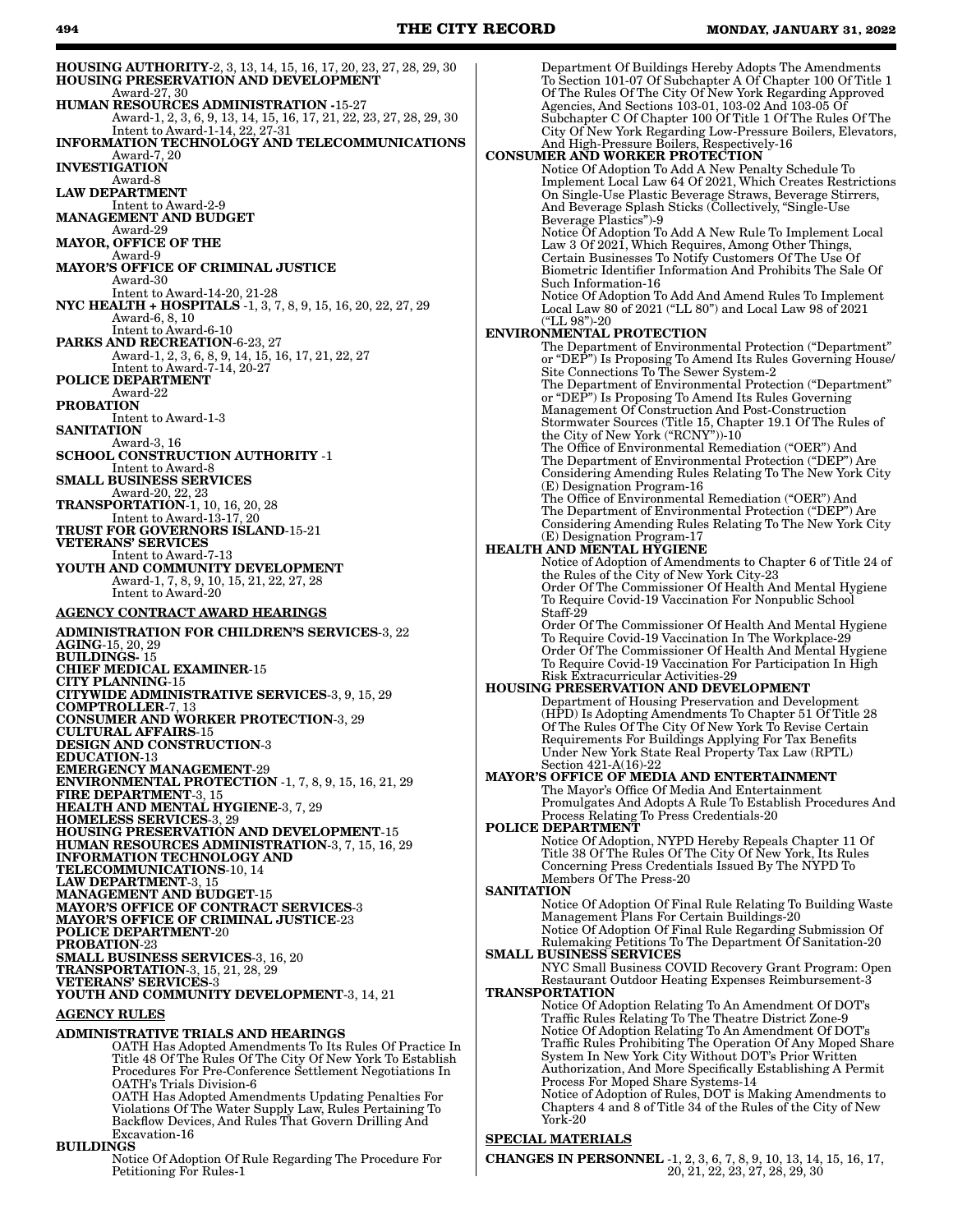CITY RECORD-30

CITYWIDE ADMINISTRATIVE SERVICES Official Fuel Price (\$) Schedule No. 8868-8871-3 Official Fuel Price (\$) Schedule No. 8872-8875-10 Official Fuel Price (\$) Schedule No. 8876-8877-17 Official Fuel Price (\$) Schedule No. 8880-8883-23 Official Fuel Price (\$) Schedule No. 8884-8887-30 COLLECTIVE BARGAINING-6, 9 COMPTROLLER -1-31 The Comptroller's Report on Status of Existing Capital Projects on July 1, 2021-2 FINANCE-9 HEALTH AND MENTAL HYGIENE-3-9 HOUSING PRESERVATION AND DEVELOPMENT-15-23 HUMAN RESOURCES ADMINISTRATION -1-10 LABOR RELATIONS-28 LANDMARKS PRESERVATION COMMISSION-22 MAYOR, OFFICE OF THE -1, 8, 9, 10, 15, 21, 22 MAYOR'S OFFICE OF CONTRACT SERVICES -1, 2, 3, 6, 8, 13, 14, 15, 16, 17, 20, 21,

#### LATE NOTICE

Aging-20 Borough President Manhattan-10 Citywide Administrative Services-7, 30 Community Boards-3, 17 Commission On Human Rights-7 Comptroller-30 Conflicts Of Interest Board-10 Consumer And Worker Protection-30 Emergency Management-28 Environmental Protection -1 Equal Employment Practices Commission-9 Health And Mental Hygiene-7, 20 Housing Authority-20 Human Resources Administration-7, 27, 30 Mayor's Office Of Criminal Justice-14 NYC Health + Hospitals-20 Parks and Recreation-15 Small Business Services-20 Transportation-28 Veterans' Services-7-13

 $\bullet$  j31

23, 27, 28, 29, 30

## **OFFICE OF THE MAYOR**

**NOTICE** 

#### EMERGENCY EXECUTIVE ORDER NO. 3

January 4, 2022

WHEREAS, on September 2, 2021, the federal monitor in the *Nunez* use-of-force class action stated steps must be taken immediately to address the conditions in the New York City jails; and

WHEREAS, excessive staff absenteeism among correction officers and supervising officers has contributed to a rise in unrest and disorder, and creates a serious risk, to the necessary maintenance and delivery of sanitary conditions; access to basic services including showers, meals, visitation, religious services, commissary, and recreation; and prompt processing, at intake; and

WHEREAS, the Department of Correction's (DOC's) staffing shortages are affecting health operations, including the availability of escorts to bring patients, to the clinic and of DOC personnel to staff the clinics; and

WHEREAS, this Order is given to address the effects of excessive staff absenteeism and in order to address the conditions, at DOC facilities; and

WHEREAS, the state of emergency existing within DOC facilities, first declared in Emergency Executive Order No. 241, issued on September 15, 2021, and extended most recently by Emergency Executive Order No. 332, issued on December 30, 2021, remains in effect;

NOW, THEREFORE, pursuant, to the powers vested in me by the laws of the State of New York and the City of New York, including but not limited, to the New York Executive Law, the New York City Charter and the Administrative Code of the City of New York, and the common law authority to protect the public in the event of an emergency:

Section 1. I hereby direct that section 2 of Emergency Executive Order No. 332, dated December 30, 2021, is extended for five (5) days.

§ 2. This Emergency Executive Order shall take effect immediately and shall remain in effect for five (5) days unless it is terminated or modified, at an earlier date.

> Eric Adams, Mayor

> > $\bullet$  j31

## EMERGENCY EXECUTIVE ORDER NO. 4

January 4, 2022

 WHEREAS, the public safety was imperiled by a flash flood emergency caused by the remnants of Hurricane Ida that flooded roads, impacted mass transit, stranded motorists, and caused widespread damage to residential and commercial buildings throughout the City, causing unsafe conditions in those buildings and imperiling health and safety; and

WHEREAS, the state of emergency to address the remnants of Hurricane Ida, first declared in Emergency Executive Order No. 230, issued on September 1, 2021, and last extended by Emergency Executive Order No. 333, issued on December 30, 2021, remains in effect;

 NOW THEREFORE, by the power vested in me as Mayor of the City of New York, pursuant to law, including Executive Law § 24:

Section 1. I hereby direct that section 2 of Emergency Executive Order No. 333, dated December 30, 2021, is extended for five (5) days.

§ 2. I hereby direct, in accordance with section 25 of the Executive Law, section  $61(2)$  of the New York Civil Service Law, and subdivision 5.1.1 of section 1 of rule 5 of the Department of Citywide Administrative Services' Personnel Rules and Regulations of the City of New York, that the City Cleanup Corps and staff from any agency, as designated by their Agency Head, shall assist the Commissioner of Emergency Management to carry out the directives set forth in this Order. The Commissioner of Emergency Management is further directed to take all necessary steps required to carry out the directives set forth in this Order.

§ 3. This Emergency Executive Order shall take effect immediately and shall remain in effect for five (5) days unless it is terminated or modified, at an earlier date.

> Eric Adams, Mayor

 $\div$  j31

## EMERGENCY EXECUTIVE ORDER NO. 5

January 4, 2022

WHEREAS, the COVID-19 pandemic has severely impacted New York City and its economy, and is addressed effectively only by joint action of the City, State, and Federal governments; and

WHEREAS, the City requires stability and predictability in the promulgation and enforcement of orders related to COVID-19; and

WHEREAS, the state of emergency to address the threat and impacts of COVID-19 in the City of New York, first declared in Emergency Executive Order No. 98, issued on March 12, 2020, and extended most recently by Emergency Executive Order No. 331, issued on December 30, 2021, remains in effect; and

WHEREAS, additional reasons for requiring the measures continued in this Order are set forth in my prior Emergency Executive Order No. 1, issued on January 1, 2022, and prior Emergency Executive Order Nos. 228, issued on August 2, 2021, and 316, issued on December 13, 2021;

NOW, THEREFORE, pursuant, to the powers vested in me by the laws of the State of New York and the City of New York, including but not limited, to the New York Executive Law, the New York City Charter and the Administrative Code of the City of New York, and the common law authority to protect the public in the event of an emergency:

Section 1. I hereby direct that section 1 of Emergency Executive Order No. 1, regarding the "Key to NYC" program, dated January 1, 2022, is extended for five (5) days.

§ 2. This Emergency Executive Order shall take effect immediately and shall remain in effect for five (5) days unless it is terminated or modified, at an earlier date.

> Eric Adams, Mayor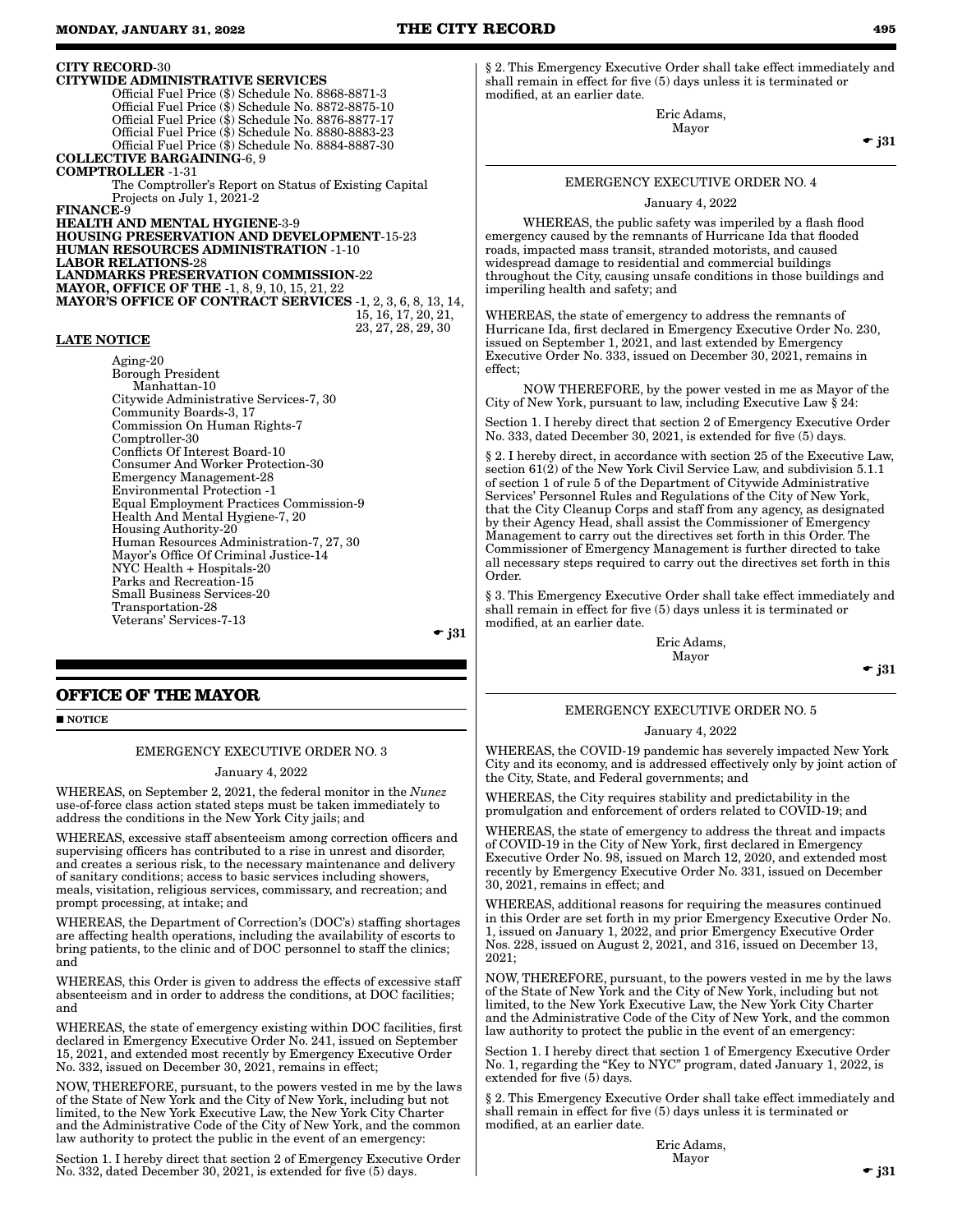Eric Adams, Mayor

 $\bullet$  j31

## EMERGENCY EXECUTIVE ORDER NO. 6

#### January 9, 2022

WHEREAS, the COVID-19 pandemic has severely impacted New York City and its economy, and is addressed effectively only by joint action of the City, State, and Federal governments; and

WHEREAS, the state of emergency to address the threat and impacts of COVID-19 in the City of New York first declared in Emergency Executive Order No. 98, issued on March 12, 2020, and extended most recently by Emergency Executive Order No. 331, issued on December 30, 2021, remains in effect; and

WHEREAS, this Order is given because of the propensity of the virus to spread person-to-person, and also because the actions taken to prevent such spread have led to property loss and damage;

NOW, THEREFORE, pursuant, to the powers vested in me by the laws of the State of New York and the City of New York, including but not limited, to the New York Executive Law, the New York City Charter and the Administrative Code of the City of New York, and the common law authority to protect the public in the event of an emergency:

Section 1. I hereby direct that section 1 of Emergency Executive Order No. 2, dated January 4, 2022, is extended for five (5) days.

§ 2. I hereby direct the Fire and Police Departments, the Department of Buildings, the Sheriff, and other agencies as needed, to enforce the directives set forth in this Order in accordance with their lawful authorities, including Administrative Code sections 15-227(a), 28- 105.10.1, and 28-201.1, and section 107.6 of the Fire Code. Violations of the directives set forth in this Order may be issued as if they were violations under the Health Code sections 3.07 and 3.11, and enforced by the Department of Health and Mental Hygiene or any other agency.

§ 3. This Emergency Executive Order shall take effect immediately and shall remain in effect for five (5) days unless it is terminated or modified, at an earlier date.

> Eric Adams, Mayor

 $\div$  j31

#### EMERGENCY EXECUTIVE ORDER NO. 7

#### January 9, 2022

WHEREAS, on September 2, 2021, the federal monitor in the *Nunez* use-of-force class action stated steps must be taken immediately to address the conditions in the New York City jails; and

WHEREAS, excessive staff absenteeism among correction officers and supervising officers has contributed to a rise in unrest and disorder, and creates a serious risk, to the necessary maintenance and delivery of sanitary conditions; access to basic services including showers, meals, visitation, religious services, commissary, and recreation; and prompt processing, at intake; and

WHEREAS, the Department of Correction's (DOC's) staffing shortages are affecting health operations, including the availability of escorts to bring patients, to the clinic and of DOC personnel to staff the clinics; and

WHEREAS, this Order is given to address the effects of excessive staff absenteeism and in order to address the conditions, at DOC facilities; and

WHEREAS, the state of emergency existing within DOC facilities, first declared in Emergency Executive Order No. 241, issued on September 15, 2021, and extended most recently by Emergency Executive Order No. 332, issued December 30, 2021, remains in effect;

NOW, THEREFORE, pursuant, to the powers vested in me by the laws of the State of New York and the City of New York, including but not limited, to the New York Executive Law, the New York City Charter and the Administrative Code of the City of New York, and the common law authority to protect the public in the event of an emergency:

Section 1. I hereby direct that section 1 of Emergency Executive Order No. 3, dated January 4, 2022, is extended for five (5) days.

§ 2. I hereby direct the suspension of Board of Correction minimum standard § 6-05, concerning de-escalation units, to allow the DOC to minimize the spread of COVID-19 and to manage ongoing staffing issues.

§ 3. This Emergency Executive Order shall take effect immediately and shall remain in effect for five (5) days unless it is terminated or modified at an earlier date.

#### EMERGENCY EXECUTIVE ORDER NO. 8

#### January 9, 2022

 WHEREAS, the public safety was imperiled by a flash flood emergency caused by the remnants of Hurricane Ida that flooded roads, impacted mass transit, stranded motorists, and caused widespread damage to residential and commercial buildings throughout the City, causing unsafe conditions in those buildings and imperiling health and safety; and

WHEREAS, the state of emergency to address the remnants of Hurricane Ida, first declared in Emergency Executive Order No. 230, issued on September 1, 2021, and last extended by Emergency Executive Order No. 333, issued on December 30, 2021, remains in effect;

 NOW THEREFORE, by the power vested in me as Mayor of the City of New York, pursuant to law, including Executive Law § 24:

Section 1. I hereby direct that section 1 of Emergency Executive Order No. 4, dated January 4, 2022, is extended for five (5) days.

§ 2. I hereby direct, in accordance with section 25 of the Executive Law, section 61(2) of the New York Civil Service Law, and subdivision 5.1.1 of section 1 of rule 5 of the Department of Citywide Administrative Services' Personnel Rules and Regulations of the City of New York, that the City Cleanup Corps and staff from any agency, as designated by their Agency Head, shall assist the Commissioner of Emergency Management to carry out the directives set forth in this Order. The Commissioner of Emergency Management is further directed to take all necessary steps required to carry out the directives set forth in this Order.

§ 3. This Emergency Executive Order shall take effect immediately and shall remain in effect for five (5) days unless it is terminated or modified, at an earlier date.

> Eric Adams, Mayor

 $\bullet$  j31

#### EMERGENCY EXECUTIVE ORDER NO. 9

#### January 9, 2022

WHEREAS, the COVID-19 pandemic has severely impacted New York City and its economy, and is addressed effectively only by joint action of the City, State, and Federal governments; and

WHEREAS, the City requires stability and predictability in the promulgation and enforcement of orders related to COVID-19; and

WHEREAS, the state of emergency to address the threat and impacts of COVID-19 in the City of New York, first declared in Emergency Executive Order No. 98, issued on March 12, 2020, and extended most recently by Emergency Executive Order No. 331, issued on December 30, 2021, remains in effect; and

WHEREAS, additional reasons for requiring the measures continued in this Order are set forth in my prior Emergency Executive Order No. 1, issued on January 1, 2022, and prior Emergency Executive Order Nos. 228, issued on August 25, 2021, and 317, issued on December 15, 2021;

NOW, THEREFORE, pursuant, to the powers vested in me by the laws of the State of New York and the City of New York, including but not limited, to the New York Executive Law, the New York City Charter and the Administrative Code of the City of New York, and the common law authority to protect the public in the event of an emergency:

Section 1. I hereby direct that section 1 of Emergency Executive Order No. 5, regarding the "Key to NYC" program, dated January 4, 2022, is extended for five (5) days.

§ 2. This Emergency Executive Order shall take effect immediately and shall remain in effect for five (5) days unless it is terminated or modified, at an earlier date.

> Eric Adams, Mayor

 $\div$  j31

#### EMERGENCY EXECUTIVE ORDER NO. 10

#### January 14, 2022

WHEREAS, the COVID-19 pandemic has severely impacted New York City and its economy, and is addressed effectively only by joint action of the City, State, and Federal governments; and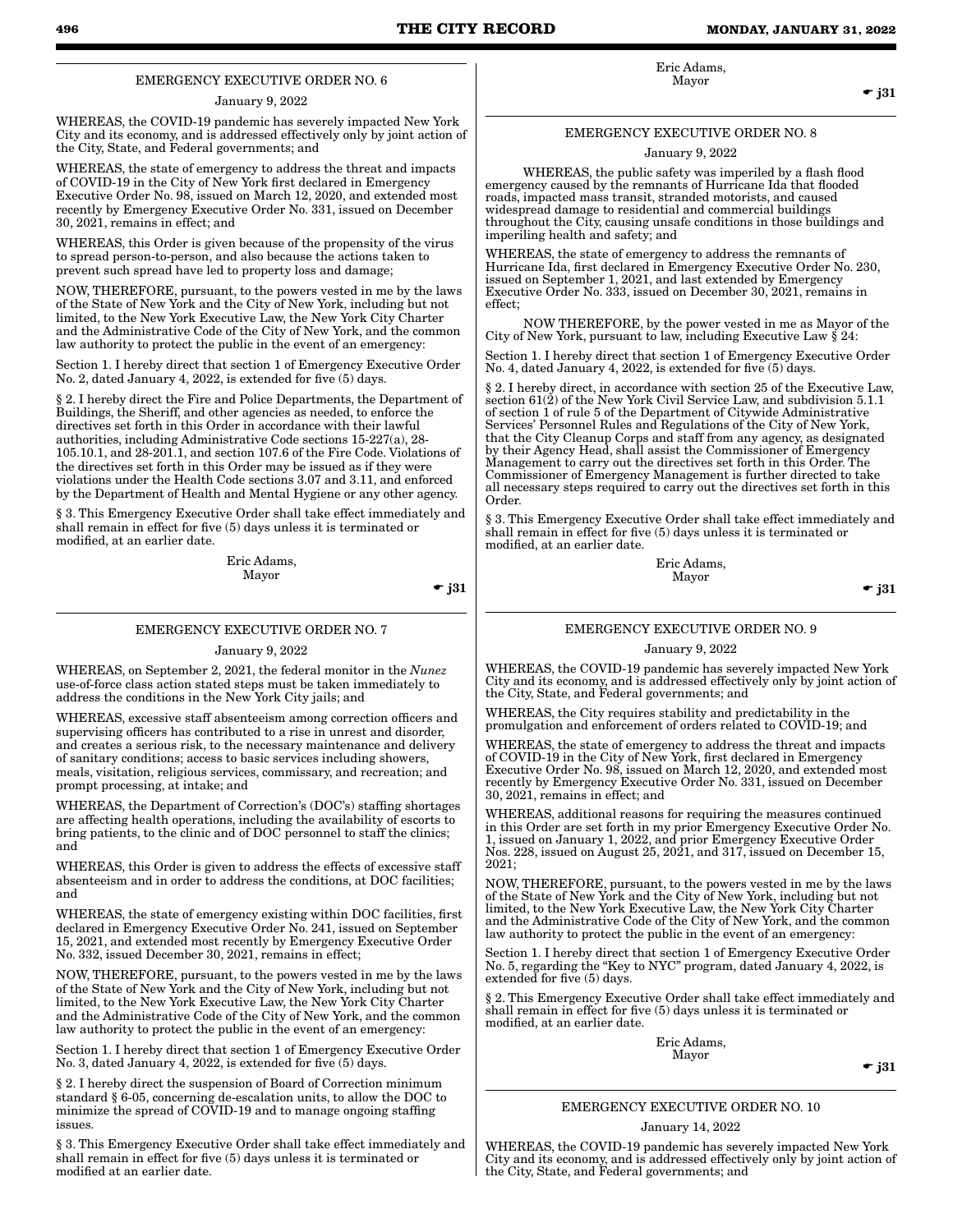WHEREAS, the state of emergency to address the threat and impacts of COVID-19 in the City of New York first declared in Emergency Executive Order No. 98, issued on March 12, 2020, and extended most recently by Emergency Executive Order No. 331, issued on December 30, 2021, remains in effect; and

WHEREAS, this Order is given because of the propensity of the virus to spread person-to-person, and also because the actions taken to prevent such spread have led to property loss and damage;

NOW, THEREFORE, pursuant, to the powers vested in me by the laws of the State of New York and the City of New York, including but not limited, to the New York Executive Law, the New York City Charter and the Administrative Code of the City of New York, and the common law authority to protect the public in the event of an emergency:

Section 1. I hereby direct that section 1 of Emergency Executive Order No. 6, dated January 9, 2022, is extended for five (5) days.

§ 2. I hereby direct the Fire and Police Departments, the Department of Buildings, the Sheriff, and other agencies as needed, to enforce the directives set forth in this Order in accordance with their lawful authorities, including Administrative Code sections 15-227(a), 28-105.10.1, and 28-201.1, and section 107.6 of the Fire Code. Violations of the directives set forth in this Order may be issued as if they were violations under the Health Code sections 3.07 and 3.11, and enforced by the Department of Health and Mental Hygiene or any other agency.

§ 3. This Emergency Executive Order shall take effect immediately and shall remain in effect for five (5) days unless it is terminated or modified, at an earlier date.

> Eric Adams, Mayor

 $\bullet$  j31

## EMERGENCY EXECUTIVE ORDER NO. 11

#### January 14, 2022

WHEREAS, on September 2, 2021, the federal monitor in the Nunez use-of-force class action stated steps must be taken immediately to address the conditions in the New York City jails; and

WHEREAS, excessive staff absenteeism among correction officers and supervising officers has contributed to a rise in unrest and disorder, and creates a serious risk, to the necessary maintenance and delivery of sanitary conditions; access to basic services including showers, meals, visitation, religious services, commissary, and recreation; and prompt processing, at intake; and

WHEREAS, the Department of Correction's (DOC's) staffing shortages are affecting health operations, including the availability of escorts to bring patients, to the clinic and of DOC personnel to staff the clinics; and

WHEREAS, this Order is given to address the effects of excessive staff absenteeism and in order to address the conditions, at DOC facilities; and

WHEREAS, the state of emergency existing within DOC facilities, first declared in Emergency Executive Order No. 241, issued on September 15, 2021, and extended most recently by Emergency Executive Order No. 332, issued December 30, 2021, remains in effect;

NOW, THEREFORE, pursuant, to the powers vested in me by the laws of the State of New York and the City of New York, including but not limited, to the New York Executive Law, the New York City Charter and the Administrative Code of the City of New York, and the common law authority to protect the public in the event of an emergency:

Section 1. I hereby direct that sections 1 and 2 of Emergency Executive Order No. 7, dated January 9, 2022, are extended for five (5) days.

§ 2. This Emergency Executive Order shall take effect immediately and shall remain in effect for five (5) days unless it is terminated or modified, at an earlier date.

> Eric Adams, Mayor

 $\bullet$  j31

#### EMERGENCY EXECUTIVE ORDER NO. 12

#### January 14, 2022

 WHEREAS, the public safety was imperiled by a flash flood emergency caused by the remnants of Hurricane Ida that flooded roads, impacted mass transit, stranded motorists, and caused widespread damage to residential and commercial buildings throughout the City, causing unsafe conditions in those buildings and imperiling health and safety; and

WHEREAS, the state of emergency to address the remnants of Hurricane Ida, first declared in Emergency Executive Order No. 230, issued on September 1, 2021, and last extended by Emergency Executive Order No. 333, issued on December 30, 2021, remains in effect;

 NOW THEREFORE, by the power vested in me as Mayor of the City of New York, pursuant to law, including Executive Law § 24:

Section 1. I hereby direct that section 1 of Emergency Executive Order No. 8, dated January 9, 2022, is extended for five (5) days.

§ 2. I hereby direct, in accordance with section 25 of the Executive Law, section 61(2) of the New York Civil Service Law, and subdivision 5.1.1 of section 1 of rule 5 of the Department of Citywide Administrative Services' Personnel Rules and Regulations of the City of New York, that the City Cleanup Corps and staff from any agency, as designated by their Agency Head, shall assist the Commissioner of Emergency Management to carry out the directives set forth in this Order. The Commissioner of Emergency Management is further directed to take all necessary steps required to carry out the directives set forth in this Order.

§ 3. This Emergency Executive Order shall take effect immediately and shall remain in effect for five (5) days unless it is terminated or modified, at an earlier date.

> Eric Adams Mayor

 $\bullet$  j31

## EMERGENCY EXECUTIVE ORDER NO. 13

#### January 14, 2022

WHEREAS, the COVID-19 pandemic has severely impacted New York City and its economy, and is addressed effectively only by joint action of the City, State, and Federal governments; and

WHEREAS, the City requires stability and predictability in the promulgation and enforcement of orders related to COVID-19; and

WHEREAS, the state of emergency to address the threat and impacts of COVID-19 in the City of New York, first declared in Emergency Executive Order No. 98, issued on March 12, 2020, and extended most recently by Emergency Executive Order No. 331, issued on December 30, 2021, remains in effect; and

WHEREAS, additional reasons for requiring the measures continued in this Order are set forth in my prior Emergency Executive Order No. 1, issued on January 1, 2022, and prior Emergency Executive Order Nos. 228, issued on August 25, 2021, and 317, issued on December 15, 2021;

NOW, THEREFORE, pursuant, to the powers vested in me by the laws of the State of New York and the City of New York, including but not limited, to the New York Executive Law, the New York City Charter and the Administrative Code of the City of New York, and the common law authority to protect the public in the event of an emergency:

Section 1. I hereby direct that section 1 of Emergency Executive Order No. 9, regarding the "Key to NYC" program, dated January 9, 2022, is extended for five (5) days.

§ 2. This Emergency Executive Order shall take effect immediately and shall remain in effect for five (5) days unless it is terminated or modified, at an earlier date.

> Eric Adams, Mayor

> > $\bullet$  j31

#### EMERGENCY EXECUTIVE ORDER NO. 14

#### January 19, 2022

WHEREAS, the COVID-19 pandemic has severely impacted New York City and its economy, and is addressed effectively only by joint action of the City, State, and Federal governments; and

WHEREAS, the state of emergency to address the threat and impacts of COVID-19 in the City of New York first declared in Emergency Executive Order No. 98, issued on March 12, 2020, and extended most recently by Emergency Executive Order No. 331, issued on December 30, 2021, remains in effect; and

WHEREAS, this Order is given because of the propensity of the virus to spread person-to-person, and also because the actions taken to prevent such spread have led to property loss and damage;

NOW, THEREFORE, pursuant, to the powers vested in me by the laws of the State of New York and the City of New York, including but not limited, to the New York Executive Law, the New York City Charter and the Administrative Code of the City of New York, and the common law authority to protect the public in the event of an emergency: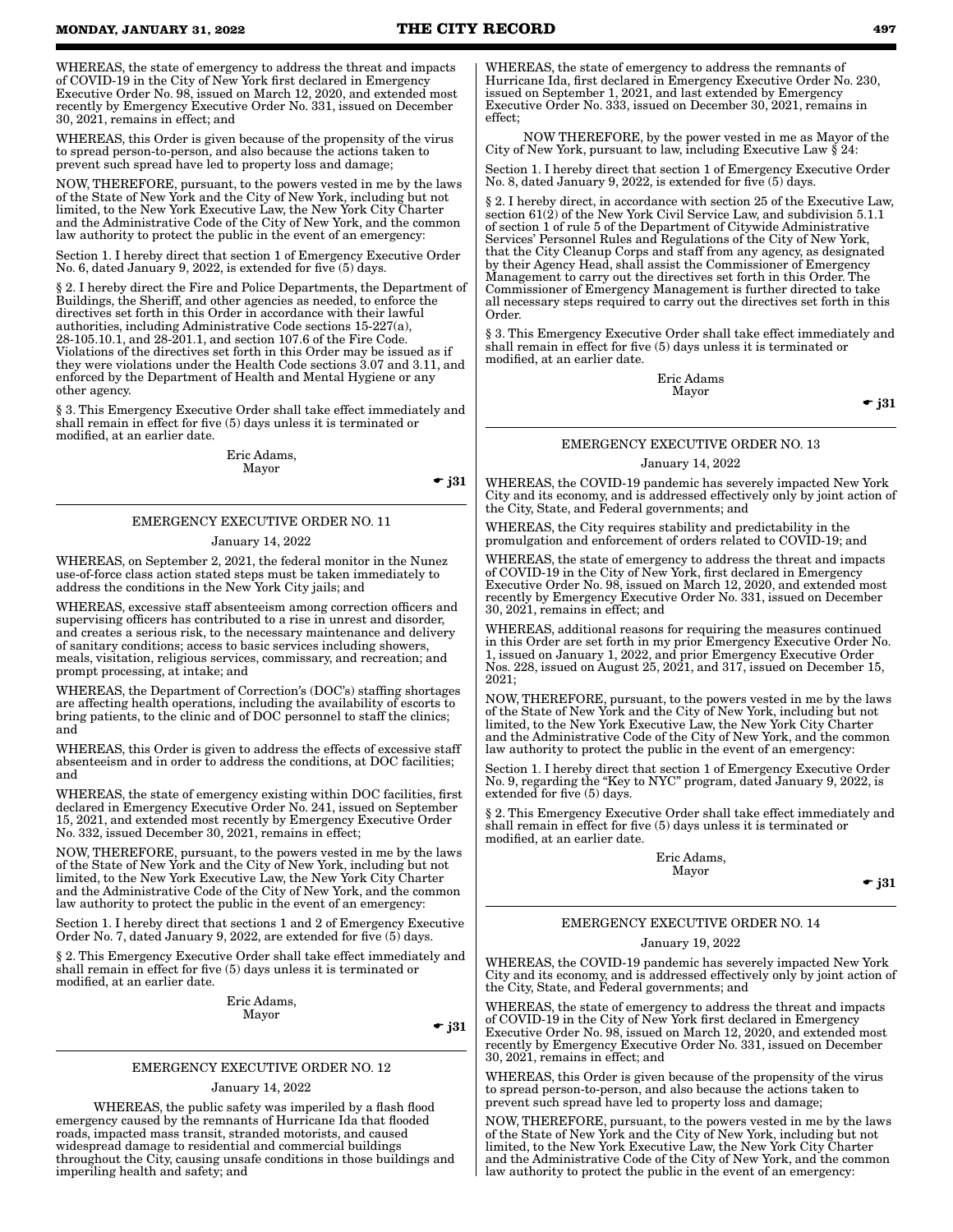Section 1. I hereby direct that section 1 of Emergency Executive Order No. 10, dated January 14, 2022, is extended for five (5) days.

§ 2. I hereby direct the Fire and Police Departments, the Department of Buildings, the Sheriff, and other agencies as needed, to enforce the directives set forth in this Order in accordance with their lawful authorities, including Administrative Code sections 15-227(a), 28-105.10.1, and 28-201.1, and section 107.6 of the Fire Code. Violations of the directives set forth in this Order may be issued as if they were violations under the Health Code sections 3.07 and 3.11, and enforced by the Department of Health and Mental Hygiene or any other agency.

§ 3. This Emergency Executive Order shall take effect immediately and shall remain in effect for five (5) days unless it is terminated or modified, at an earlier date.

> Eric Adams, Mayor

> > $\bullet$  j31

#### EMERGENCY EXECUTIVE ORDER NO. 15

#### January 19, 2022

WHEREAS, on September 2, 2021, the federal monitor in the Nunez use-of-force class action stated steps must be taken immediately to address the conditions in the New York City jails; and

WHEREAS, excessive staff absenteeism among correction officers and supervising officers has contributed to a rise in unrest and disorder, and creates a serious risk, to the necessary maintenance and delivery of sanitary conditions; access to basic services including showers, meals, visitation, religious services, commissary, and recreation; and prompt processing, at intake; and

WHEREAS, the Department of Correction's (DOC's) staffing shortages are affecting health operations, including the availability of escorts to bring patients, to the clinic and of DOC personnel to staff the clinics; and

WHEREAS, this Order is given to address the effects of excessive staff absenteeism and in order to address the conditions, at DOC facilities; and

WHEREAS, the state of emergency existing within DOC facilities, first declared in Emergency Executive Order No. 241, issued on September 15, 2021, and extended most recently by Emergency Executive Order No. 332, issued December 30, 2021, remains in effect;

NOW, THEREFORE, pursuant, to the powers vested in me by the laws of the State of New York and the City of New York, including but not limited, to the New York Executive Law, the New York City Charter and the Administrative Code of the City of New York, and the common law authority to protect the public in the event of an emergency:

Section 1. I hereby direct that section 1 of Emergency Executive Order No. 11, dated January 14, 2022, is extended for five (5) days.

§ 2. This Emergency Executive Order shall take effect immediately and shall remain in effect for five (5) days unless it is terminated or modified, at an earlier date.

> Eric Adams, Mayor

 $\bullet$  j31

#### EMERGENCY EXECUTIVE ORDER NO. 16

#### January 19, 2022

 WHEREAS, the public safety was imperiled by a flash flood emergency caused by the remnants of Hurricane Ida that flooded roads, impacted mass transit, stranded motorists, and caused widespread damage to residential and commercial buildings throughout the City, causing unsafe conditions in those buildings and imperiling health and safety; and

WHEREAS, the state of emergency to address the remnants of Hurricane Ida, first declared in Emergency Executive Order No. 230, issued on September 1, 2021, and last extended by Emergency Executive Order No. 333, issued on December 30, 2021, remains in effect;

 NOW THEREFORE, by the power vested in me as Mayor of the City of New York, pursuant to law, including Executive Law § 24:

Section 1. I hereby direct that section 1 of Emergency Executive Order No. 12, dated January 14, 2022, is extended for five (5) days.

§ 2. I hereby direct, in accordance with section 25 of the Executive Law, section 61(2) of the New York Civil Service Law, and subdivision 5.1.1 of section 1 of rule 5 of the Department of Citywide Administrative Services' Personnel Rules and Regulations of the City of New York,

that the City Cleanup Corps and staff from any agency, as designated by their Agency Head, shall assist the Commissioner of Emergency Management to carry out the directives set forth in this Order. The Commissioner of Emergency Management is further directed to take all necessary steps required to carry out the directives set forth in this Order.

§ 3. This Emergency Executive Order shall take effect immediately and shall remain in effect for five (5) days unless it is terminated or modified, at an earlier date.

> Eric Adams, Mayor

 $\bullet$  j31

#### EMERGENCY EXECUTIVE ORDER NO. 17

#### January 19, 2022

WHEREAS, the COVID-19 pandemic has severely impacted New York City and its economy, and is addressed effectively only by joint action of the City, State, and Federal governments; and

WHEREAS, the City requires stability and predictability in the promulgation and enforcement of orders related to COVID-19; and

WHEREAS, the state of emergency to address the threat and impacts of COVID-19 in the City of New York, first declared in Emergency Executive Order No. 98, issued on March 12, 2020, and extended most recently by Emergency Executive Order No. 331, issued on December 30, 2021, remains in effect; and

WHEREAS, additional reasons for requiring the measures continued in this Order are set forth in my prior Emergency Executive Order No. 1, issued on January 1, 2022, and prior Emergency Executive Order Nos. 228, issued on August 25, 2021, and 317, issued on December 15, 2021;

NOW, THEREFORE, pursuant, to the powers vested in me by the laws of the State of New York and the City of New York, including but not limited, to the New York Executive Law, the New York City Charter and the Administrative Code of the City of New York, and the common law authority to protect the public in the event of an emergency:

Section 1. I hereby direct that section 1 of Emergency Executive Order No. 13, regarding the "Key to NYC" program, dated January 14, 2022, is extended for five (5) days.

§ 2. This Emergency Executive Order shall take effect immediately and shall remain in effect for five (5) days unless it is terminated or modified, at an earlier date.

> Eric Adams Mayor

 $\div$  j31

#### EMERGENCY EXECUTIVE ORDER NO. 18

#### January 24, 2022

WHEREAS, the COVID-19 pandemic has severely impacted New York City and its economy, and is addressed effectively only by joint action of the City, State, and Federal governments; and

WHEREAS, the state of emergency to address the threat and impacts of COVID-19 in the City of New York first declared in Emergency Executive Order No. 98, issued on March 12, 2020, and extended most recently by Emergency Executive Order No. 331, issued on December 30, 2021, remains in effect; and

WHEREAS, this Order is given because of the propensity of the virus to spread person-to-person, and also because the actions taken to prevent such spread have led to property loss and damage;

NOW, THEREFORE, pursuant, to the powers vested in me by the laws of the State of New York and the City of New York, including but not limited, to the New York Executive Law, the New York City Charter and the Administrative Code of the City of New York, and the common law authority to protect the public in the event of an emergency:

Section 1. I hereby direct that section 1 of Emergency Executive Order No. 14, dated January 19, 2022, is extended for five (5) days.

§ 2. I hereby direct the Fire and Police Departments, the Department of Buildings, the Sheriff, and other agencies as needed, to enforce the directives set forth in this Order in accordance with their lawful authorities, including Administrative Code sections 15-227(a), 28-105.10.1, and 28-201.1, and section 107.6 of the Fire Code. Violations of the directives set forth in this Order may be issued as if they were violations under the Health Code sections 3.07 and 3.11, and enforced by the Department of Health and Mental Hygiene or any other agency.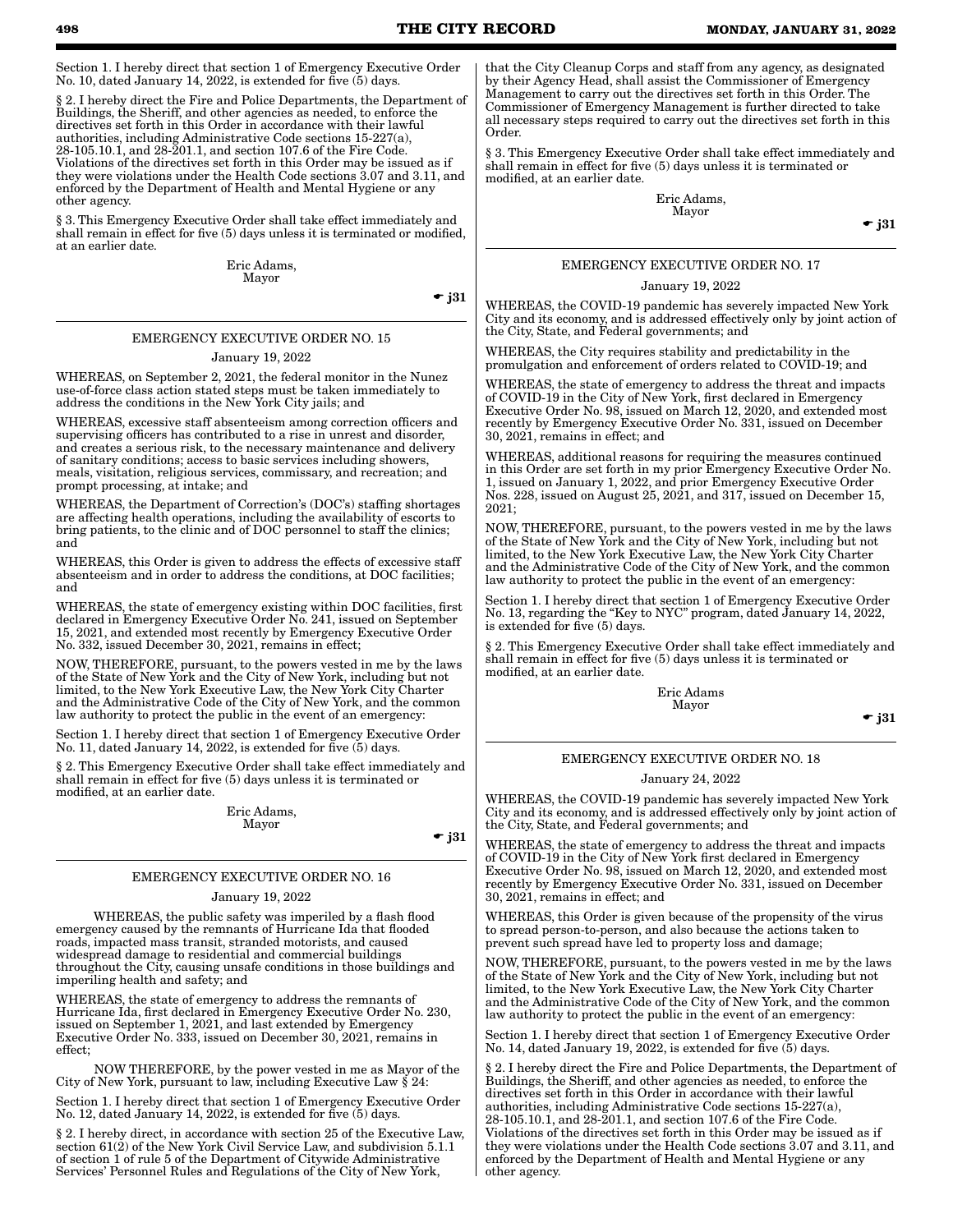§ 3. This Emergency Executive Order shall take effect immediately and shall remain in effect for five (5) days unless it is terminated or modified, at an earlier date.

> Eric Adams, Mayor

 $\div$  j31

## EMERGENCY EXECUTIVE ORDER NO. 19

January 24, 2022

WHEREAS, on September 2, 2021, the federal monitor in the Nunez use-of-force class action stated steps must be taken immediately to address the conditions in the New York City jails; and

WHEREAS, excessive staff absenteeism among correction officers and supervising officers has contributed to a rise in unrest and disorder, and creates a serious risk, to the necessary maintenance and delivery of sanitary conditions; access to basic services including showers, meals, visitation, religious services, commissary, and recreation; and prompt processing, at intake; and

WHEREAS, the Department of Correction's (DOC's) staffing shortages are affecting health operations, including the availability of escorts to bring patients, to the clinic and of DOC personnel to staff the clinics; and

WHEREAS, this Order is given to address the effects of excessive staff absenteeism and in order to address the conditions, at DOC facilities; and

WHEREAS, the state of emergency existing within DOC facilities, first declared in Emergency Executive Order No. 241, issued on September 15, 2021, and extended most recently by Emergency Executive Order No. 332, issued December 30, 2021, remains in effect;

NOW, THEREFORE, pursuant, to the powers vested in me by the laws of the State of New York and the City of New York, including but not limited, to the New York Executive Law, the New York City Charter and the Administrative Code of the City of New York, and the common law authority to protect the public in the event of an emergency:

Section 1. I hereby direct that section 1 of Emergency Executive Order No. 15, dated January 19, 2022, is extended for five (5) days.

§ 2. This Emergency Executive Order shall take effect immediately and shall remain in effect for five (5) days unless it is terminated or modified, at an earlier date.

> Eric Adams, Mayor

 $\bullet$  j31

## EMERGENCY EXECUTIVE ORDER NO. 20

January 24, 2022

 WHEREAS, the public safety was imperiled by a flash flood emergency caused by the remnants of Hurricane Ida that flooded roads, impacted mass transit, stranded motorists, and caused widespread damage to residential and commercial buildings throughout the City, causing unsafe conditions in those buildings and imperiling health and safety; and

WHEREAS, the state of emergency to address the remnants of Hurricane Ida, first declared in Emergency Executive Order No. 230, issued on September 1, 2021, and last extended by Emergency Executive Order No. 333, issued on December 30, 2021, remains in effect;

 NOW THEREFORE, by the power vested in me as Mayor of the City of New York, pursuant to law, including Executive Law § 24:

Section 1. I hereby direct that section 1 of Emergency Executive Order No. 16, dated January 19, 2022, is extended for five (5) days.

§ 2. I hereby direct, in accordance with section 25 of the Executive Law, section 61(2) of the New York Civil Service Law, and subdivision 5.1.1 of section 1 of rule 5 of the Department of Citywide Administrative Services' Personnel Rules and Regulations of the City of New York, that the City Cleanup Corps and staff from any agency, as designated by their Agency Head, shall assist the Commissioner of Emergency Management to carry out the directives set forth in this Order. The Commissioner of Emergency Management is further directed to take all necessary steps required to carry out the directives set forth in this Order.

§ 3. This Emergency Executive Order shall take effect immediately and shall remain in effect for five (5) days unless it is terminated or modified, at an earlier date.

Eric Adams, Mayor

 $-$  j31

## EMERGENCY EXECUTIVE ORDER NO. 21

January 24, 2022

WHEREAS, the COVID-19 pandemic has severely impacted New York City and its economy, and is addressed effectively only by joint action of the City, State, and Federal governments; and

WHEREAS, the City requires stability and predictability in the promulgation and enforcement of orders related to COVID-19; and

WHEREAS, the state of emergency to address the threat and impacts of COVID-19 in the City of New York, first declared in Emergency Executive Order No. 98, issued on March 12, 2020, and extended most recently by Emergency Executive Order No. 331, issued on December 30, 2021, remains in effect; and

WHEREAS, additional reasons for requiring the measures continued in this Order are set forth in my prior Emergency Executive Order No. 1, issued on January 1, 2022, and prior Emergency Executive Order Nos. 228, issued on August 25, 2021, and 317, issued on December 15, 2021;

NOW, THEREFORE, pursuant, to the powers vested in me by the laws of the State of New York and the City of New York, including but not limited, to the New York Executive Law, the New York City Charter and the Administrative Code of the City of New York, and the common law authority to protect the public in the event of an emergency:

Section 1. I hereby direct that section 1 of Emergency Executive Order No. 17, regarding the "Key to NYC" program, dated January 19, 2022, is extended for five (5) days.

§ 2. This Emergency Executive Order shall take effect immediately and shall remain in effect for five (5) days unless it is terminated or modified, at an earlier date.

> Eric Adams, Mayor

 $\bullet$  j31

## **MAYOR'S OFFICE OF CONTRACT SERVICES**

**NOTICE** 

Notice of Intent to Issue New Solicitation(s) Not Included in FY 2022 Annual Contracting Plan and Schedule

NOTICE IS HEREBY GIVEN that the Mayor will be issuing the following solicitation(s) not included in the FY 2022 Annual Contracting Plan and Schedule that is published pursuant to New York City Charter § 312(a):

Agency: Law Department

Description of services sought: Paid media and translation services for the Charter Revision Commission Start date of the proposed contract: 4/1/22 End date of the proposed contract: 12/1/22

Method of solicitation the agency intends to utilize: Negotiated **Acquisition** 

Personnel in substantially similar titles within agency: None Headcount of personnel in substantially similar titles within agency: 0

Agency: Law Department Description of services sought: Public engagement services for the Charter Revision Commission Start date of the proposed contract: 4/1/22 End date of the proposed contract: 12/1/22 Method of solicitation the agency intends to utilize: Negotiated Acquisition Personnel in substantially similar titles within agency: None Headcount of personnel in substantially similar titles within agency: 0 Agency: Law Department Description of services sought: Graphic design and creative services for the Charter Revision Commission Start date of the proposed contract: 4/1/22 End date of the proposed contract: 12/1/22 Method of solicitation the agency intends to utilize: Negotiated **Acquisition** Personnel in substantially similar titles within agency: None Headcount of personnel in substantially similar titles within agency: 0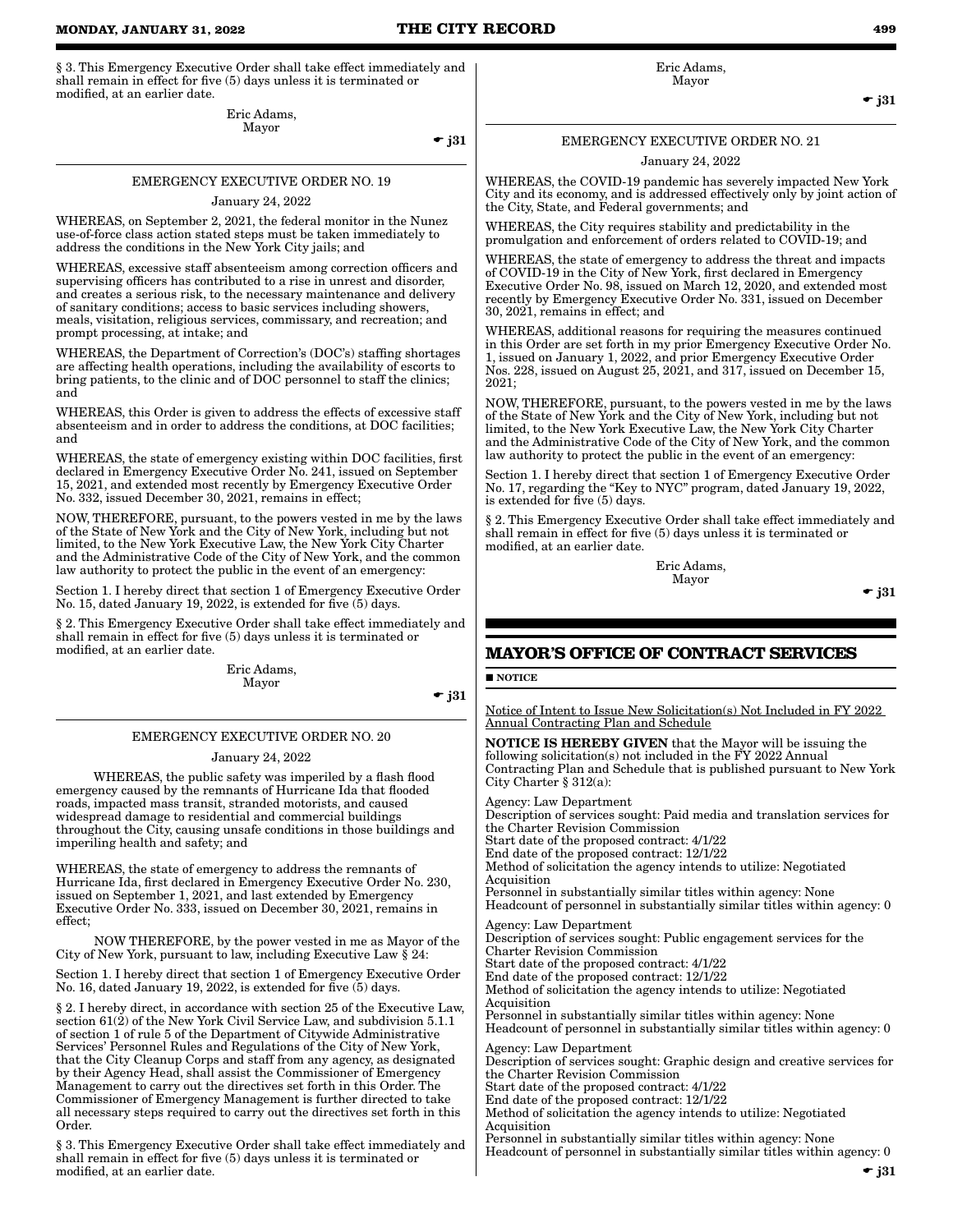## **CHANGES IN PERSONNEL**

|                |                   | ADMIN TRIALS AND HEARINGS |                            |                 |                |               |               |  |  |  |  |
|----------------|-------------------|---------------------------|----------------------------|-----------------|----------------|---------------|---------------|--|--|--|--|
|                |                   |                           | FOR PERIOD ENDING 11/26/21 |                 |                |               |               |  |  |  |  |
|                |                   | TITLE                     |                            |                 |                |               |               |  |  |  |  |
| <b>NAME</b>    |                   | NUM                       | <b>SALARY</b>              | ACTION          |                | PROV EFF DATE | <b>AGENCY</b> |  |  |  |  |
| <b>HUSSAIN</b> | SHAZAD            | 10209                     | \$15,7500                  | RESIGNED        | YES            | 11/07/21      | 820           |  |  |  |  |
| KASHTAN        | KRISTINA          | 56057                     | \$30,2200                  | <b>RESIGNED</b> | YES            | 11/07/21      | 820           |  |  |  |  |
| MARTIN         | <b>IVAN</b>       | 1002F                     | \$81658.0000               | <b>INCREASE</b> | NO.            | 02/28/18      | 820           |  |  |  |  |
| MORARESCU      | <b>EUGEN</b><br>c | 56057                     | \$51627,0000               | <b>RESIGNED</b> | YES            | 11/18/21      | 820           |  |  |  |  |
| PERONE         | PASOUALE J        | 56057                     | \$38333,0000               | APPOINTED       | YES            | 11/08/21      | 820           |  |  |  |  |
| <b>UWECHIA</b> | CHUKWUMA K        | 82950                     | \$144163.0000              | <b>INCREASE</b> | YES            | 10/24/21      | 820           |  |  |  |  |
| WOODLEY        | FLOREEN           | 12626                     | \$63743.0000               | <b>RETIRED</b>  | N <sub>O</sub> | 10/29/21      | 820           |  |  |  |  |

#### **DEPT OF ENVIRONMENT PROTECTION FOR PERIOD ENDING 11/26/21**

|                  |                 |    | TITLE |               |                  |      |             |               |
|------------------|-----------------|----|-------|---------------|------------------|------|-------------|---------------|
| NAME             |                 |    | NUM   | <b>SALARY</b> | <b>ACTION</b>    | PROV | DATE<br>EFF | <b>AGENCY</b> |
| ALLEN            | ADRIAN          |    | 56058 | \$68213.0000  | <b>RESIGNED</b>  | YES  | 02/09/20    | 826           |
| <b>ASCIONE</b>   | <b>DONNA</b>    |    | 1002C | \$118925.0000 | <b>RETIRED</b>   | YES  | 12/21/18    | 826           |
| CHAVEZ TAPIA     | MARLEY          |    | 10209 | \$15,7500     | RESIGNED         | YES  | 11/16/21    | 826           |
| <b>CURTIS</b>    | <b>RODNEY</b>   |    | 34615 | \$52864.0000  | <b>INCREASE</b>  | NO   | 07/18/21    | 826           |
| <b>DAVYDOV</b>   | ILYA            |    | 20210 | \$78053.0000  | <b>RETIRED</b>   | NO   | 11/11/21    | 826           |
| <b>GILGORE</b>   | ALISON          | K  | 30087 | \$88706.0000  | <b>RESIGNED</b>  | YES  | 10/27/19    | 826           |
| <b>GOODMAN</b>   | RACHEL          |    | 10251 | \$36390.0000  | APPOINTED        | YES  | 11/07/21    | 826           |
| HAMID-SHAPIRO    | LAUREN          | R  | 22122 | \$82985.0000  | RESIGNED         | NO   | 10/24/21    | 826           |
| <b>HAYNES</b>    | <b>AJEENAH</b>  | т. | 21744 | \$84468.0000  | <b>APPOINTED</b> | YES  | 11/07/21    | 826           |
| LEWIS            | KEVIN           |    | 90767 | \$396.4000    | PROMOTED         | NO   | 10/17/21    | 826           |
| <b>MONTANEZ</b>  | MOISES          | М  | 31315 | \$53740.0000  | <b>INCREASE</b>  | YES  | 10/09/21    | 826           |
| NATH             | <b>SUMAN</b>    | K  | 91011 | \$41033.0000  | APPOINTED        | YES  | 11/07/21    | 826           |
| <b>RAMKISHUN</b> | <b>DHARMATT</b> |    | 10251 | \$19,9200     | APPOINTED        | YES  | 11/07/21    | 826           |
| <b>STATON</b>    | RYAN            | R  | 22426 | \$65640.0000  | <b>RESIGNED</b>  | NO   | 11/10/21    | 826           |
|                  |                 |    |       |               |                  |      |             |               |

#### **DEPARTMENT OF SANITATION FOR PERIOD ENDING 11/26/21**

|                 |                 |   | TITLE |               |                 |      |          |        |
|-----------------|-----------------|---|-------|---------------|-----------------|------|----------|--------|
| <b>NAME</b>     |                 |   | NUM   | <b>SALARY</b> | <b>ACTION</b>   | PROV | EFF DATE | AGENCY |
| <b>BALKAN</b>   | <b>ELIZABET</b> | s | 1002F | \$131665.0000 | <b>RESIGNED</b> | NO.  | 05/25/18 | 827    |
| <b>BARKER</b>   | <b>SHANNON</b>  | s | 80633 | \$15,4500     | <b>RESIGNED</b> | YES  | 11/06/21 | 827    |
| <b>BARRETT</b>  | <b>MARSHAH-</b> |   | 1002A | \$112684.0000 | RESIGNED        | NO   | 01/31/20 | 827    |
| <b>BEHM</b>     | MARK            |   | 1005D | \$103211.0000 | <b>RESIGNED</b> | YES  | 11/12/21 | 827    |
| <b>BEHM</b>     | MARK            |   | 13643 | \$91499.0000  | RESIGNED        | NO   | 11/12/21 | 827    |
| <b>BURNS</b>    | CORDELIA        |   | 1002F | \$95145.0000  | <b>RETIRED</b>  | NO.  | 12/02/18 | 827    |
| CAMPBELL        | <b>BRIAN</b>    |   | 90698 | \$163,7600    | <b>RESIGNED</b> | NO.  | 05/27/01 | 827    |
| CHAN            | WAI MING        |   | 1005D | \$124836.0000 | RESIGNED        | NO.  | 11/14/21 | 827    |
| <b>GIATTINO</b> | <b>JOSEPH</b>   | J | 92575 | \$179712.0000 | <b>RETIRED</b>  | NO.  | 11/19/21 | 827    |
| <b>GOUEDE</b>   | <b>ANGELA</b>   | s | 80633 | \$15,4500     | <b>RESIGNED</b> | YES  | 10/26/21 | 827    |

#### **DEPARTMENT OF SANITATION FOR PERIOD ENDING 11/26/21**

|                   |                 |    | TITLE |               |                 |      |          |               |
|-------------------|-----------------|----|-------|---------------|-----------------|------|----------|---------------|
| NAME              |                 |    | NUM   | SALARY        | <b>ACTION</b>   | PROV | EFF DATE | <b>AGENCY</b> |
| <b>GRIECO</b>     | <b>JOHN</b>     | A  | 92575 | \$136136.0000 | <b>INCREASE</b> | NO   | 10/03/21 | 827           |
| <b>HARKIN</b>     | PATRICK         | л. | 70196 | \$93502.0000  | PROMOTED        | NO   | 11/14/21 | 827           |
| KYLE              | MATTHEW         |    | 12627 | \$89359.0000  | <b>RETIRED</b>  | NO   | 01/01/20 | 827           |
| LEWIS JR          | <b>DREXEL</b>   | Е  | 70112 | \$40622,0000  | <b>RESIGNED</b> | NO   | 11/01/21 | 827           |
| <b>METZLER</b>    | <b>CHRISTOP</b> | J  | 12880 | \$157500.0000 | APPOINTED       | YES  | 11/07/21 | 827           |
| <b>PANEBIANCO</b> | THOMAS          | М  | 92510 | \$347.2000    | <b>RETIRED</b>  | NO   | 11/07/21 | 827           |
| <b>RAMIREZ</b>    | VITIA           | А  | 1007E | \$64952.0000  | PROMOTED        | NO   | 09/19/21 | 827           |
| <b>RODRIGUEZ</b>  | MARITZA         |    | 10209 | \$7.5000      | <b>RESIGNED</b> | YES  | 09/02/01 | 827           |
| <b>ROSEMAN</b>    | MARK            | J  | 12627 | \$88660.0000  | PROMOTED        | NO   | 11/14/21 | 827           |
| <b>SANTOS</b>     | JOSE            | C  | 13622 | \$119000.0000 | APPOINTED       | YES  | 10/31/21 | 827           |
| <b>SCIASCIA</b>   | MARISSA-        |    | 92510 | \$347.2000    | <b>RESIGNED</b> | NO   | 11/03/21 | 827           |
| <b>SUAREZ</b>     | PEDRO           | М  | 12627 | \$81203.0000  | <b>RESIGNED</b> | NO   | 08/02/20 | 827           |
| TAM               | <b>BRIAN</b>    | K  | 12626 | \$61866,0000  | <b>RESIGNED</b> | NO   | 03/01/20 | 827           |
| TOMLINSON         | KIRK            |    | 12627 | \$105232.0000 | <b>RETIRED</b>  | NO   | 06/02/21 | 827           |
| TOWNSELL          | <b>ADARRYL</b>  | A  | 71681 | \$41200.0000  | <b>RESIGNED</b> | NO   | 11/10/21 | 827           |
| <b>VLACICH</b>    | ADAM            |    | 70112 | \$40622.0000  | <b>RESIGNED</b> | NO   | 10/12/21 | 827           |
| WILLIAMS          | PHILLIP         |    | 20246 | \$69632,0000  | <b>INCREASE</b> | NO   | 10/03/21 | 827           |
|                   |                 |    |       |               |                 |      |          |               |

#### **BUSINESS INTEGRITY COMMISSION FOR PERIOD ENDING 11/26/21**

|         |         | TITLE |                        |        |                      |  |
|---------|---------|-------|------------------------|--------|----------------------|--|
| NAME    |         | NUM   | SALARY                 | ACTION | PROV EFF DATE AGENCY |  |
| CASIMIR | MACKENS | 56058 | \$54100.0000 APPOINTED |        | YES 11/14/21 831     |  |

#### **DEPARTMENT OF FINANCE FOR PERIOD ENDING 11/26/21**

|                     |                |   | TITLE |               |                 |      |          |        |
|---------------------|----------------|---|-------|---------------|-----------------|------|----------|--------|
| NAME                |                |   | NUM   | SALARY        | ACTION          | PROV | EFF DATE | AGENCY |
| ANIFOWOSE           | FELICIA        | M | 12626 | \$72137.0000  | <b>RETIRED</b>  | NO.  | 05/30/20 | 836    |
| <b>BAIDILDAYEVA</b> | <b>GULZHAN</b> |   | 12627 | \$81203.0000  | RESIGNED        | NO.  | 02/02/20 | 836    |
| <b>BARNES</b>       | ALEATHIA L     |   | 10251 | \$46340.0000  | RETIRED         | NO   | 10/04/21 | 836    |
| BHOWMICK            | <b>SUBRATA</b> |   | 40201 | \$50848,0000  | APPOINTED       | NO.  | 11/14/21 | 836    |
| CAMPBELL            | <b>SARITA</b>  | R | 10026 | \$141800.0000 | <b>INCREASE</b> | NO   | 10/31/21 | 836    |
| <b>CARDENAS</b>     | <b>DIANA</b>   |   | 40523 | \$52242.0000  | RESIGNED        | NO   | 11/05/21 | 836    |

| CHEN                   | <b>AI WEN</b>     |   | 10251 | \$60006.0000               | RETIRED          | NO  | 11/19/21      | 836           |
|------------------------|-------------------|---|-------|----------------------------|------------------|-----|---------------|---------------|
| COMRIE                 | MORINE            | P | 82994 | \$147290.0000              | <b>INCREASE</b>  | NO. | 10/31/21      | 836           |
| COULOMBRE              | MICHAEL           | W | 1002D | \$118901.0000              | <b>RETIRED</b>   | NO. | 02/18/21      | 836           |
| DALLAS WILLIAMS SHEILA |                   | М | 12626 | \$80120.0000               | RETIRED          | NO  | 06/15/21      | 836           |
| DAVID                  | TASHAUND K        |   | 40202 | \$70457.0000               | RESIGNED         | NO  | 11/10/21      | 836           |
| <b>ELHAKAM</b>         | IMAN              | S | 20127 | \$77921.0000               | RESIGNED         | NO  | 11/07/21      | 836           |
|                        |                   |   |       |                            |                  |     |               |               |
|                        |                   |   |       | DEPARTMENT OF FINANCE      |                  |     |               |               |
|                        |                   |   |       | FOR PERIOD ENDING 11/26/21 |                  |     |               |               |
|                        |                   |   | TITLE |                            |                  |     |               |               |
| NAME                   |                   |   | NUM   | <b>SALARY</b>              | <b>ACTION</b>    |     | PROV EFF DATE | <b>AGENCY</b> |
| FINKELSTEIN            | LEVI              |   | 12627 | \$81203.0000               | RESIGNED         | NO  | 02/10/21      | 836           |
| <b>GRAYSON</b>         | <b>JAMES</b>      | W | 10020 | \$122422.0000              | <b>RETIRED</b>   | NO  | 06/29/21      | 836           |
| GRIFFITH               | <b>JASON</b>      | E | 30312 | \$33884.0000               | APPOINTED        | NO  | 11/14/21      | 836           |
| HOSSAIN                | ABUL              |   | 40201 | \$50848.0000               | APPOINTED        | NO. | 11/14/21      | 836           |
| <b>JACOB</b>           | <b>ANTONY</b>     |   | 40523 | \$81731.0000               | <b>INCREASE</b>  | NO  | 11/07/21      | 836           |
| <b>JENKINS</b>         | <b>ARTHUREN B</b> |   | 10124 | \$54704.0000               | RETIRED          | NO  | 09/21/21      | 836           |
| <b>KESSOCK</b>         | MICHAEL           | M | 10251 | \$42485.0000               | <b>RETIRED</b>   | NO. | 11/11/21      | 836           |
| KING                   | SHENNETH R        |   | 10095 | \$116951.0000              | <b>INCREASE</b>  | YES | 10/31/21      | 836           |
| <b>LANDRY</b>          | CLAIRE            | A | 1002D | \$107488.0000              | <b>RESIGNED</b>  | NO  | 03/10/19      | 836           |
| LINS                   | <b>GUSTAVO</b>    | Α | 40201 | \$50848.0000               | APPOINTED        | NO  | 11/14/21      | 836           |
| MACK                   | <b>JESSIE</b>     | М | 10251 | \$46287.0000               | RETIRED          | NO  | 11/10/21      | 836           |
| <b>MATHERSON</b>       | <b>NASSOR</b>     | N | 40523 | \$52242.0000               | RESIGNED         | NO  | 11/07/21      | 836           |
| <b>MCLEOD</b>          | IBI RONK L        |   | 1002E | \$134157.0000              | RESIGNED         | YES | 10/28/21      | 836           |
| <b>NEVILLE</b>         | ROY               | М | 40201 | \$50848.0000               | APPOINTED        | NO  | 11/14/21      | 836           |
| ΝG                     | CHI LUN           |   | 10050 | \$126896.0000              | <b>INCREASE</b>  | NO  | 10/31/21      | 836           |
| ΝG                     | TAN WA            |   | 12626 | \$60064.0000               | RESIGNED         | NO  | 09/07/18      | 836           |
| <b>NWABUNIE</b>        | PATRICK           |   | 12627 | \$92017.0000               | RETIRED          | NO  | 11/19/21      | 836           |
| O'HARE                 | MICHAEL           | P | 10001 | \$127620.0000              | <b>INCREASE</b>  | YES | 10/31/21      | 836           |
| PASHAYAN               | MICHAEL           | C | 40201 | \$50848.0000               | APPOINTED        | NO  | 11/14/21      | 836           |
| <b>PERSAUD</b>         | <b>DEVANAND</b>   |   | 40510 | \$87550.0000               | <b>DISMISSED</b> | NO. | 11/19/21      | 836           |
| PIERRE                 | <b>DUDLEY</b>     |   | 70817 | \$55853.0000               | RETIRED          | YES | 11/18/21      | 836           |
| RIZZO                  | GEORGE            |   | 1002A | \$84339.0000               | TERMINATED       | NO  | 03/04/20      | 836           |
| <b>ROBINSON</b>        | JESSE             | с | 10251 | \$41848.0000               | DISMISSED        | NO  | 11/14/21      | 836           |
| <b>SELCUK</b>          | <b>HAKIFE</b>     | s | 40523 | \$76198.0000               | <b>INCREASE</b>  | NO  | 11/07/21      | 836           |
| SHENODA                | RANDA             |   | 1002D | \$100886.0000              | <b>INCREASE</b>  | NO  | 01/26/20      | 836           |
| <b>SHIRALKAR</b>       | <b>AAKANKSH</b>   |   | 1005D | \$122079.0000              | RESIGNED         | NO  | 11/05/21      | 836           |
| <b>SUAZO</b>           | NYREE             | D | 30312 | \$33884.0000               | APPOINTED        | NO  | 11/14/21      | 836           |
| TANG                   | <b>DONALD</b>     |   | 40201 | \$50848.0000               | <b>APPOINTED</b> | NO  | 11/14/21      | 836           |
| VAIRO-PICCOLO          | GIULIETT          |   | 95005 | \$124754.0000              | <b>INCREASE</b>  | YES | 10/31/21      | 836           |
| <b>VARGAS</b>          | <b>GLENDA</b>     | E | 40523 | \$76198.0000               | <b>INCREASE</b>  | NO  | 11/07/21      | 836           |
| <b>WOLFE-HALL</b>      | LATOYA            | D | 10251 | \$41848.0000               | RESIGNED         | NO  | 11/18/21      | 836           |
| WU                     | <b>GRACE</b>      |   | 1002D | \$106282.0000              | <b>INCREASE</b>  | NO. | 01/19/20      | 836           |
| ZAFER                  | KAZI              | A | 40201 | \$50848.0000               | APPOINTED        | NO. | 11/14/21      | 836           |

**CHARLES CATHERIN M 0667A \$54.9300 RESIGNED YES 11/12/21 836**

#### **DEPARTMENT OF TRANSPORTATION FOR PERIOD ENDING 11/26/21**

|                       |                 |   | TITLE      |               |                  |     |               |               |
|-----------------------|-----------------|---|------------|---------------|------------------|-----|---------------|---------------|
| <b>NAME</b>           |                 |   | <b>NUM</b> | <b>SALARY</b> | <b>ACTION</b>    |     | PROV EFF DATE | <b>AGENCY</b> |
| <b>ADUAMAH</b>        | MICHAEL         | к | 8299A      | \$116000.0000 | APPOINTED        | YES | 11/14/21      | 841           |
| <b>BAYER</b>          | <b>DYLAN</b>    | R | 22426      | \$65640.0000  | APPOINTED        | NO  | 10/17/21      | 841           |
| <b>BODKIN</b>         | <b>DARRYL</b>   |   | 22426      | \$57078.0000  | APPOINTED        | NO. | 11/14/21      | 841           |
| <b>BOVELL</b>         | RUDY            | v | 22316      | \$77921.0000  | <b>INCREASE</b>  | YES | 10/24/21      | 841           |
| CASTILLO              | <b>NELSON</b>   |   | 10039      | \$144338.0000 | <b>RETIRED</b>   | NO  | 08/31/19      | 841           |
| CHANDLER              | <b>CHARLES</b>  | J | 35007      | \$33019.0000  | APPOINTED        | YES | 11/17/21      | 841           |
| DAS                   | KEVIN           | R | 35007      | \$33019.0000  | <b>APPOINTED</b> | YES | 11/07/21      | 841           |
| DE SIO JR             | LOUIS           |   | 92406      | \$380.6400    | <b>RESIGNED</b>  | NO. | 11/09/21      | 841           |
| DLAMINI               | PHINDA          | Q | 22426      | \$65640.0000  | APPOINTED        | NO  | 10/17/21      | 841           |
| <b>EDWARDS</b>        | <b>TERRANCE</b> |   | 35007      | \$33019.0000  | <b>APPOINTED</b> | YES | 11/07/21      | 841           |
| FOUST                 | <b>MAROUESS</b> |   | 35007      | \$33019.0000  | APPOINTED        | YES | 11/07/21      | 841           |
| <b>GOULAS</b>         | <b>JOHN</b>     |   | 22426      | \$65640.0000  | APPOINTED        | NO. | 10/17/21      | 841           |
| <b>HERNANDEZ</b>      | <b>HECTOR</b>   | L | 12627      | \$75591.0000  | <b>RESIGNED</b>  | NO  | 10/30/21      | 841           |
| HUANG                 | SARAH           |   | 40510      | \$75335.0000  | <b>INCREASE</b>  | NO  | 07/11/21      | 841           |
| <b>JOHNSON</b>        | ERIC            |   | 95710      | \$93845.0000  | <b>DECREASE</b>  | YES | 11/07/21      | 841           |
| <b>JONES</b>          | DENIS           | A | 35007      | \$33019.0000  | APPOINTED        | YES | 11/16/21      | 841           |
| <b>JOSEPH</b>         | GODWIN          | W | 10251      | \$45195.0000  | APPOINTED        | YES | 11/07/21      | 841           |
| <b>JOSEPH</b>         | TYLER           | G | 35007      | \$33019.0000  | APPOINTED        | YES | 11/17/21      | 841           |
| <b>JOWALA PERSAUD</b> | PRIYANA         | N | 56057      | \$44083.0000  | <b>RESIGNED</b>  | YES | 11/07/21      | 841           |
| <b>KONATE</b>         | <b>OUSMANE</b>  |   | 35007      | \$33019.0000  | APPOINTED        | YES | 11/17/21      | 841           |
| KORNREICH             | <b>ROXANNE</b>  | M | 30087      | \$82137.0000  | APPOINTED        | YES | 11/07/21      | 841           |
| LAMOURT               | NIJA            | C | 35007      | \$33019.0000  | APPOINTED        | YES | 11/17/21      | 841           |
| LIBERTI JR            | <b>ANGELO</b>   | Α | 31626      | \$55000.0000  | <b>INCREASE</b>  | YES | 10/24/21      | 841           |
| LIN                   | TONY            |   | 10209      | \$17,3000     | APPOINTED        | YES | 11/07/21      | 841           |
| MAKLARI               | <b>DENNIS</b>   |   | 91210      | \$482.1700    | <b>RETIRED</b>   | NO. | 11/20/21      | 841           |
| <b>MARINO</b>         | <b>RICHARD</b>  | N | 90910      | \$67044.0000  | <b>RETIRED</b>   | NO. | 11/08/21      | 841           |
| <b>MARTINEZ</b>       | <b>STEVEN</b>   |   | 35007      | \$33019.0000  | APPOINTED        | YES | 11/07/21      | 841           |
| <b>MCPHERSON</b>      | <b>JANET</b>    | J | 1002C      | \$76270.0000  | <b>RETIRED</b>   | NO. | 11/20/21      | 841           |
| MILLER                | VIRNA           | N | 22426      | \$65640.0000  | APPOINTED        | NO. | 10/17/21      | 841           |
| <b>MONESSAR</b>       | <b>CHAITRAM</b> |   | 92575      | \$121196.0000 | <b>RETIRED</b>   | NO. | 11/16/21      | 841           |
| <b>MONESSAR</b>       | <b>CHAITRAM</b> |   | 92510      | \$322.4000    | <b>RETIRED</b>   | NO  | 11/16/21      | 841           |
| MORENO                | <b>JOSEPH</b>   | Α | 22316      | \$85131.0000  | <b>RETIRED</b>   | NO  | 11/16/21      | 841           |
| <b>NASH</b>           | <b>TAYLOR</b>   | J | 35007      | \$33019.0000  | APPOINTED        | YES | 11/07/21      | 841           |
| NGUYEN                | KIMMY           |   | 10252      | \$52900.0000  | <b>RESIGNED</b>  | NO  | 11/16/21      | 841           |
| O'MALLEY              | EDWARD          | J | 90692      | \$22.7300     | APPOINTED        | YES | 11/07/21      | 841           |
| OLIVERI               | <b>STEVEN</b>   | M | 22426      | \$65640.0000  | APPOINTED        | NO  | 10/17/21      | 841           |
| ORJI- OBIOHA          | OBINANI         | A | 12626      | \$57590.0000  | APPOINTED        | NO. | 09/19/21      | 841           |
| <b>OUDA</b>           | AMR             |   | 22426      | \$65640.0000  | <b>APPOINTED</b> | NO. | 10/17/21      | 841           |
| PATEL                 | <b>BHAVIN</b>   | J | 22316      | \$77921.0000  | <b>INCREASE</b>  | YES | 10/24/21      | 841           |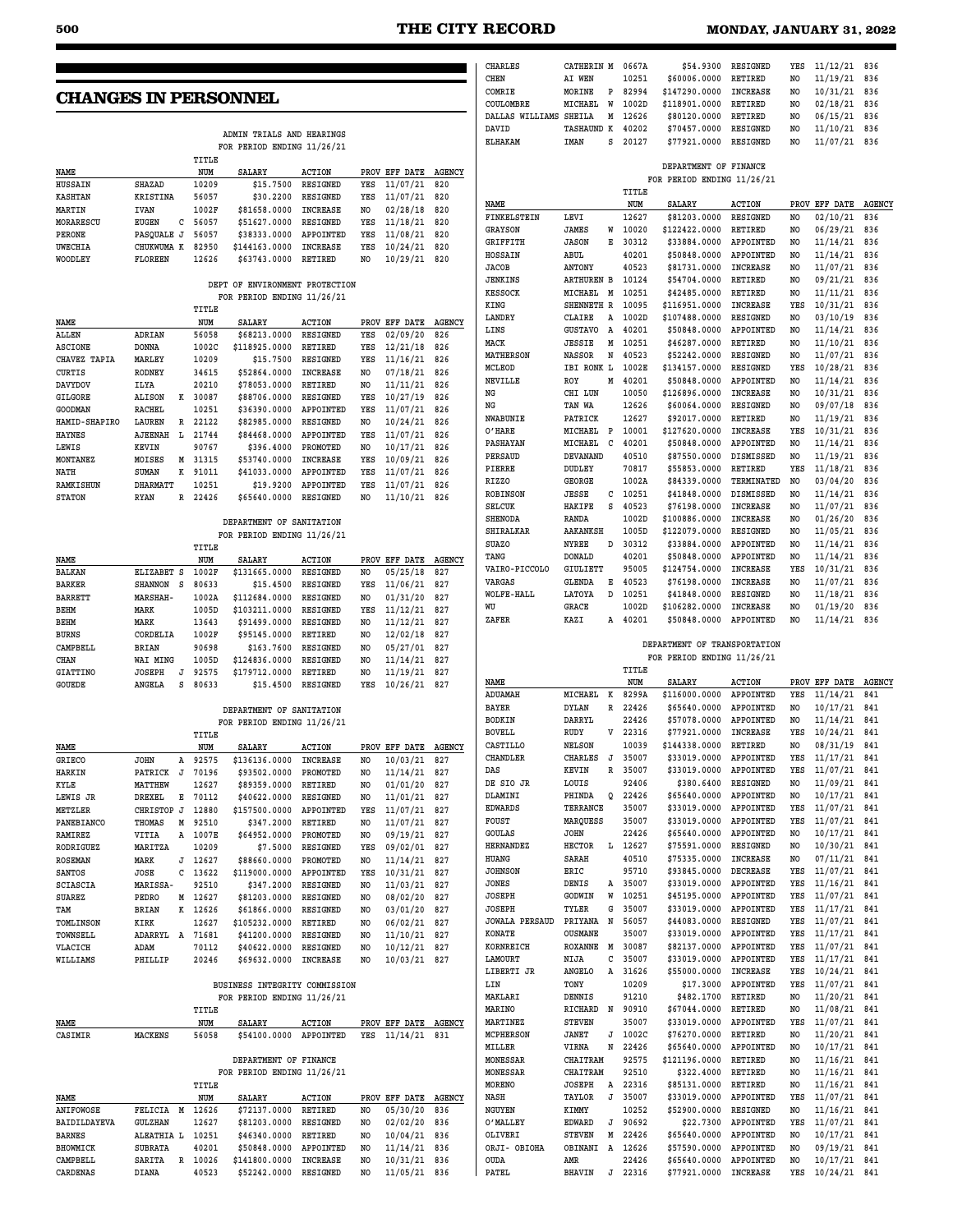| <b>MONDAY, JANUARY 31, 2022</b> |                                    |                |                                                          |                          |                |                                  |                      | <b>THE CITY RECORD</b>             |                                 |                |                            |                             |            |                              | 501        |
|---------------------------------|------------------------------------|----------------|----------------------------------------------------------|--------------------------|----------------|----------------------------------|----------------------|------------------------------------|---------------------------------|----------------|----------------------------|-----------------------------|------------|------------------------------|------------|
|                                 |                                    |                |                                                          |                          |                |                                  |                      |                                    |                                 |                |                            |                             |            |                              |            |
| PERRY                           | FREDERIC                           | 22316          | \$77921.0000                                             | <b>INCREASE</b>          | YES            | 10/24/21                         | 841                  | KUMAZAWA                           | <b>NAOTO</b>                    | 21310          | \$82000.0000               | APPOINTED                   | NO.        | 10/31/21 846                 |            |
| PRANIO                          | VINCENZO                           | 31626          | \$55000.0000                                             | <b>INCREASE</b>          | YES            | 10/24/21                         | 841                  | LEWIS                              | ANDRE<br>А                      | 91406          | \$15.4500                  | RESIGNED                    | YES        | 10/30/21                     | 846        |
| <b>RAMROOP</b>                  | MICHAEL A                          | 31626          | \$55000.0000                                             | <b>INCREASE</b>          | YES            | 10/24/21                         | 841                  | LEWIS                              | JAMES                           | 80633          | \$15.4500                  | RESIGNED                    | YES        | 11/04/21                     | 846        |
| <b>ROBINSON</b>                 | DAMIAN<br>Μ                        | 31715          | \$51991.0000                                             | RESIGNED                 | NO             | 11/12/21                         | 841                  | LIGE                               | VALENTIN C                      | 81111          | \$86266.0000               | RETIRED                     | NO         | 11/08/21                     | 846        |
| RODRIGUEZ                       | RICARDO<br>A                       | 95005          | \$136757.0000                                            | APPOINTED                | YES            | 11/07/21                         | 841                  | LLOYD                              | KAHINA<br>P                     | 80633          | \$15,4500                  | RESIGNED                    | YES        | 11/05/21                     | 846        |
| ROMAINE                         | к<br><b>RASHAUN</b>                | 35007          | \$33019.0000                                             | APPOINTED                | YES            | 11/14/21                         | 841                  | LOVE                               | INDIARED S                      | 90641          | \$39923.0000               | RETIRED                     | YES        | 11/19/21                     | 846        |
| SALEH                           | <b>NASHAAT</b>                     | 20210<br>35007 | \$70892.0000                                             | RETIRED                  | NO<br>YES      | 11/16/21                         | 841                  | LOVELACE                           | BEJAHDA<br>R                    | 60421          | \$50635.0000               | DISMISSED                   | NO.        | 11/09/21                     | 846        |
| <b>SAUNDERS</b><br>SEADALE      | ARIANA<br>A<br>JAMES<br>v          | 35007          | \$33019.0000<br>\$33019.0000                             | APPOINTED<br>APPOINTED   | YES            | 11/16/21<br>11/17/21             | 841<br>841           | LURK                               | ZUQUONE<br>N                    | 81310          | \$20.7902                  | APPOINTED                   | YES        | 11/07/21                     | 846        |
| SHAH                            | MOHAMMAD                           | 35007          | \$33019.0000                                             | APPOINTED                | YES            | 11/17/21                         | 841                  | LYNCH BRYANT                       | <b>EDWARD</b><br>R              | 80633          | \$15.4500                  | RESIGNED                    | YES        | 03/23/21                     | 846        |
| TAYLOR                          | MICHAEL<br>R                       | 35007          | \$33019.0000                                             | APPOINTED                | YES            | 11/07/21                         | 841                  | MARTINEZ                           | <b>JOANNE</b>                   | 60440          | \$28.2091                  | RESIGNED                    | YES        | 10/31/21                     | 846        |
| TORRES                          | JEREMY<br>Ŀ                        | 35007          | \$33019.0000                                             | APPOINTED                | YES            | 11/07/21                         | 841                  | <b>MASON JR</b>                    | JOHN<br>Е                       | 90641          | \$16.6264                  | RESIGNED                    | YES        | 10/26/21                     | 846        |
|                                 |                                    |                |                                                          |                          |                |                                  |                      | MCKAY                              | <b>JESSICA</b><br>Α<br>$\Omega$ | 56058<br>60421 | \$68457.0000               | RESIGNED<br>RESIGNED        | YES<br>YES | 11/10/21                     | 846        |
|                                 |                                    |                | DEPARTMENT OF TRANSPORTATION                             |                          |                |                                  |                      | MEDINA<br>MEENAN                   | OSCAR<br>I<br>SARAH             | 56057          | \$24.2505<br>\$20.9800     | APPOINTED                   | YES        | 11/02/21<br>11/12/21         | 846<br>846 |
|                                 |                                    |                | FOR PERIOD ENDING 11/26/21                               |                          |                |                                  |                      | MEJIA                              | Е<br><b>JAMILEX</b>             | 91406          | \$15.4500                  | RESIGNED                    | YES        | 11/16/21                     | 846        |
|                                 |                                    | TITLE          |                                                          |                          |                |                                  |                      | MEJIAS                             | <b>RAFEAL</b><br>D              | 80633          | \$15.4500                  | RESIGNED                    | YES        | 11/19/21                     | 846        |
| NAME<br>VELLUZZI                | RICHARD                            | NUM<br>91925   | <b>SALARY</b><br>\$385.0000                              | <b>ACTION</b><br>RETIRED | PROV<br>NO     | EFF DATE<br>11/18/21             | <b>AGENCY</b><br>841 | MILMORE                            | W<br>RAE                        | 60421          | \$24.2505                  | APPOINTED                   | YES        | 11/14/21                     | 846        |
| <b>VETRANO</b>                  | PAUL<br>М                          | 91210          | \$482.1700                                               | RESIGNED                 | N0             | 11/16/21                         | 841                  | MONTGOMERY                         | VIVICA<br>D                     | 80633          | \$15.4500                  | DECEASED                    | YES        | 11/06/21                     | 846        |
| WASHINGTON                      | CLARENCE A                         | 35007          | \$33019.0000                                             | APPOINTED                | YES            | 11/07/21                         | 841                  | MOREIRA                            | <b>NELSON</b><br>R              | 91406          | \$15.4500                  | RESIGNED                    | YES        | 11/03/21                     | 846        |
| WHITE                           | TERRENCE E                         | 12200          | \$41697.0000                                             | <b>INCREASE</b>          | N <sub>0</sub> | 09/26/21                         | 841                  | <b>MORENE</b>                      | MONIQUE                         | 91406          | \$15.4500                  | RESIGNED                    | YES        | 11/05/21                     | 846        |
| WHITE JR.                       | JOHN<br>J                          | 81560          | \$80024.0000                                             | RETIRED                  | NO             | 11/17/21                         | 841                  | MORRISON                           | STEPHANI I                      | 80633          | \$15.4500                  | RESIGNED                    | YES        | 10/24/21                     | 846        |
| WHITE JR.                       | <b>JOHN</b><br>J                   | 91529          | \$49793.0000                                             | RETIRED                  | NO             | 11/17/21                         | 841                  | MUNGALSINGH                        | GABRIELL N                      | 60421          | \$50635.0000               | RESIGNED                    | YES        | 11/15/21                     | 846        |
| WILLIAMS                        | NIGEL<br>с                         | 90642          | \$43693.0000                                             | RESIGNED                 | YES            | 11/17/21                         | 841                  | NGUNI                              | CHALANSH C                      | 80633          | \$15.4500                  | RESIGNED                    | YES        | 11/13/21                     | 846        |
| WINSKO                          | <b>BARTOSZ</b>                     | 22426          | \$65640.0000                                             | APPOINTED                | N0             | 10/17/21                         | 841                  | <b>NORRIS</b>                      | PAUL<br>т                       | 91406          | \$15.4500                  | RESIGNED                    | YES        | 11/07/21                     | 846        |
|                                 |                                    |                |                                                          |                          |                |                                  |                      | O'NEAL                             | <b>DEQUAN</b><br>J              | 91406          | \$17,7700                  | RESIGNED                    | YES        | 10/18/21                     | 846        |
|                                 |                                    |                | DEPT OF PARKS & RECREATION<br>FOR PERIOD ENDING 11/26/21 |                          |                |                                  |                      | <b>PASTORE</b>                     | MARK<br>Α                       | 56057          | \$38333.0000               | <b>INCREASE</b>             | YES        | 11/07/21                     | 846        |
|                                 |                                    | TITLE          |                                                          |                          |                |                                  |                      | <b>PATTERSON</b>                   | MICHAEL                         | 60421          | \$50635.0000               | RESIGNED                    | YES        | 10/31/21                     | 846        |
| NAME                            |                                    | NUM            | <b>SALARY</b>                                            | <b>ACTION</b>            | PROV           | EFF DATE                         | <b>AGENCY</b>        | PAUYO<br>PAVEZ                     | <b>JEFFREY</b>                  | 91406          | \$17.7600                  | RESIGNED<br>APPOINTED       | YES        | 11/14/21                     | 846        |
| ALI                             | MIR<br>м                           | 56057          | \$48341.0000                                             | <b>RESIGNED</b>          | YES            | 11/17/21                         | 846                  | PETTIGREW                          | NICOLE<br>P<br>ANTHONY          | 56058<br>90641 | \$29.6114<br>\$16.6264     | <b>RESIGNED</b>             | YES<br>YES | 11/15/21<br>10/31/21         | 846<br>846 |
| ALVAREZ                         | LUIS<br>Α                          | 91406          | \$16.2700                                                | RESIGNED                 | YES            | 10/03/21                         | 846                  |                                    |                                 |                |                            |                             |            |                              |            |
| AMIDENEAU                       | DEMI<br>Μ                          | 56057          | \$20.9814                                                | APPOINTED                | YES            | 11/08/21                         | 846                  |                                    |                                 |                | DEPT OF PARKS & RECREATION |                             |            |                              |            |
| BARIL                           | <b>BRIAN</b><br>М                  | 60440          | \$32.4400                                                | RESIGNED                 | YES            | 11/18/21                         | 846                  |                                    |                                 |                | FOR PERIOD ENDING 11/26/21 |                             |            |                              |            |
| <b>BEEPATH</b>                  | <b>SHANE</b>                       | 90641          | \$16.6264                                                | RESIGNED                 | YES            | 09/18/21                         | 846                  |                                    |                                 | TITLE          |                            |                             |            |                              |            |
| <b>BENARDOS</b><br><b>BEST</b>  | FERNANDO A<br>PAYSHA<br>I          | 81303<br>80633 | \$69774.0000<br>\$15.4500                                | RETIRED<br>RESIGNED      | NO<br>YES      | 11/16/21<br>10/28/21             | 846<br>846           | NAME                               |                                 | NUM            | SALARY                     | <b>ACTION</b>               |            | PROV EFF DATE AGENCY         |            |
| <b>BORG</b>                     | DEVIN<br>Α                         | 56057          | \$20.9814                                                | APPOINTED                | YES            | 11/15/21                         | 846                  | PHILIPS                            | DELINSKY                        | 91406          | \$15.4500                  | RESIGNED                    | YES        | 11/19/21                     | 846        |
| <b>BRITO</b>                    | AVELLDA<br>M                       | 56057          | \$20.9814                                                | RESIGNED                 | YES            | 10/31/21                         | 846                  | POLLEM                             | F<br>CLAUS                      | 81106          | \$52247.0000               | TERMINATED                  | NO         | 11/14/21                     | 846        |
| CAMARA WALTON                   | <b>RASHUNDA J</b>                  | 80633          | \$15.4500                                                | RESIGNED                 | YES            | 07/29/20                         | 846                  | REAKES                             | EMMA<br>J                       | 56058          | \$62215.0000               | RESIGNED                    | YES        | 11/07/21                     | 846        |
| CAMPBELL                        | SARA<br>Α                          | 91406          | \$15.4500                                                | RESIGNED                 | YES            | 05/07/21                         | 846                  | REID                               | SHANTOYE                        | 60421          | \$24.2500                  | RESIGNED                    | YES        | 11/13/21                     | 846        |
| CAMPBELL                        | TAMIKA                             | 06070          | \$21.6500                                                | APPOINTED                | YES            | 11/10/21                         | 846                  | RICHE                              | <b>JOHANNE</b>                  | 91406          | \$15.4500                  | RESIGNED                    | YES        | 09/19/21                     | 846        |
| CANDIA                          | FERNANDO A                         | 60421          | \$50635.0000                                             | RESIGNED                 | N0             | 11/11/21                         | 846                  | RICKS JR                           | FREDERIC J                      | 90641          | \$39923.0000               | RESIGNED                    | YES        | 11/07/21                     | 846        |
| CELLERIER                       | LILIANE                            | 91406          | \$15.4500                                                | RESIGNED                 | YES            | 10/26/21                         | 846                  | RILEY                              | KATHERIN A                      | 22427          | \$77921.0000               | APPOINTED                   | NO         | 10/31/21                     | 846        |
| CIACCIO<br>CLARKE               | MICHAEL<br>I<br>RICHARD<br>D       | 80633<br>80633 | \$15.4500<br>\$15.4500                                   | RESIGNED<br>RESIGNED     | YES<br>YES     | 11/09/21<br>11/03/21             | 846<br>846           | <b>ROBINSON</b><br><b>ROBINSON</b> | TIFFANY<br>N<br>TYKIM<br>в      | 90641<br>80633 | \$16.6264<br>\$15,4500     | RESIGNED<br>RESIGNED        | YES<br>YES | 11/10/21<br>11/13/21         | 846<br>846 |
| COLON                           | MARIA<br>т                         | 90641          | \$16.6264                                                | APPOINTED                | YES            | 07/28/21                         | 846                  | RODRIGUEZ                          | MARK<br>Α                       | 80633          | \$15.4500                  | RESIGNED                    | YES        | 11/05/21                     | 846        |
| CUEVAS                          | CHRISTIN M                         | 56057          | \$20.9814                                                | APPOINTED                | YES            | 11/10/21                         | 846                  | RODRIGUEZ                          | SANTOS                          | 81310          | \$43410.0000               | <b>INCREASE</b>             | YES        | 11/07/21                     | 846        |
| <b>CUEVAS</b>                   | WESLEY<br>J                        | 90641          | \$16.6264                                                | RESIGNED                 | YES            | 11/12/21                         | 846                  | ROSENTHAL                          | <b>MELISSA</b><br>R             | 56057          | \$20.9814                  | APPOINTED                   | YES        | 11/08/21                     | 846        |
| <b>CULP</b>                     | SHANA<br>s                         | 80633          | \$15.4500                                                | RESIGNED                 | YES            | 11/04/21                         | 846                  | RUTLEDGE                           | PHILLIP<br>W                    | 80633          | \$15,4500                  | RESIGNED                    | YES        | 10/24/21                     | 846        |
| DAVIS                           | NY-EISHA N                         | 91406          | \$15.4500                                                | RESIGNED                 | YES            | 11/10/21                         | 846                  | <b>RYAN</b>                        | <b>JULIAN</b>                   | 90641          | \$39923.0000               | DISMISSED                   | YES        | 11/03/21                     | 846        |
| DAVIS                           | RAEKWON D                          | 80633          | \$15.4500 RESIGNED                                       |                          | YES            | 10/08/21 846                     |                      | SAARI                              | MICHAEL<br>J                    | 92305          | \$385.9200                 | RESIGNED                    | NO.        | 11/20/21 846                 |            |
| DIAMOND                         | QUEENETT                           | 80633          | \$15.4500                                                | RESIGNED                 | YES            | 11/04/21 846                     |                      | SALDARRIAGA MEN ANDRES             | F                               | 81361          | \$59497.0000               | RESIGNED                    | NO         | 11/18/21 846                 |            |
| DUMONT<br>DUNHAM                | TAINA<br>SASHA                     | 60421<br>80633 | \$24.2500<br>\$15.4500                                   | APPOINTED<br>RESIGNED    | YES<br>YES     | $10/31/21$ 846<br>$10/23/21$ 846 |                      | SANDERS                            | М<br>KATY                       | 80633          | \$15.4500                  | RESIGNED                    | YES        | 11/11/21 846                 |            |
| <b>EGBERONGBE</b>               | ORE-OFE O                          | 81106          | \$52247.0000                                             | RESIGNED                 | NO             | $11/13/21$ 846                   |                      | SANTIAGO                           | J<br>CANDIDA                    | 90641          | \$16.6264                  | APPOINTED                   | YES        | 07/25/21                     | 846        |
| FAISAL                          | MIAN                               | 22427          | \$77921.0000                                             | APPOINTED                | NO.            | 11/07/21 846                     |                      | SANTIAGO                           | RAYNA<br>Е                      | 80633          | \$15.4500                  | RESIGNED                    | YES        | 11/05/21 846                 |            |
| FIELDS                          | ANDRE                              | 91406          | \$15.4500                                                | RESIGNED                 | YES            | $10/15/21$ 846                   |                      | SCOTT                              | ALICIA<br>М                     | 91406          | \$15.4500                  | RESIGNED                    | YES        | 11/13/21 846                 |            |
| FIELDS                          | CHAVONNE L                         | 81111          | \$72687.0000                                             | INCREASE                 | YES            | 10/31/21                         | 846                  | SETO                               | ALBERT                          | 56057          | \$20.9800                  | <b>DECREASE</b>             | YES        | 11/10/21 846                 |            |
| FLOYD                           | NATTALIE B                         | 80633          | \$15.4500                                                | RESIGNED                 | YES            | 11/01/21 846                     |                      | SHERPA                             | SAMDEN<br>L.                    | 81111<br>80633 | \$72687.0000<br>\$15.4500  | <b>INCREASE</b><br>RESIGNED | YES        | 10/31/21 846<br>10/19/21 846 |            |
| FULLER                          | ANTHONY L                          | 90641          | \$16.6264                                                | RESIGNED                 | YES            | 11/08/21 846                     |                      | SMITH<br>SOTO                      | ROBERT<br><b>JUSTIN</b>         | 60421          | \$50635.0000               | RESIGNED                    | YES<br>YES | 11/18/21 846                 |            |
| GARCIA                          | LEONEL                             | 60421          | \$24.2500                                                | APPOINTED                | YES            | 10/31/21 846                     |                      | <b>STANNER</b>                     | KELLAN<br>С                     | 56058          | \$29.6114                  | APPOINTED                   | YES        | 11/15/21 846                 |            |
| GARCIA                          | TANYA                              | L 91406        | \$15.4500                                                | RESIGNED                 | YES            | 10/31/21 846                     |                      | <b>STATON</b>                      | DANIEL                          | 81111          | \$72687.0000               | <b>INCREASE</b>             | YES        | 10/31/21 846                 |            |
|                                 |                                    |                | DEPT OF PARKS & RECREATION                               |                          |                |                                  |                      | <b>STEPHAN</b>                     | EMILY<br>Α                      | 21744          | \$86830.0000               | RESIGNED                    | YES        | 11/18/21 846                 |            |
|                                 |                                    |                | FOR PERIOD ENDING 11/26/21                               |                          |                |                                  |                      | <b>STEVENS</b>                     | CAROLYN                         | 90641          | \$39923.0000               | RESIGNED                    | YES        | 11/18/21 846                 |            |
|                                 |                                    | TITLE          |                                                          |                          |                |                                  |                      | STRAKER AWER                       | CHARMAIN D                      | 91406          | \$15.4500                  | APPOINTED                   | YES        | 10/26/21 846                 |            |
| NAME                            |                                    | NUM            | SALARY                                                   | <b>ACTION</b>            |                | PROV EFF DATE                    | <b>AGENCY</b>        | SULLIVAN                           | LEARA<br>Α                      | 80633          | \$15.4500                  | RESIGNED                    | YES        | 10/31/21 846                 |            |
| GARLAND                         | SHANIQUE                           | 90641          | \$39923.0000                                             | RESIGNED                 | YES            | 11/12/21                         | 846                  | SUTHERLAND                         | MILTON<br>D                     | 80633          | \$15.4500                  | RESIGNED                    | YES        | 10/04/21 846                 |            |
| <b>GATTON</b>                   | SEBASTIA F                         | 81310          | \$20.7902                                                | APPOINTED                | YES            | 11/08/21 846                     |                      | <b>SYLVESTER</b>                   | ANTHONY<br>R                    | 80633          | \$15.4500                  | RESIGNED                    | YES        | 09/22/21 846                 |            |
| GIBSON JR                       | KEVIN                              | 90641          | \$16.6264                                                | RESIGNED                 | YES            | 09/26/21 846                     |                      | SYRETT                             | CHRISTOP C                      | 10023          | \$142000.0000              | INCREASE                    | YES        | $10/17/21$ 846               |            |
| GILBERT                         | DARELL<br>т                        | 81660<br>56058 | \$51330.0000                                             | APPOINTED                | YES            | 11/07/21 846                     |                      | TAVAREZ                            | KRIZIALY                        | 80633          | \$15.4500                  | RESIGNED                    | YES        | 10/05/21                     | 846        |
| GILMORE<br>GONZALEZ             | AMANDA<br>в<br><b>JASMINE</b><br>L | 91406          | \$29.6114<br>\$15.4500                                   | APPOINTED<br>RESIGNED    | YES<br>YES     | 11/05/21 846<br>11/05/21         | 846                  | TAYLOR                             | ALYSSA                          | 06070          | \$24.9000                  | RESIGNED                    | YES        | 10/24/21                     | 846        |
| GONZALEZ                        | M<br>REBECCA                       | 56057          |                                                          | \$20.9814 APPOINTED      | YES            | 11/09/21 846                     |                      | TERRANOVA                          | MICHAEL J                       | 60421          | \$24.2505                  | APPOINTED                   | YES        | 11/09/21 846                 |            |
| GREEN                           | NATHAN                             | 91406          | \$15.4500                                                | RESIGNED                 | YES            | 11/14/21 846                     |                      | TORRES                             | MILDRED                         | 81111          | \$72687.0000               | DECREASE                    | YES        | 11/07/21 846                 |            |
| $\cdots$                        | <b>DEMARY</b>                      | 0110c          | A10.1000                                                 | <b>DROTOMPD</b>          | <b>MEG</b>     | 10/25/21                         |                      | VARGAS                             | CARIDAD                         | 90641          | \$39923.0000 DISMISSED     |                             | YES        | 11/17/21 846                 |            |

|                 |                |   |       | DEPT OF PARKS & RECREATION |                 |      |                 |               |
|-----------------|----------------|---|-------|----------------------------|-----------------|------|-----------------|---------------|
|                 |                |   |       | FOR PERIOD ENDING 11/26/21 |                 |      |                 |               |
|                 |                |   | TITLE |                            |                 |      |                 |               |
| <b>NAME</b>     |                |   | NUM   | <b>SALARY</b>              | <b>ACTION</b>   | PROV | <b>EFF DATE</b> | <b>AGENCY</b> |
| <b>GARLAND</b>  | SHANIQUE       |   | 90641 | \$39923.0000               | <b>RESIGNED</b> | YES  | 11/12/21        | 846           |
| <b>GATTON</b>   | SEBASTIA F     |   | 81310 | \$20.7902                  | APPOINTED       | YES  | 11/08/21        | 846           |
| GIBSON JR       | KEVIN          |   | 90641 | \$16.6264                  | <b>RESIGNED</b> | YES  | 09/26/21        | 846           |
| <b>GILBERT</b>  | DARELL         | т | 81660 | \$51330.0000               | APPOINTED       | YES  | 11/07/21        | 846           |
| <b>GILMORE</b>  | <b>AMANDA</b>  | в | 56058 | \$29.6114                  | APPOINTED       | YES  | 11/05/21        | 846           |
| <b>GONZALEZ</b> | <b>JASMINE</b> | L | 91406 | \$15.4500                  | <b>RESIGNED</b> | YES  | 11/05/21        | 846           |
| <b>GONZALEZ</b> | <b>REBECCA</b> | M | 56057 | \$20.9814                  | APPOINTED       | YES  | 11/09/21        | 846           |
| <b>GREEN</b>    | <b>NATHAN</b>  |   | 91406 | \$15,4500                  | RESIGNED        | YES  | 11/14/21        | 846           |
| HALL            | PENNY          | R | 91406 | \$18.1000                  | <b>RESIGNED</b> | YES  | 10/25/21        | 846           |
| <b>HEATH</b>    | <b>SHEILA</b>  | R | 56057 | \$20.9800                  | <b>INCREASE</b> | YES  | 11/12/21        | 846           |
| <b>HICKSON</b>  | CARLYLE        | с | 91406 | \$15.4500                  | <b>RESIGNED</b> | YES  | 10/29/21        | 846           |
| HIRAKAWA        | <b>JESSE</b>   | н | 21310 | \$65640.0000               | APPOINTED       | NO   | 10/31/21        | 846           |
| <b>HISLOP</b>   | <b>RASHEED</b> | s | 1002A | \$70640.0000               | <b>RESIGNED</b> | NO   | 04/23/20        | 846           |
| HOLLINGSWORTH   | CATHY          | P | 21310 | \$65640.0000               | APPOINTED       | NO   | 10/31/21        | 846           |
| HOLLOWAY        | TAWANA         |   | 91406 | \$15,4500                  | <b>RESIGNED</b> | YES  | 11/09/21        | 846           |
| HOWE            | CLAIR          | М | 60421 | \$24.2505                  | APPOINTED       | YES  | 11/07/21        | 846           |
| <b>JAMES</b>    | LEDON          | P | 90698 | \$29,9800                  | <b>RESIGNED</b> | YES  | 11/06/21        | 846           |
| <b>JEAN</b>     | LESLY          | к | 90641 | \$16.6264                  | <b>RESIGNED</b> | YES  | 10/31/21        | 846           |
| <b>JENKINS</b>  | <b>JAOUEL</b>  | L | 80633 | \$15,4500                  | <b>RESIGNED</b> | YES  | 09/15/21        | 846           |
| <b>JONES</b>    | <b>ALIEENA</b> |   | 80633 | \$15,4500                  | <b>RESIGNED</b> | YES  | 10/09/21        | 846           |

**KIZER ALEXANDE E 60421 \$24.2500 APPOINTED YES 10/31/21 846**

# **VASQUEZ KATHERIN 60421 \$24.2500 RESIGNED YES 10/26/21 846 VELEZ MATEO 60421 \$24.2505 APPOINTED YES 10/31/21 846 VISOVSKY STEPHEN 21744 \$86830.0000 RESIGNED YES 11/14/21 846 VISOVSKY STEPHEN 12627 \$75591.0000 RESIGNED NO 11/14/21 846 WALKER ANDREW A 60421 \$50635.0000 RESIGNED NO 11/17/21 846**  $$17.7600$  RESIGNED **WEBB BENNY 80633 \$15.4500 RESIGNED YES 11/12/21 846 WILLIAMS KEVIN J 80633 \$15.4500 RESIGNED YES 10/29/21 846 WILLIAMS SHANICE J 60421 \$24.2505 RESIGNED YES 09/22/21 846**

**WILSON YUSEF 60421 \$24.2505 APPOINTED YES 10/31/21 846**

**ZHAO XIAOLIAN 21310 \$65640.0000 APPOINTED NO 10/31/21 846**

91406 \$15.4500 DECREASE YES 11/14/21 846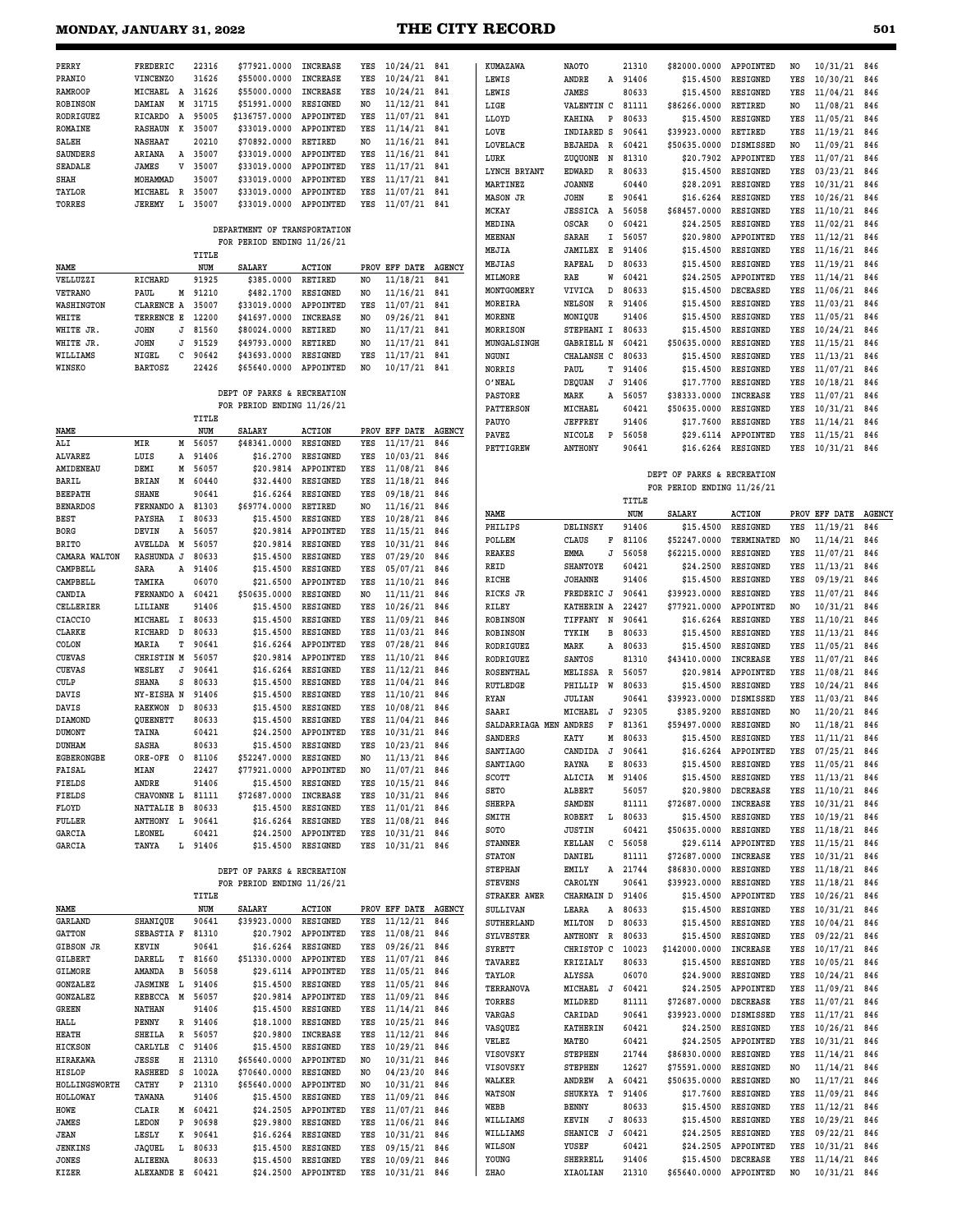**CONSUMER AFFAIRS**

|                       |                           |          |                    | DEPT. OF DESIGN & CONSTRUCTION<br>FOR PERIOD ENDING 11/26/21 |                             |                      |                                |               |                      |                               |
|-----------------------|---------------------------|----------|--------------------|--------------------------------------------------------------|-----------------------------|----------------------|--------------------------------|---------------|----------------------|-------------------------------|
|                       |                           |          | TITLE              |                                                              |                             |                      |                                |               |                      |                               |
| NAME                  |                           |          | NUM                | <b>SALARY</b>                                                | <b>ACTION</b>               |                      | PROV EFF DATE                  | <b>AGENCY</b> | NAME                 |                               |
| AUTZ                  | ANDRE                     |          | M 22427            | \$85847.0000                                                 | <b>RESIGNED</b>             | NO                   | 11/17/21                       | 850           | ALI                  | MOHAMMAD                      |
| BROWN JR.             | CARL                      |          | 20210              | \$65640.0000                                                 | RESIGNED                    | NO                   | 11/04/21                       | 850           | <b>BRITO PEGUERO</b> | MERLIN                        |
| CHEN                  | JIA                       |          | 20210              | \$65640.0000                                                 | INCREASE                    | NO                   | 09/19/21                       | 850           | <b>BUCHNER</b>       | JUMEDIA 1                     |
| D'ATTILE              | LEONARDO                  |          | 22425              | \$51535.0000                                                 | APPOINTED                   | YES                  | 11/14/21                       | 850           | CHAVEZ TAPIA         | MARLEY                        |
| <b>DOUGLAS</b>        | <b>JESSICA M</b>          |          | 56058              | \$77250.0000                                                 | RESIGNED                    | YES                  | 11/11/21                       | 850           | CLARK                | CHARLES<br>п                  |
| FRANKEL               | ANNE                      | в        | 12627              | \$61000.0000                                                 | TERMINATED                  | YES                  | 01/23/15                       | 850           | KANG                 | WATSON                        |
| GOLANE                | SERGE                     |          | 21015              | \$82000.0000                                                 | INCREASE                    | NO                   | 10/31/21                       | 850           | <b>KASHTAN</b>       | KRISTINA                      |
| <b>HEAVEY</b>         | DANIEL                    |          | M 22425<br>12626   | \$51535.0000                                                 | APPOINTED                   | YES                  | 11/14/21                       | 850           | <b>KRINSKY</b>       | <b>SAMUEL</b><br><b>BYRON</b> |
| LEBRON<br>MONAH       | <b>GERALDO</b><br>LAMBERT | J<br>- L | 10015              | \$74479.0000<br>\$163598.0000                                | <b>DECEASED</b><br>INCREASE | NO<br>N <sub>O</sub> | 11/14/21<br>10/31/21           | 850<br>850    | LIU<br>MANGANO       | BRIANA<br>э                   |
| NAYYAR                | VANI                      |          | 30086              | \$62397.0000                                                 | APPOINTED                   | YES                  | 11/07/21                       | 850           | MOLINEROS            | KATHERIN                      |
| SAH                   | DIPAK                     |          | 20210              | \$65640.0000                                                 | <b>INCREASE</b>             | NO.                  | 09/19/21                       | 850           | PESANTEZ             | <b>JOSE</b>                   |
| VOITIUC               | NICHOLAS J                |          | 34202              | \$91800.0000                                                 | <b>INCREASE</b>             | NO                   | 09/05/21                       | 850           | RILEY JR             | FRED                          |
| WONG                  | WALKMAN                   |          | 10015              | \$163598.0000                                                | INCREASE                    | N <sub>O</sub>       | 10/31/21                       | 850           | RODRIGUEZ            | <b>ALFONSO</b><br>I           |
| XU                    | XINBIN                    |          | 20210              | \$65640.0000                                                 | INCREASE                    | NO                   | 09/20/21                       | 850           | <b>STARACE</b>       | JACQULEE 1                    |
| YOUB                  | YAMINA                    |          | 56058              | \$42,2800                                                    | RESIGNED                    | YES                  | 11/14/21 850                   |               | STIMMER              | DAVID                         |
|                       |                           |          |                    |                                                              |                             |                      |                                |               | <b>STRANGE</b>       | TYLER                         |
|                       |                           |          |                    | DEPT OF INFO TECH & TELECOMM                                 |                             |                      |                                |               | <b>WILSON-CLAY</b>   | <b>ROBIN</b>                  |
|                       |                           |          |                    | FOR PERIOD ENDING 11/26/21                                   |                             |                      |                                |               |                      |                               |
|                       |                           |          | TITLE              |                                                              |                             |                      |                                |               |                      |                               |
| NAME<br>ABDEL-WEDOUD  |                           |          | NUM<br>10260       | <b>SALARY</b><br>\$35083.0000                                | <b>ACTION</b>               |                      | PROV EFF DATE<br>11/14/21      | <b>AGENCY</b> |                      |                               |
| <b>BHARATH</b>        | <b>LASHAWN</b><br>PHILLIP | J        | 20246              |                                                              | APPOINTED<br>RESIGNED       | NO<br>YES            |                                | 858<br>858    | NAME                 |                               |
| <b>BHARATH</b>        | PHILLIP                   | J        | 13615              | \$74878.0000<br>\$47139.0000                                 | RESIGNED                    | N <sub>O</sub>       | 11/07/21<br>11/07/21           | 858           | ABIDI                | FARDAIN H                     |
| <b>BIMONTE</b>        | MICHAEL                   |          | 10050              | \$233094.0000                                                | RETIRED                     | NO                   | 01/31/21                       | 858           | AGBOR                | OLUWAWEM 2                    |
| <b>BURTON</b>         | SHAWN                     | Ρ        | 10260              | \$35083.0000                                                 | APPOINTED                   | NO                   | 11/14/21                       | 858           | BARAT                | SHAMMEIK                      |
| <b>BUTTS</b>          | <b>SHARON</b>             |          | 10260              | \$35083.0000                                                 | APPOINTED                   | NO                   | 11/14/21                       | 858           | <b>BEAUFORD</b>      | DANA                          |
| CABE                  | TANESSA                   | A        | 95005              | \$158515.0000                                                | INCREASE                    | YES                  | 10/31/21                       | 858           | BERMUDEZ             | KIARA                         |
| CAIN                  | DE' ADRA                  | A        | 13621              | \$79961.0000                                                 | <b>INCREASE</b>             | NO                   | 10/31/21                       | 858           | BORK                 | DIANA<br>I                    |
| DANIELS               | VANITY                    | т        | 10260              | \$40345.0000                                                 | <b>RESIGNED</b>             | NO                   | 11/07/21                       | 858           | CAMPBELL             | BRIAN                         |
| <b>DUBOSE</b>         | <b>DONTE</b>              | D        | 10260              | \$35083.0000                                                 | APPOINTED                   | NO                   | 11/14/21                       | 858           | CAPERS               | KIMBERLY 1                    |
| DZUBINSKY             | DUSAN                     |          | 13643              | \$127797.0000                                                | INCREASE                    | NO                   | 10/31/21                       | 858           | CASTELLANOS JR       | HENRY                         |
| <b>ESCALONA</b>       | ANTHONY P                 |          | 13632              | \$134280.0000                                                | RESIGNED                    | NO                   | 11/18/21                       | 858           | CHENG                | ANDREW                        |
| <b>ESKANDAR</b>       | AMIR                      | W        | 13632              | \$117697.0000                                                | APPOINTED                   | NO                   | 10/31/21                       | 858           | COLON                | I<br>DAVID                    |
| FOLAN                 | MICHAEL                   | F        | 95622              | \$135000.0000                                                | APPOINTED                   | YES                  | 11/14/21                       | 858           | CONVISSAR            | ANDREW<br>I                   |
| GARCIA                | THOMAS                    | M        | 10050              | \$118167.0000                                                | RESIGNED                    | YES                  | 02/11/21                       | 858           | COSTE                | CHERRY                        |
| <b>GLOVER</b>         | DANIELLE D                |          | 10260              | \$38856.0000                                                 | RESIGNED                    | NO                   | 11/10/21                       | 858           | DAVID-PETERSON       | <b>STACEY</b>                 |
| HANDMAN               | SUSAN                     | А        | 60621              | \$67422.0000                                                 | INCREASE                    | NO                   | 10/24/21                       | 858           | DIAZ JR              | HITO                          |
| <b>HARCHAN</b>        | WIDADE                    |          | 12626              | \$74479.0000                                                 | <b>DECREASE</b>             | NO                   | 07/01/20                       | 858           | <b>DOWNER</b>        | <b>NICOLE</b>                 |
| <b>HAZELL-WATKINS</b> | TAMICA                    | т        | 10260              | \$35083.0000                                                 | <b>APPOINTED</b>            | NO                   | 11/14/21                       | 858           | <b>FRASCHILLA</b>    | JOHN                          |
| HOLLAND               | <b>FAYTHE</b>             | N        | 1005D              | \$63301.0000                                                 | APPOINTED                   | NO                   | 10/31/21                       | 858           | <b>GUIVELONDO</b>    | GRETEL M                      |
| HORNE                 | KESHMA                    | к        | 10260              | \$35083.0000                                                 | RESIGNED                    | NO                   | 11/18/21                       | 858           | JACOB                | <b>STACEY</b>                 |
| LEE                   | WANG                      | н        | 13652              | \$126381.0000                                                | RESIGNED                    | N <sub>O</sub>       | 11/18/21                       | 858           | JAMES                | DELCIE<br>١                   |
| <b>LEVEILLE</b>       | GREGORY                   |          | 1002C              | \$108491.0000                                                | INCREASE                    | NO                   | 10/31/21                       | 858           | <b>JOHNSON</b>       | BADA                          |
| LEVINE                | EVAN                      | s        | 10050              | \$229948.0000                                                | APPOINTED                   | N <sub>O</sub>       | 10/31/21                       | 858           | LEE                  | <b>SHARON</b><br>ı            |
| LEVY                  | <b>ALISON</b>             | в        | 1002E              | \$137500.0000                                                | INCREASE                    | NO                   | 10/31/21                       | 858           | <b>LINDSAY</b>       | I<br>SKY                      |
|                       |                           |          |                    | DEPT OF INFO TECH & TELECOMM                                 |                             |                      |                                |               |                      |                               |
|                       |                           |          | TITLE              | FOR PERIOD ENDING 11/26/21                                   |                             |                      |                                |               |                      |                               |
| NAME                  |                           |          | <b>NTTM</b>        | SALARY                                                       | <b>ACTION</b>               |                      | PROV EFF DATE AGENCY           |               | NAME                 |                               |
| LEWIS                 | TY-SHONN T 10260          |          |                    | \$35083.0000 APPOINTED                                       |                             | NO                   | $11/14/21$ 858                 |               | LOPEZ                | MILANGEL                      |
| LOSCHIAVO             | ANNA                      |          | $C$ 10260          | \$35083.0000 APPOINTED                                       |                             | NO                   | 11/14/21 858                   |               | LOVERRO              | DANIELLE 1                    |
| MARTINEZ              | CHRIS                     |          | H 10050            | \$155000.0000 INCREASE                                       |                             | NO                   | 10/31/21 858                   |               | MAHARAJ              | <b>NISHANT</b>                |
| <b>MEYLAKH</b>        | MAYYA                     |          | 12626              | \$60064.0000 RESIGNED                                        |                             | NO                   | $10/14/18$ 858                 |               | MAURICE              | CASSANDR                      |
| MISHRA                | DURGA                     |          | P 1005D            | \$63301.0000 APPOINTED                                       |                             | NO                   | 10/31/21 858                   |               | MCCARTHY             | CONOR<br>J                    |
| MONTOUT               | FLORENCE                  |          | 12627              | \$90385.0000 RESIGNED                                        |                             | NO                   | 11/28/19 858                   |               | MIRANDA              | ARIEL<br>I                    |
| PHILLIPS              | QUIESSEN S 10050          |          |                    | \$229948.0000 RESIGNED                                       |                             | NO                   | 05/30/21 858                   |               | NADIG                | RAMNATH I                     |
| PIPKIN                | SHANITA                   |          | 10260              | \$35083.0000 APPOINTED                                       |                             | NO                   | 11/14/21 858                   |               | NAHLE                | RAYAN                         |
| QURESHI               | TALAL                     |          | A 10050            | \$158620.0000 INCREASE                                       |                             | NO                   | 10/31/21 858                   |               | NOVIS                | MICHAEL                       |
| RICKENBACKER          | SATIN                     |          | N 10260            | \$35083.0000 APPOINTED                                       |                             | NO                   | 11/14/21 858                   |               | PASHA                | ASMA                          |
| RIDDLE                | FEDORA                    |          | A 10260            | \$35083.0000 APPOINTED                                       |                             | NO                   | 11/14/21 858                   |               | PATEL                | VIMAL                         |
| RODRIGUEZ             | MILDRED                   |          | 13622              | \$116126.0000 RESIGNED                                       |                             | NO                   | 09/16/21 858                   |               | RAMASAMY             | KRUSHNA                       |
| ROMAN-VELEZ           | JANET                     |          | 10260              | \$35083.0000 APPOINTED                                       |                             | NO                   | 11/14/21 858                   |               | RAPACCIUOLO          | KYMBERLY                      |
| ROSE                  | <b>SHERRY</b>             |          | $C$ 10260          | \$35083.0000 APPOINTED                                       |                             | NO                   | 11/14/21 858                   |               | ROBBINS              | DAVID<br>C                    |
| SAMEDI                | BENJAMIN                  |          | 10260              | \$35083.0000 APPOINTED                                       |                             | NO                   | 11/14/21 858                   |               | ROBERTSON            | QUINTINA I                    |
| SCHLEISNER            | MARK                      |          | W 95622            | \$110000.0000 APPOINTED                                      |                             |                      | YES 11/14/21 858               |               | <b>SANTANA</b>       | <b>JUAN</b><br>I              |
| SZE                   | HELENA                    |          | X 95710            | \$120138.0000                                                | INCREASE                    | YES                  | 01/27/19                       | 858           | SEMAMBYA             | KIWANA                        |
| TORRES                | JORGE                     |          | A 83008            | \$160000.0000 APPOINTED                                      |                             | YES                  | 11/07/21 858                   |               | SIEGEL               | ROBERT                        |
| VALENTIN              | RICARDO                   |          | 56056              | \$37459.0000 DECEASED                                        |                             | YES                  | 10/05/21 858                   |               | SPOLANSKY            | ARTHUR                        |
| VARGAS                | MOSES                     |          | I 1005D            | \$130000.0000 APPOINTED                                      |                             | NO                   | 11/14/21 858                   |               | STEPHEN              | ANTHONY I                     |
| VARGHESE              | JOEL                      |          | S 06798            | \$90000.0000 INCREASE                                        |                             | YES                  | 09/15/19 858                   |               | SUCHDEVE             | NITI                          |
| VRANA<br>WILLIAMS     | JANICE<br><b>JACKIE</b>   |          | L 10260<br>L 10260 | \$35083.0000 APPOINTED<br>\$35083.0000 APPOINTED             |                             | NO<br>NO             | $11/14/21$ 858                 |               | THUO<br>VARUGHESE    | <b>BEATRICE 1</b><br>SONY     |
| WILLIAMS              | NICOLE                    | с        | 10260              | \$35083.0000 APPOINTED                                       |                             | NO                   | 11/14/21 858<br>$11/14/21$ 858 |               | WALCZAK              | ABIGAIL I                     |
| WINBERG               | <b>SHARON</b>             |          | R 1002D            | \$91316.0000 RESIGNED                                        |                             | NO                   | 07/31/20 858                   |               | WALLACE              | SHAREEFA 2                    |
|                       |                           |          |                    |                                                              |                             |                      |                                |               | <b>WASHINGTON</b>    | MICHAEL                       |
|                       |                           |          |                    |                                                              |                             |                      |                                |               |                      |                               |

 **DEPT. OF DESIGN & CONSTRUCTION**

#### **DEPT OF RECORDS & INFO SERVICE FOR PERIOD ENDING 11/26/21**

|         |      |   | TTTLR |                        |                 |                  |        |
|---------|------|---|-------|------------------------|-----------------|------------------|--------|
| NAME    |      |   | NUM   | <b>SALARY</b>          | ACTION          | PROV EFF DATE    | AGENCY |
| MOEHRLE | ROY  |   | 60215 | \$18,7400              | <b>RESIGNED</b> | YES 10/07/21 860 |        |
| TOEPFER | MARK | G | 60216 | \$44092.0000 APPOINTED |                 | YES 11/07/21 860 |        |

|                          |                       |   |                | FOR PERIOD ENDING 11/26/21    |                                      |           |                           |               |
|--------------------------|-----------------------|---|----------------|-------------------------------|--------------------------------------|-----------|---------------------------|---------------|
|                          |                       |   | TITLE          |                               |                                      |           |                           |               |
| NAME                     | MOHAMMAD              |   | NUM            | <b>SALARY</b><br>\$48883.0000 | <b>ACTION</b>                        |           | PROV EFF DATE<br>11/07/21 | <b>AGENCY</b> |
| ALI<br>BRITO PEGUERO     | MERLIN                |   | 33997<br>60910 | \$45428.0000                  | <b>APPOINTED</b><br><b>APPOINTED</b> | YES<br>NO | 11/07/21                  | 866<br>866    |
| <b>BUCHNER</b>           | JUMEDIA               | Μ | 60888          | \$40345.0000                  | RESIGNED                             | NO        | 11/16/21                  | 866           |
| CHAVEZ TAPIA             | <b>MARLEY</b>         |   | 10209          | \$17.3000                     | <b>APPOINTED</b>                     | YES       | 11/16/21                  | 866           |
| CLARK                    | <b>CHARLES</b>        | F | 10251          | \$32850.0000                  | APPOINTED                            | YES       | 11/07/21                  | 866           |
| KANG                     | WATSON                |   | 13621          | \$71163.0000                  | INCREASE                             | NO        | 10/31/21                  | 866           |
| <b>KASHTAN</b>           | KRISTINA              |   | 12876          | \$60000.0000                  | <b>APPOINTED</b>                     | YES       | 11/07/21                  | 866           |
| <b>KRINSKY</b>           | SAMUEL                | I | 21744          | \$111000.0000                 | <b>INCREASE</b>                      | NO        | 10/31/21                  | 866           |
| LIU                      | <b>BYRON</b>          |   | 33997          | \$42507.0000                  | APPOINTED                            | YES       | 11/07/21                  | 866           |
| MANGANO                  | BRIANA                | м | 56057          | \$54100.0000                  | RESIGNED                             | YES       | 11/20/21                  | 866           |
| MOLINEROS                | KATHERIN              |   | 33997          | \$61093.0000                  | RESIGNED                             | YES       | 11/12/21                  | 866           |
| PESANTEZ                 | JOSE                  | D | 33997          | \$42507.0000                  | <b>APPOINTED</b>                     | YES       | 11/07/21                  | 866           |
| RILEY JR                 | FRED                  | L | 1002F          | \$71254.0000                  | RESIGNED                             | NO        | 09/14/19                  | 866           |
| RODRIGUEZ                | <b>ALFONSO</b>        | D | 33997          | \$42507.0000                  | <b>APPOINTED</b>                     | YES       | 11/07/21                  | 866           |
| <b>STARACE</b>           | <b>JACQULEE M</b>     |   | 10124          | \$70000.0000                  | INCREASE                             | NO        | 10/31/21                  | 866           |
| STIMMER                  | DAVID                 | с | 33997          | \$42507.0000                  | APPOINTED                            | YES       | 11/07/21                  | 866           |
| <b>STRANGE</b>           | TYLER                 | т | 33997          | \$48883.0000                  | APPOINTED                            | YES       | 11/07/21                  | 866           |
| <b>WILSON-CLAY</b>       | <b>ROBIN</b>          |   | 10251          | \$32850.0000                  | <b>APPOINTED</b>                     | YES       | 11/07/21                  | 866           |
|                          |                       |   |                | DEPT OF CITYWIDE ADMIN SVCS   |                                      |           |                           |               |
|                          |                       |   |                | FOR PERIOD ENDING 11/26/21    |                                      |           |                           |               |
|                          |                       |   | TITLE          |                               |                                      |           |                           |               |
| <b>NAME</b>              |                       |   | NUM            | <b>SALARY</b>                 | <b>ACTION</b>                        |           | PROV EFF DATE             | <b>AGENCY</b> |
| ABIDI                    | FARDAIN               | н | 10050          | \$160000.0000                 | INCREASE                             | YES       | 10/31/21                  | 868           |
| AGBOR                    | OLUWAWEM A            |   | 12704          | \$67923.0000                  | RESIGNED                             | YES       | 06/03/18                  | 868           |
| BARAT                    | SHAMMEIK              |   | 95615          | \$124198.0000                 | <b>INCREASE</b>                      | YES       | 10/17/21                  | 868           |
| <b>BEAUFORD</b>          | DANA                  |   | 12626          | \$57590.0000                  | <b>INCREASE</b>                      | NO        | 03/19/20                  | 868           |
| <b>BERMUDEZ</b>          | KIARA                 | Α | 12626          | \$61866.0000                  | <b>INCREASE</b>                      | NO        | 10/15/21                  | 868           |
| <b>BORK</b>              | DIANA                 | Е | 10026          | \$121710.6000                 | <b>INCREASE</b>                      | YES       | 10/31/21                  | 868           |
| CAMPBELL                 | BRIAN                 |   | 91644          | \$508.8000                    | RESIGNED                             | NO        | 08/03/21                  | 868           |
| <b>CAPERS</b>            | KIMBERLY A            |   | 90644          | \$36915.0000                  | RESIGNED                             | YES       | 11/18/21                  | 868           |
| CASTELLANOS JR           | HENRY                 |   | 12200          | \$33454.0000                  | RESIGNED                             | NO        | 11/07/21                  | 868           |
| CHENG                    | ANDREW                | А | 1000B          | \$84460.0000                  | PROMOTED                             | NO        | 08/22/21                  | 868           |
| COLON                    | DAVID                 | Η | 56057          | \$57536.0000                  | RESIGNED                             | YES       | 10/26/21                  | 868           |
| CONVISSAR                | ANDREW                | R | 12626          | \$61866.0000                  | INCREASE                             | NO        | 10/28/21                  | 868           |
| COSTE                    | <b>CHERRY</b>         | Α | 1002A          | \$106767.0000                 | RESIGNED                             | YES       | 03/08/20                  | 868           |
| DAVID-PETERSON           | <b>STACEY</b>         | A | 10026          | \$137032.0000                 | <b>INCREASE</b>                      | YES       | 10/31/21                  | 868           |
| DIAZ JR                  | HITO                  |   | 90644          | \$36915.0000                  | RESIGNED                             | YES       | 11/09/21                  | 868           |
| <b>DOWNER</b>            | NICOLE                | N | 1002D          | \$99073.0000                  | RESIGNED                             | NO        | 11/19/21                  | 868           |
| FRASCHILLA               | <b>JOHN</b>           | J | 21215          | \$97850.0000                  | RESIGNED                             | YES       | 11/19/21                  | 868           |
| <b>GUIVELONDO</b>        | GRETEL M              |   | 12627          | \$88025.0000                  | <b>INCREASE</b>                      | YES       | 12/22/19                  | 868           |
| JACOB                    | <b>STACEY</b>         |   | 56058          | \$75000.0000                  | INCREASE                             | YES       | 06/28/20                  | 868           |
| JAMES                    | DELCIE                | Υ | 80609          | \$48728.0000                  | RETIRED                              | YES       | 11/10/21                  | 868           |
| <b>JOHNSON</b>           | BADA                  |   | 54739          | \$75007.0000                  | RESIGNED                             | YES       | 05/11/21                  | 868           |
| LEE                      | <b>SHARON</b>         | м | 12704          | \$71536.0000                  | RESIGNED                             | NO        | 04/27/21                  | 868           |
| LINDSAY                  | SKY                   | в | 12626          | \$50078.0000                  | <b>TRANSFER</b>                      | NO        | 04/01/18                  | 868           |
|                          |                       |   |                | DEPT OF CITYWIDE ADMIN SVCS   |                                      |           |                           |               |
|                          |                       |   |                |                               |                                      |           |                           |               |
|                          |                       |   | TITLE          | FOR PERIOD ENDING 11/26/21    |                                      |           |                           |               |
| NAME                     |                       |   | NUM            | <b>SALARY</b>                 | <b>ACTION</b>                        |           | PROV EFF DATE             | <b>AGENCY</b> |
| LOPEZ                    | MILANGEL              |   | 12626          | \$66875.0000 INCREASE         |                                      | NO        | 10/31/21                  | 868           |
| LOVERRO                  | DANIELLE M            |   | 12704          | \$91311.0000                  | RESIGNED                             | NO        | 01/03/20                  | 868           |
| MAHARAJ                  | <b>NISHANT</b>        |   | 12704          | \$67923.0000                  | RESIGNED                             | NO        | 07/15/18                  | 868           |
| MAURICE                  | CASSANDR              |   | 12704          | \$67923.0000                  | RESIGNED                             | YES       | 06/08/18                  | 868           |
| <b>MCCARTHY</b>          | CONOR                 | P | 12704          | \$69451.0000                  | RESIGNED                             | YES       | 02/17/21                  | 868           |
| MIRANDA                  | ARIEL                 | D | 95615          | \$63720.0000                  | <b>INCREASE</b>                      | YES       | 10/17/21                  | 868           |
| NADIG                    | RAMNATH               | R | 10050          | \$160000.0000                 | <b>INCREASE</b>                      | YES       | 10/31/21                  | 868           |
| NAHLE                    | RAYAN                 |   | 56057          | \$50000.0000                  | DECREASE                             | YES       | 12/08/19                  | 868           |
| NOVIS                    | MICHAEL               | J | 12704          | \$91311.0000                  | RESIGNED                             | NO        | 09/15/21                  | 868           |
| PASHA                    | ASMA                  | т | 56058          | \$62215.0000                  | <b>INCREASE</b>                      | YES       | 10/31/21                  | 868           |
| PATEL                    | VIMAL                 | J | 10050          | \$162000.0000                 | INCREASE                             | NO        | 10/31/21                  | 868           |
| RAMASAMY                 | KRUSHNA               |   | 10050          | \$160000.0000                 | <b>INCREASE</b>                      | YES       | 10/31/21                  | 868           |
| RAPACCIUOLO              | KYMBERLY              |   | 12704          | \$67923.0000                  | RESIGNED                             | YES       | 01/21/18                  | 868           |
| <b>ROBBINS</b>           | DAVID                 | G | 12704          | \$69451.0000                  | RESIGNED                             | YES       | 09/29/18                  | 868           |
| <b>ROBERTSON</b>         | QUINTINA D            |   | 12704          | \$67923.0000                  | RESIGNED                             | YES       | 09/13/17                  | 868           |
| SANTANA                  | <b>JUAN</b>           | D | 80609          | \$38749.0000                  | RETIRED                              | NO        | 11/19/21                  | 868           |
| SEMAMBYA                 | KIWANA                | т | 12704          | \$71535.0000                  | RESIGNED                             | YES       | 02/26/20                  | 868           |
| SIEGEL                   | ROBERT                | I | 60860          | \$102492.0000                 | RETIRED                              | YES       | 11/13/21                  | 868           |
| SPOLANSKY                | ARTHUR                |   | 1000B          | \$95948.0000                  | PROMOTED                             | NO        | 08/22/21                  | 868           |
| <b>STEPHEN</b>           | <b>ANTHONY</b>        | R | 12626          | \$57590.0000                  | <b>INCREASE</b>                      | NO        | 07/24/19                  | 868           |
| SUCHDEVE                 | NITI                  |   | 56058          | \$72100.0000                  | RESIGNED                             | YES       | 10/17/21                  | 868           |
| THUO                     | <b>BEATRICE N</b>     |   | 95005          | \$180209.0000                 | <b>INCREASE</b>                      | YES       | 10/31/21                  | 868           |
| VARUGHESE                | SONY                  | G | 10050          | \$160007.0000                 | <b>INCREASE</b>                      | YES       | 10/31/21                  | 868           |
| WALCZAK                  | ABIGAIL<br>SHAREEFA A | R | 95615          | \$74675.0000<br>\$59063.0000  | <b>INCREASE</b>                      | YES       | 10/17/21<br>09/10/17      | 868           |
| WALLACE                  | MICHAEL               |   | 12704<br>70810 | \$50207.0000                  | RESIGNED<br>RESIGNED                 | YES<br>NO | 11/05/21                  | 868<br>868    |
| WASHINGTON<br>WASILEWSKI | MAY                   |   | 12704          | \$82823.0000                  | RESIGNED                             | YES       | 12/28/18                  | 868           |
| <b>WHITMAN</b>           | JAMES                 | D | 10026          | \$102292.0000                 | <b>INCREASE</b>                      | YES       | 11/14/21                  | 868           |
| WU                       | HUIPING               |   | 12626          | \$62773.0000                  | <b>INCREASE</b>                      | NO        | 10/31/21                  | 868           |
| ZELARAYAN                | <b>NESTOR</b>         |   | 12704          | \$57590.0000                  | INCREASE                             | YES       | 02/02/20                  | 868           |
| ZHANG                    | <b>JENNY</b>          | R | 1002D          | \$111858.0000                 | <b>INCREASE</b>                      | NO        | 06/20/21                  | 868           |

**ZOFFER ANDREW P 12704 \$89140.0000 RESIGNED NO 08/22/21 868**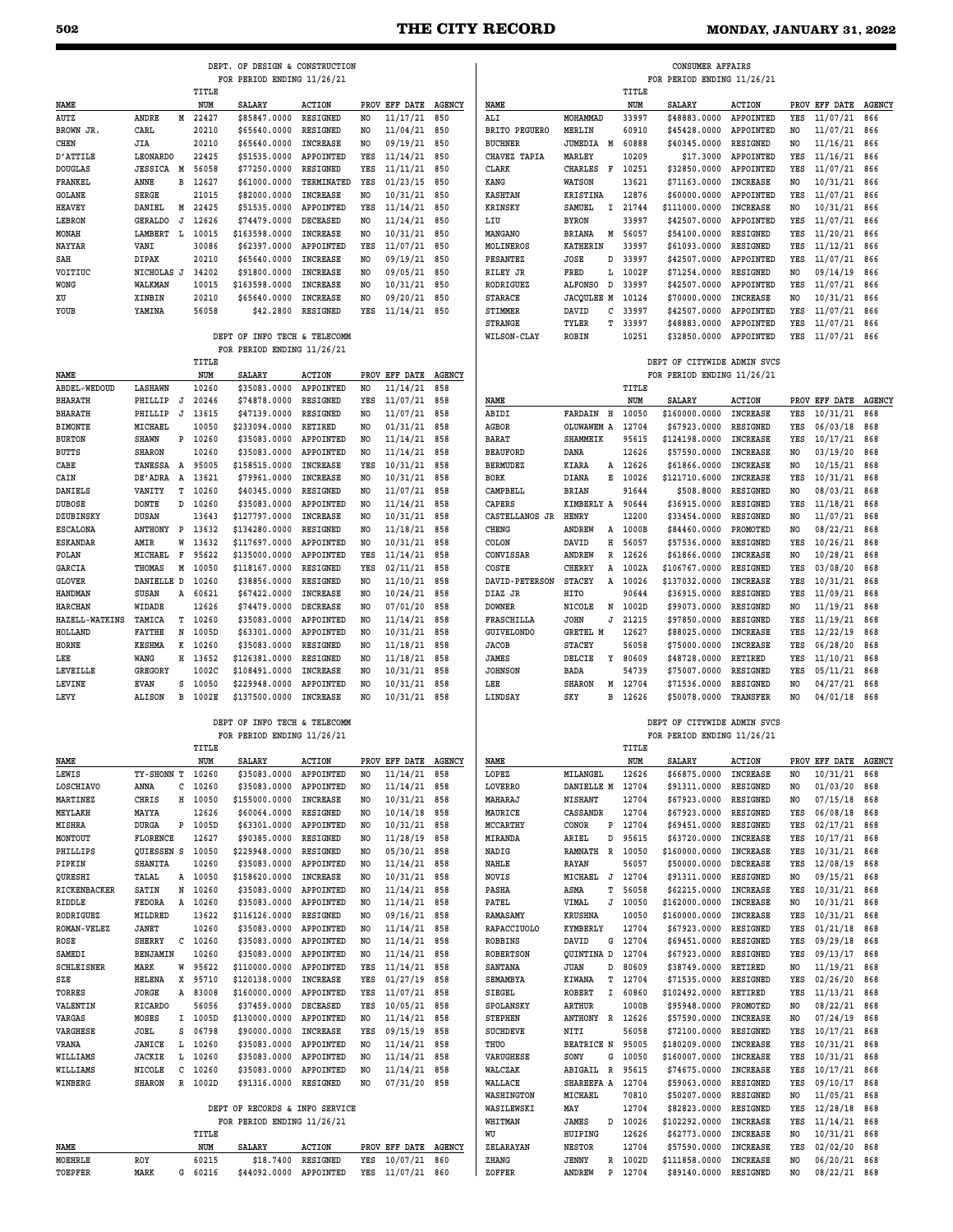#### **MONDAY, JANUARY 31, 2022 THE CITY RECORD 503**

|                        |                         |         | DISTRICT ATTORNEY-MANHATTAN    |                 |     |                      |               | <b>RO</b>              | CHRISTIA H         | 30114   | \$75000.0000                   | RESIGNED            | YES | 11/07/21 903      |     |
|------------------------|-------------------------|---------|--------------------------------|-----------------|-----|----------------------|---------------|------------------------|--------------------|---------|--------------------------------|---------------------|-----|-------------------|-----|
|                        |                         |         | FOR PERIOD ENDING 11/26/21     |                 |     |                      |               | SANTOS                 | AURA<br>М          | 56057   | \$44083.0000                   | APPOINTED           | YES | 11/14/21          | 903 |
|                        |                         | TITLE   |                                |                 |     |                      |               | SHAH                   | YASHKUMA A         | 56056   | \$37398.0000                   | APPOINTED           | YES | 11/14/21          | 903 |
| NAME                   |                         | NUM     | SALARY                         | <b>ACTION</b>   |     | PROV EFF DATE        | <b>AGENCY</b> | SHI                    | ZHOUXIN            | 56058   | \$75000.0000                   | APPOINTED           | YES | 11/14/21          | 903 |
| <b>ABRAHAM</b>         | M<br>CARLIE             | 56057   | \$44253.0000                   | APPOINTED       | YES | 11/07/21             | 901           |                        |                    |         |                                |                     |     |                   |     |
| ABU TOUQ               | TARIQ<br>z              | 56057   | \$55000.0000                   | RESIGNED        | YES | 11/18/21             | 901           | TALANSKY               | <b>RUTH</b><br>s   | 30114   | \$100000.0000                  | RESIGNED            | YES | 11/19/21          | 903 |
|                        |                         | 30851   |                                | APPOINTED       |     |                      | 901           | TANCO                  | WESLEYAN           | 56057   | \$44083.0000                   | RESIGNED            | YES | 11/18/21          | 903 |
| ALEXANDROFF            | RACHAEL<br>M            |         | \$97500.0000                   |                 | YES | 11/07/21             |               |                        |                    |         |                                |                     |     |                   |     |
| APPELBAUM              | <b>KEREN</b><br>Ŀ       | 56057   | \$51801.0000                   | APPOINTED       | YES | 11/07/21             | 901           |                        |                    |         | DISTRICT ATTORNEY ONS COUNTY   |                     |     |                   |     |
| ARREAGA                | ISABEL<br>Μ             | 56057   | \$36084.0000                   | APPOINTED       | YES | 11/14/21             | 901           |                        |                    |         | FOR PERIOD ENDING 11/26/21     |                     |     |                   |     |
| ARTZ                   | ELIZABET B              | 56057   | \$47694.0000                   | APPOINTED       | YES | 11/14/21             | 901           |                        |                    |         |                                |                     |     |                   |     |
| <b>BERGAMO</b>         | JAMES<br>G              | 30114   | \$100500.0000                  | RESIGNED        | YES | 11/13/21             | 901           |                        |                    | TITLE   |                                |                     |     |                   |     |
| <b>BOGLE</b>           | KATHERIN J              | 30114   | \$76000.0000                   | RESIGNED        | YES | 11/18/21             | 901           | NAME                   |                    | NUM     | <b>SALARY</b>                  | <b>ACTION</b>       |     | PROV EFF DATE AGE |     |
| <b>BRISCO</b>          | TAYLOR<br>D             | 30114   | \$70500.0000                   | RESIGNED        | YES | 11/14/21             | 901           | CARAMANICA             | ANNE MAR           | 30114   | \$177731.0000                  | <b>INCREASE</b>     | YES | 11/07/21          | 904 |
|                        |                         |         |                                |                 |     |                      |               | COLLINS                | <b>EMILY</b><br>F  | 30114   | \$119108.0000                  | RESIGNED            | YES | 11/07/21          | 904 |
|                        |                         |         |                                |                 |     |                      |               |                        | R                  | 30114   |                                | <b>INCREASE</b>     | YES |                   | 904 |
|                        |                         |         | DISTRICT ATTORNEY-MANHATTAN    |                 |     |                      |               | CRAWFORD               | JALEN              |         | \$71575.0000                   |                     |     | 10/31/21          |     |
|                        |                         |         | FOR PERIOD ENDING 11/26/21     |                 |     |                      |               | <b>DOLAN</b>           | AMANDA<br>L        | 30114   | \$78722.0000                   | RESIGNED            | YES | 11/13/21          | 904 |
|                        |                         | TITLE   |                                |                 |     |                      |               | FALTIN                 | N<br>HAILEY        | 56057   | \$44083.0000                   | RESIGNED            | YES | 11/19/21          | 904 |
| NAME                   |                         | NUM     | <b>SALARY</b>                  | <b>ACTION</b>   |     | PROV EFF DATE        | <b>AGENCY</b> | <b>GAGLIANO</b>        | G<br>ANTONINO      | 56056   | \$32520.0000                   | APPOINTED           | YES | 11/07/21          | 904 |
| CAMPOS FIALLOS         | EMILY<br>s              | 56057   | \$58402.0000                   | RESIGNED        | YES | 11/07/21             | 901           | <b>JAMES</b>           | LELEAH<br>R        | 1002A   | \$86043.0000                   | RESIGNED            | NO. | 04/14/19          | 904 |
| COSTA                  | <b>GABRIELL E</b>       | 56057   | \$55000.0000                   | APPOINTED       | YES | 11/14/21             | 901           |                        |                    |         |                                |                     |     |                   |     |
| <b>GRUCA</b>           | PETER                   | 56057   | \$55000.0000                   | APPOINTED       | YES | 11/07/21             | 901           | KANE                   | CATHERIN<br>c      | 30114   | \$177731.0000                  | <b>INCREASE</b>     | YES | 11/07/21          | 904 |
|                        | ZIN                     | 56057   | \$36084.0000                   | APPOINTED       |     |                      | 901           | KOSINSKI               | <b>JOHN</b><br>W   | 30114   | \$177731.0000                  | INCREASE            | YES | 11/07/21          | 904 |
| HTET                   | W                       |         |                                |                 | YES | 11/14/21             |               | KRAMER-EISENBUD        | BENJAMIN           | 30114   | \$97000.0000                   | RESIGNED            | YES | 11/12/21          | 904 |
| KADE                   | S<br>LARKEN             | 30114   | \$119500.0000                  | RESIGNED        | YES | 11/09/21             | 901           | LEMEL                  | <b>JOSEPH</b><br>в | 56057   | \$38333.0000                   | APPOINTED           | YES | 11/14/21          | 904 |
| KAUR                   | <b>HERMEET</b>          | 30856   | \$94766.0000                   | <b>INCREASE</b> | YES | 10/03/21             | 901           | MARTINEZ               | JULIAN<br>s        | 56057   | \$44083.0000                   | RESIGNED            | YES | 11/17/21          | 904 |
| <b>KELLEHER</b>        | GRACE                   | R 56057 | \$47909.0000                   | APPOINTED       | YES | 11/14/21             | 901           |                        |                    |         |                                |                     |     |                   |     |
| KIRKWOOD               | CINDY                   | 56057   | \$42709.0000                   | RETIRED         | YES | 11/07/21             | 901           | OLIVERI                | CHRISTIN M         | 30114   | \$121527.0000                  | <b>INCREASE</b>     | YES | 11/14/21          | 904 |
| KULSUM                 | IQBAL<br>н              | 56058   | \$105000.0000                  | APPOINTED       | YES | 11/14/21             | 901           | <b>RAMSARUP</b>        | DANNY              | 56056   | \$32520.0000                   | APPOINTED           | YES | 11/07/21          | 904 |
| LAU                    | REGINA<br>с             | 30856   | \$96565.0000                   | <b>INCREASE</b> | YES | 10/03/21             | 901           |                        |                    |         |                                |                     |     |                   |     |
| MCCONNELL              | MICHAEL<br>J            | 30114   | \$72500.0000                   | RESIGNED        | YES | 11/18/21             | 901           |                        |                    |         | DISTRICT ATTORNEY QNS COUNTY   |                     |     |                   |     |
|                        | <b>JAMES</b><br>Е       | 56057   |                                | APPOINTED       | YES |                      | 901           |                        |                    |         |                                |                     |     |                   |     |
| MILLER                 |                         |         | \$55500.0000                   |                 |     | 11/14/21             |               |                        |                    |         | FOR PERIOD ENDING 11/26/21     |                     |     |                   |     |
| MOHAN                  | RAYHANNA                | 56057   | \$60000.0000                   | APPOINTED       | YES | 11/07/21             | 901           |                        |                    | TITLE   |                                |                     |     |                   |     |
| MURPHY                 | CASEY<br>Α              | 56057   | \$54932.0000                   | RESIGNED        | YES | 11/18/21             | 901           | NAME                   |                    | NUM     | <b>SALARY</b>                  | <b>ACTION</b>       |     | PROV EFF DATE     | AGE |
| NODA                   | SAUL                    | 56057   | \$74134.0000                   | RESIGNED        | YES | 11/15/21             | 901           | VALLADARES SALA FATIMA | с                  | 56057   | \$38333.0000                   | APPOINTED           | YES | 11/14/21          | 904 |
| PADOVANO               | ARIANNA                 | 56057   | \$47909.0000                   | APPOINTED       | YES | 11/14/21             | 901           | VIRMANI                | PRIYANKA L         | 30114   | \$71575.0000                   | <b>INCREASE</b>     | YES | 10/31/21          | 904 |
| PARIKH                 | AKASH<br>Α              | 56057   | \$50184.0000                   | RESIGNED        | YES | 11/11/21             | 901           |                        |                    |         |                                |                     |     |                   |     |
| PEOPLES                | c<br>PATRICK            | 56057   | \$46938.0000                   | RESIGNED        | YES | 11/11/21             | 901           |                        |                    |         |                                |                     |     |                   |     |
|                        | в                       |         |                                | APPOINTED       | YES |                      |               |                        |                    |         | DISTRICT ATTORNEY RICHMOND COU |                     |     |                   |     |
| PORTARO                | <b>JOSEPH</b>           | 56057   | \$55000.0000                   |                 |     | 11/07/21             | 901           |                        |                    |         | FOR PERIOD ENDING 11/26/21     |                     |     |                   |     |
| RUZGA                  | <b>JENNA</b><br>М       | 56057   | \$47909.0000                   | RESIGNED        | YES | 10/27/21             | 901           |                        |                    | TITLE   |                                |                     |     |                   |     |
| SCOTT                  | PATRICK A               | 56057   | \$48909.0000                   | RESIGNED        | YES | 11/18/21             | 901           |                        |                    |         |                                |                     |     |                   |     |
| <b>SHRESTHA</b>        | SAJINA                  | 10209   | \$15.7500                      | APPOINTED       | YES | 11/17/21             | 901           | NAME                   |                    | NUM     | <b>SALARY</b>                  | <b>ACTION</b>       |     | PROV EFF DATE AGE |     |
| VOLLERO                | <b>JOAN</b>             | E 10135 | \$176095.0000                  | RESIGNED        | YES | 11/18/21             | 901           | <b>DONOHUE</b>         | <b>JAMES</b><br>J  | 56057   | \$52000.0000                   | APPOINTED           | YES | 11/14/21          | 905 |
|                        |                         |         |                                |                 |     |                      |               | <b>GIOFFRE</b>         | VALENTIN           | 30114   | \$69616.0000                   | APPOINTED           | YES | 11/09/21          | 905 |
|                        |                         |         | BRONX DISTRICT ATTORNEY        |                 |     |                      |               | GUIDO                  | DARLING<br>Ι.      | 21744   | \$115000.0000                  | APPOINTED           | YES | 11/14/21          | 905 |
|                        |                         |         | FOR PERIOD ENDING 11/26/21     |                 |     |                      |               | MANNING                | <b>EVAN</b><br>в   | 56057   | \$47000.0000                   | APPOINTED           | YES | 11/07/21          | 905 |
|                        |                         |         |                                |                 |     |                      |               |                        |                    |         |                                |                     |     |                   |     |
|                        |                         |         |                                |                 |     |                      |               |                        |                    |         |                                |                     |     |                   |     |
|                        |                         | TITLE   |                                |                 |     |                      |               | RAMNANI                | SURAJ<br>v         | 56058   | \$69000.0000                   | APPOINTED           | YES | 11/07/21          | 905 |
| NAME                   |                         | NUM     | <b>SALARY</b>                  | <b>ACTION</b>   |     | PROV EFF DATE        | <b>AGENCY</b> | RICHARD                | TIMOTHY            | 30114   | \$110000.0000                  | <b>RESIGNED</b>     | YES | 11/20/21          | 905 |
| ALLEN                  | Е<br>NICOLE             | 56058   | \$64454.0000                   | RESIGNED        | YES | 11/14/21             | 902           |                        |                    |         |                                |                     |     |                   |     |
| AYED                   | ANGELA                  | 56058   | \$63000.0000                   | APPOINTED       | YES | 11/14/21             | 902           |                        |                    |         |                                |                     |     |                   |     |
| CARSWELL               | <b>TEASHOND</b>         | 56057   | \$44083.0000                   | RESIGNED        | YES | 11/14/21             | 902           |                        |                    |         | DISTRICT ATTORNEY-SPECIAL NARC |                     |     |                   |     |
|                        |                         |         |                                | APPOINTED       | YES |                      | 902           |                        |                    |         | FOR PERIOD ENDING 11/26/21     |                     |     |                   |     |
| CHIARAMONTE            | CASSANDR L              | 30114   | \$88000.0000                   |                 |     | 11/14/21             |               |                        |                    | TITLE   |                                |                     |     |                   |     |
| CHIARAMONTE            | MICHAEL<br>v            | 30114   | \$88000.0000                   | APPOINTED       | YES | 11/14/21             | 902           | NAME                   |                    | NUM     | <b>SALARY</b>                  | <b>ACTION</b>       |     | PROV EFF DATE     | AGE |
| CHIN                   | <b>SIMONE</b><br>J      | 56057   | \$44083.0000                   | APPOINTED       | YES | 11/14/21             | 902           | <b>CURRAO</b>          | RICHARD<br>S       | 30832   | \$77000.0000                   | APPOINTED           | YES | 11/07/21          | 906 |
| CORONA                 | ABIGAIL                 | 56057   | \$44083.0000                   | APPOINTED       | YES | 11/14/21             | 902           |                        |                    |         |                                |                     |     |                   |     |
| <b>DEGENARO</b>        | JULIE<br>с              | 30114   | \$126500.0000                  | RESIGNED        | YES | 11/14/21             | 902           | D'ANGELO               | PETER<br>Ŀ         | 30114   | \$105700.0000                  | <b>RESIGNED</b>     | YES | 11/09/21          | 906 |
| <b>HANNAN</b>          | SHARIF                  | R 30114 | \$108900.0000                  | RESIGNED        | YES | 11/14/21             | 902           | <b>DAWSON</b>          | <b>JANESSE</b>     | 30114   | \$100000.0000                  | RESIGNED            | YES | 11/07/21          | 906 |
| <b>HARRISON</b>        | <b>JOANNA</b><br>D      | 56056   | \$32520.0000                   | RESIGNED        | YES | 11/07/21             | 902           |                        |                    |         |                                |                     |     |                   |     |
| HOLOHAN                | KELLYANN P              |         |                                | RESIGNED        | YES |                      | 902           |                        |                    |         | PUBLIC ADMINISTRATOR-KINGS     |                     |     |                   |     |
|                        |                         | 30114   | \$122600.0000                  |                 |     | 11/07/21             |               |                        |                    |         | FOR PERIOD ENDING 11/26/21     |                     |     |                   |     |
| MCCABE                 | NICOLE<br>R             | 56056   | \$32520.0000                   | RESIGNED        | YES | 11/07/21             | 902           |                        |                    |         |                                |                     |     |                   |     |
| MCCARTHY               | STEPHANI J              | 30114   | \$84900.0000                   | RESIGNED        | YES | 11/07/21             | 902           |                        |                    | TITLE   |                                |                     |     |                   |     |
| RICHETTI               | ALEXANDR                | 10251   | \$44083.0000                   | RESIGNED        | NO. | 11/07/21             | 902           | NAME                   |                    | NUM     | SALARY                         | <b>ACTION</b>       |     | PROV EFF DATE AGE |     |
| ROSS BENJAMIN          | SARAH<br>Е              | 30114   | \$102600.0000                  | APPOINTED       | YES | 11/07/21             | 902           | <b>GLOVER</b>          | AAISHATU           | 10139   | \$126540.0000                  | RESIGNED            |     | YES 10/14/21 943  |     |
| SCHIOTIS               | K<br>ERIN               | 56057   | \$44083.0000                   | APPOINTED       | YES | 11/14/21             | 902           |                        |                    |         |                                |                     |     |                   |     |
| WRIGHT                 | IRIS                    | A 56056 | \$37398.0000                   | APPOINTED       |     | YES 11/14/21 902     |               |                        |                    |         |                                |                     |     |                   |     |
|                        |                         |         |                                |                 |     |                      |               |                        |                    |         |                                | OFFICE OF THE MAYOR |     |                   |     |
|                        |                         |         | DISTRICT ATTORNEY KINGS COUNTY |                 |     |                      |               |                        |                    |         | FOR PERIOD ENDING 12/10/21     |                     |     |                   |     |
|                        |                         |         |                                |                 |     |                      |               |                        |                    | TITLE   |                                |                     |     |                   |     |
|                        |                         |         | FOR PERIOD ENDING 11/26/21     |                 |     |                      |               | NAME                   |                    | NUM     | SALARY                         | <b>ACTION</b>       |     | PROV EFF DATE AGE |     |
|                        |                         | TITLE   |                                |                 |     |                      |               | <b>ATCHISON</b>        | DOMINIQU C         | 0668A   | \$82400.0000                   | RESIGNED            | YES | 06/20/21          | 002 |
| NAME                   |                         | NUM     | SALARY                         | <b>ACTION</b>   |     | PROV EFF DATE AGENCY |               | CRIMM                  | Ι.                 |         |                                | RESIGNED            | YES |                   |     |
| <b>ANDERSON</b>        | DOMINIQU S              | 56057   | \$44083.0000                   | APPOINTED       | YES | 11/14/21             | 903           |                        | JEREMY             | 30070   | \$87500.0000                   |                     |     | 06/15/21          | 002 |
| <b>BASSETT</b>         | ANGELA<br>J             | 56057   | \$44083.0000                   | RESIGNED        | YES | 11/10/21             | 903           | GRYBAUSKAS             | S<br>NATALIE       | 0668A   | \$123000.0000                  | RESIGNED            | YES | 11/14/21          | 002 |
| BOGDANOVIC             | MIRSADA                 | 12626   | \$69918.0000                   | RESIGNED        | NO. | 06/14/21             | 903           | HAHN                   | JOSEPHIN W         | 0527A   | \$130594.0000                  | RESIGNED            | YES | 07/25/21 002      |     |
| BRAVO-LOPEZ            | <b>GLOMANI</b>          | 56058   | \$80000.0000                   | APPOINTED       | YES | 11/07/21             | 903           | KIM                    | EUNICE             | 0527A   | \$129265.0000                  | RESIGNED            | YES | 06/18/21          | 002 |
|                        |                         |         |                                |                 |     |                      |               | KUBIS                  | KATHERIN A         | 0668A   | \$58000.0000                   | APPOINTED           | YES | 11/28/21          | 002 |
| <b>DAWSON</b>          | <b>JANESSE</b>          | 30114   | \$100000.0000                  | APPOINTED       | YES | 11/07/21             | 903           |                        |                    |         |                                |                     |     |                   |     |
| DERRICK                | AILEEN<br>L             | 56056   | \$37398.0000                   | RESIGNED        | YES | 11/11/21             | 903           | LEMI                   | AMANAWIL J         | 0668A   | \$90000.0000                   | INCREASE            | YES | 11/07/21          | 002 |
| <b>FERRARO</b>         | Α<br><b>STEVEN</b>      | 56057   | \$44083.0000                   | APPOINTED       | YES | 11/14/21             | 903           | MOHAN                  | <b>JONATHAN B</b>  | 09708   | \$42970.0000                   | APPOINTED           | YES | 11/28/21 002      |     |
| GRANDISON              | SHERIECI T              | 56057   | \$44083.0000                   | APPOINTED       | YES | 11/07/21             | 903           | SANDLER                | MATTHEW K          | 0668A   | \$125000.0000                  | APPOINTED           | YES | 11/28/21          | 002 |
| GRIFFITH               | SHERNELL A              | 10212   | \$48410.0000                   | APPOINTED       | YES | 11/07/21             | 903           | SPRAUS-REINHARD SHANNY |                    | 0668A   | \$178508.0000                  | RESIGNED            | YES | 11/28/21 002      |     |
| GUTMANN                | ANNE<br>М               | 30114   | \$190000.0000                  | RETIRED         | YES | $11/19/21$ 903       |               |                        |                    |         |                                |                     |     |                   |     |
| <b>HERNANDEZ</b>       | SHAYLIN<br>$\mathbf{C}$ | 56057   | \$44083.0000                   | RESIGNED        | YES | 10/07/21             | 903           |                        |                    |         |                                |                     |     |                   |     |
|                        |                         | 56057   |                                |                 | YES |                      | 903           |                        |                    |         | BOARD OF ELECTION              |                     |     |                   |     |
| HERNANDEZ CHEVE ALEXEE |                         |         | \$44083.0000                   | APPOINTED       |     | 11/07/21             |               |                        |                    |         | FOR PERIOD ENDING 12/10/21     |                     |     |                   |     |
| HOLMAN                 | JULIA<br>R              | 56057   | \$44083.0000                   | APPOINTED       | YES | 11/07/21             | 903           |                        |                    | TITLE   |                                |                     |     |                   |     |
| KIM                    | TOKI<br>s               | 56057   | \$44083.0000                   | APPOINTED       | YES | 11/07/21             | 903           | NAME                   |                    | NUM     | SALARY                         | <b>ACTION</b>       |     | PROV EFF DATE AGE |     |
| MCLAREN                | <b>JOANNE</b><br>М      | 30114   | \$115000.0000                  | APPOINTED       | YES | 11/07/21             | 903           |                        |                    |         |                                |                     |     |                   |     |
| MURRAY                 | DAMIKA<br>D             | 56056   | \$37398.0000                   | APPOINTED       | YES | 11/07/21             | 903           | BOYD                   | <b>SHAWN</b>       | W 94206 | \$73366.0000                   | RESIGNED            | YES | 12/01/21          | 003 |
| <b>NIEVES</b>          | <b>JESSICA</b>          | 56057   | \$55000.0000                   | APPOINTED       | YES | 11/07/21             | 903           | COPPOTELLI             | J<br>MICHAEL       | 94356   | \$300.0000                     | APPOINTED           | YES | 11/19/21          | 003 |
| NUDEL                  | YELENA                  | 10212   | \$48410.0000                   | APPOINTED       | YES | 11/16/21 903         |               | DAVIS                  | TRISTANN           | 94210   | \$45000.0000                   | APPOINTED           | YES | 11/28/21          | 003 |
| PALACIOS               | <b>JUAN</b><br>s        | 56057   | \$44083.0000                   | APPOINTED       | YES | 11/07/21 903         |               | <b>DJALO</b>           | MAMADU             | I 94210 | \$45000.0000                   | APPOINTED           | YES | 11/28/21          | 003 |

**PRINGLE C L 56057 \$50000.0000 APPOINTED YES 11/14/21 903**

| SANTOS                   | AURA              | м | 56057   | \$44083.0000                   | <b>APPOINTED</b> | YES | 11/14/21      | 903           |
|--------------------------|-------------------|---|---------|--------------------------------|------------------|-----|---------------|---------------|
| SHAH                     | YASHKUMA A        |   | 56056   | \$37398.0000                   | APPOINTED        | YES | 11/14/21      | 903           |
| SHI                      | ZHOUXIN           |   | 56058   | \$75000.0000                   | APPOINTED        | YES | 11/14/21      | 903           |
| <b>TALANSKY</b>          | RUTH              | s | 30114   | \$100000.0000                  | RESIGNED         | YES | 11/19/21      | 903           |
| TANCO                    | WESLEYAN          |   | 56057   | \$44083.0000                   | RESIGNED         | YES | 11/18/21      | 903           |
|                          |                   |   |         |                                |                  |     |               |               |
|                          |                   |   |         | DISTRICT ATTORNEY ONS COUNTY   |                  |     |               |               |
|                          |                   |   |         | FOR PERIOD ENDING 11/26/21     |                  |     |               |               |
|                          |                   |   | TITLE   |                                |                  |     |               |               |
| NAME                     |                   |   | NUM     | <b>SALARY</b>                  | <b>ACTION</b>    |     | PROV EFF DATE | <b>AGENCY</b> |
| CARAMANICA               | ANNE MAR          |   | 30114   | \$177731.0000                  | <b>INCREASE</b>  | YES | 11/07/21      | 904           |
| COLLINS                  | EMILY             | F | 30114   | \$119108.0000                  | RESIGNED         | YES | 11/07/21      | 904           |
| CRAWFORD                 | JALEN             | R | 30114   | \$71575.0000                   | <b>INCREASE</b>  | YES | 10/31/21      | 904           |
| DOLAN                    | <b>AMANDA</b>     | L | 30114   | \$78722.0000                   | RESIGNED         | YES | 11/13/21      | 904           |
| <b>FALTIN</b>            | HAILEY            | N | 56057   | \$44083.0000                   | <b>RESIGNED</b>  | YES | 11/19/21      | 904           |
| <b>GAGLIANO</b>          | ANTONINO G        |   | 56056   | \$32520.0000                   | APPOINTED        | YES | 11/07/21      | 904           |
| <b>JAMES</b>             | LELEAH            | R | 1002A   | \$86043.0000                   | RESIGNED         | NO  | 04/14/19      | 904           |
| KANE                     | CATHERIN C        |   | 30114   | \$177731.0000                  | <b>INCREASE</b>  | YES | 11/07/21      | 904           |
| KOSINSKI                 | JOHN              | W | 30114   | \$177731.0000                  | <b>INCREASE</b>  | YES | 11/07/21      | 904           |
| KRAMER-EISENBUD BENJAMIN |                   |   | 30114   | \$97000.0000                   | RESIGNED         | YES | 11/12/21      | 904           |
| LEMEL                    | <b>JOSEPH</b>     | в | 56057   | \$38333.0000                   | APPOINTED        | YES | 11/14/21      | 904           |
| MARTINEZ                 | <b>JULIAN</b>     | s | 56057   | \$44083.0000                   | <b>RESIGNED</b>  | YES | 11/17/21      | 904           |
| OLIVERI                  | CHRISTIN M        |   | 30114   | \$121527.0000                  | INCREASE         | YES | 11/14/21      | 904           |
| RAMSARUP                 | DANNY             |   | 56056   | \$32520.0000                   | <b>APPOINTED</b> | YES | 11/07/21      | 904           |
|                          |                   |   |         |                                |                  |     |               |               |
|                          |                   |   |         | DISTRICT ATTORNEY QNS COUNTY   |                  |     |               |               |
|                          |                   |   |         | FOR PERIOD ENDING 11/26/21     |                  |     |               |               |
|                          |                   |   | TITLE   |                                |                  |     |               |               |
| NAME                     |                   |   | NUM     | <b>SALARY</b>                  | <b>ACTION</b>    |     | PROV EFF DATE | <b>AGENCY</b> |
| VALLADARES SALA FATIMA   |                   | C | 56057   | \$38333.0000                   | APPOINTED        | YES | 11/14/21      | 904           |
| <b>VIRMANI</b>           | PRIYANKA L        |   | 30114   | \$71575.0000                   | INCREASE         | YES | 10/31/21      | 904           |
|                          |                   |   |         |                                |                  |     |               |               |
|                          |                   |   |         | DISTRICT ATTORNEY RICHMOND COU |                  |     |               |               |
|                          |                   |   |         | FOR PERIOD ENDING 11/26/21     |                  |     |               |               |
|                          |                   |   | TITLE   |                                |                  |     |               |               |
| NAME                     |                   |   | NUM     | SALARY                         | <b>ACTION</b>    |     | PROV EFF DATE | <b>AGENCY</b> |
| <b>DONOHUE</b>           | JAMES             | J | 56057   | \$52000.0000                   | APPOINTED        | YES | 11/14/21      | 905           |
| <b>GIOFFRE</b>           | VALENTIN          |   | 30114   | \$69616.0000                   | APPOINTED        | YES | 11/09/21      | 905           |
| GUIDO                    | DARLING           | I | 21744   | \$115000.0000                  | APPOINTED        | YES | 11/14/21      | 905           |
| MANNING                  | EVAN              | в | 56057   | \$47000.0000                   | APPOINTED        | YES | 11/07/21      | 905           |
| RAMNANI                  | SURAJ             | v | 56058   | \$69000.0000                   | APPOINTED        | YES | 11/07/21      | 905           |
| RICHARD                  | TIMOTHY           |   | 30114   | \$110000.0000                  | RESIGNED         | YES | 11/20/21      | 905           |
|                          |                   |   |         |                                |                  |     |               |               |
|                          |                   |   |         | DISTRICT ATTORNEY-SPECIAL NARC |                  |     |               |               |
|                          |                   |   |         | FOR PERIOD ENDING 11/26/21     |                  |     |               |               |
|                          |                   |   | TITLE   |                                |                  |     |               |               |
| NAME                     |                   |   | NUM     | <b>SALARY</b>                  | <b>ACTION</b>    |     | PROV EFF DATE | <b>AGENCY</b> |
| <b>CURRAO</b>            | RICHARD           | s | 30832   | \$77000.0000                   | APPOINTED        | YES | 11/07/21      | 906           |
| <b>D'ANGELO</b>          | PETER             | L | 30114   | \$105700.0000                  | <b>RESIGNED</b>  | YES | 11/09/21      | 906           |
| <b>DAWSON</b>            | JANESSE           |   | 30114   | \$100000.0000                  | <b>RESIGNED</b>  | YES | 11/07/21      | 906           |
|                          |                   |   |         |                                |                  |     |               |               |
|                          |                   |   |         | PUBLIC ADMINISTRATOR-KINGS     |                  |     |               |               |
|                          |                   |   |         | FOR PERIOD ENDING 11/26/21     |                  |     |               |               |
|                          |                   |   | TITLE   |                                |                  |     |               |               |
| NAME                     |                   |   | NUM     | SALARY                         | <b>ACTION</b>    |     | PROV EFF DATE | <b>AGENCY</b> |
| <b>GLOVER</b>            | AAISHATU          |   | 10139   | \$126540.0000                  | <b>RESIGNED</b>  | YES | 10/14/21      | 943           |
|                          |                   |   |         | OFFICE OF THE MAYOR            |                  |     |               |               |
|                          |                   |   |         | FOR PERIOD ENDING 12/10/21     |                  |     |               |               |
|                          |                   |   |         |                                |                  |     |               |               |
|                          |                   |   | TITLE   |                                |                  |     |               |               |
| NAME                     |                   |   | NUM     | SALARY                         | <b>ACTION</b>    |     | PROV EFF DATE | <b>AGENCY</b> |
| <b>ATCHISON</b>          | DOMINIQU C        |   | 0668A   | \$82400.0000                   | RESIGNED         | YES | 06/20/21      | 002           |
| CRIMM                    | JEREMY            | I | 30070   | \$87500.0000                   | <b>RESIGNED</b>  |     | YES 06/15/21  | 002           |
| <b>GRYBAUSKAS</b>        | NATALIE S         |   | 0668A   | \$123000.0000 RESIGNED         |                  | YES | 11/14/21      | 002           |
| HAHN                     | JOSEPHIN W        |   | 0527A   | \$130594.0000 RESIGNED         |                  |     | YES 07/25/21  | 002           |
| KIM                      | <b>EUNICE</b>     |   | 0527A   | \$129265.0000                  | RESIGNED         |     | YES 06/18/21  | 002           |
| KUBIS                    | KATHERIN A 0668A  |   |         | \$58000.0000 APPOINTED         |                  |     | YES 11/28/21  | 002           |
| LEMI                     | AMANAWIL J        |   | 0668A   | \$90000.0000                   | INCREASE         |     | YES 11/07/21  | 002           |
| <b>MOHAN</b>             | <b>JONATHAN B</b> |   | 09708   | \$42970.0000                   | APPOINTED        |     | YES 11/28/21  | 002           |
| SANDLER                  | MATTHEW K         |   | 0668A   | \$125000.0000                  | APPOINTED        |     | YES 11/28/21  | 002           |
| SPRAUS-REINHARD SHANNY   |                   |   | 0668A   | \$178508.0000                  | RESIGNED         | YES | 11/28/21      | 002           |
|                          |                   |   |         |                                |                  |     |               |               |
|                          |                   |   |         | BOARD OF ELECTION              |                  |     |               |               |
|                          |                   |   |         | FOR PERIOD ENDING 12/10/21     |                  |     |               |               |
|                          |                   |   | TITLE   |                                |                  |     |               |               |
| NAME                     |                   |   | NUM     | SALARY                         | <b>ACTION</b>    |     | PROV EFF DATE | <b>AGENCY</b> |
| BOYD                     | SHAWN             | W | 94206   | \$73366.0000                   | <b>RESIGNED</b>  | YES | 12/01/21      | 003           |
| COPPOTELLI               | MICHAEL           | J | 94356   | \$300.0000                     | APPOINTED        |     | YES 11/19/21  | 003           |
| DAVIS                    | TRISTANN          |   | 94210   | \$45000.0000 APPOINTED         |                  |     | YES 11/28/21  | 003           |
| <b>DJALO</b>             | MAMADU            |   | I 94210 | \$45000.0000 APPOINTED         |                  |     | YES 11/28/21  | 003           |

**MORALES-SOBHAN DEESHREA S 94232 \$38842.0000 RESIGNED YES 10/27/21 003**